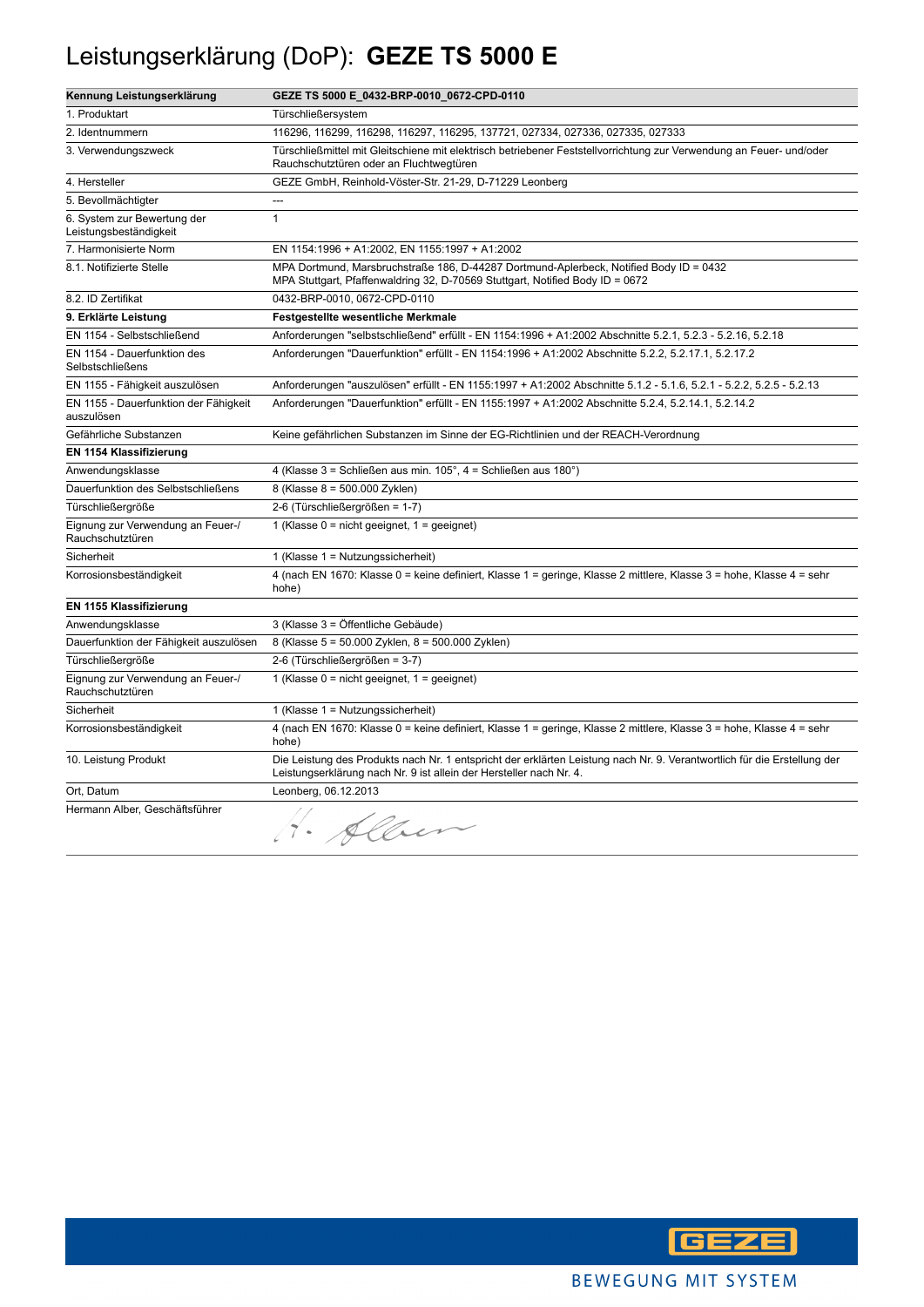# Declaration of Performance (DoP): **GEZE TS 5000 E**

| <b>ID for Declaration of Performance</b>                    | GEZE TS 5000 E_0432-BRP-0010_0672-CPD-0110                                                                                                                                                                                              |
|-------------------------------------------------------------|-----------------------------------------------------------------------------------------------------------------------------------------------------------------------------------------------------------------------------------------|
| 1. Type of product                                          | Door closer system                                                                                                                                                                                                                      |
| 2. Identity numbers                                         | 116296, 116299, 116298, 116297, 116295, 137721, 027334, 027336, 027335, 027333                                                                                                                                                          |
| 3. Intended use                                             | Door closer with glide rail with electrically operated hold-open mechanism for use on fire and/or smoke protection doors or<br>on emergency exits                                                                                       |
| 4. Manufacturer                                             | GEZE GmbH, Reinhold-Vöster-Str. 21-29, D-71229 Leonberg                                                                                                                                                                                 |
| 5. Authorised signatory                                     | ---                                                                                                                                                                                                                                     |
| 6. System for evaluating performance<br>reliability         | $\mathbf{1}$                                                                                                                                                                                                                            |
| 7. Harmonised standard                                      | EN 1154:1996 + A1:2002, EN 1155:1997 + A1:2002                                                                                                                                                                                          |
| 8.1. Notified office                                        | MPA Dortmund, Marsbruchstraße 186, D-44287 Dortmund-Aplerbeck, Notified Body ID = 0432<br>MPA Stuttgart, Pfaffenwaldring 32, D-70569 Stuttgart, Notified Body ID = 0672                                                                 |
| 8.2. ID certificate                                         | 0432-BRP-0010, 0672-CPD-0110                                                                                                                                                                                                            |
| 9. Declared performance                                     | <b>Essential characteristics determined</b>                                                                                                                                                                                             |
| EN 1154 - Self-closing                                      | Self-closing" requirements fulfilled - EN 1154:1996 + A1:2002 sections 5.2.1, 5.2.3 - 5.2.16, 5.2.18"                                                                                                                                   |
| EN 1154 - Permanent function of the<br>self-closing feature | "Permanent function" requirements fulfilled - EN 1154:1996 + A1:2002 sections 5.2.2, 5.2.17.1, 5.2.17.2                                                                                                                                 |
| EN 1155 - Actuation capability                              | "Actuation" requirements fulfilled - EN 1155:1997 + A1:2002 sections 5.1.2 - 5.1.6, 5.2.1 - 5.2.2, 5.2.5 - 5.2.13                                                                                                                       |
| EN 1155 - Permanent actuation<br>capability                 | "Permanent function" requirements fulfilled - EN 1155:1997 + A1:2002 sections 5.2.4, 5.2.14.1, 5.2.14.2                                                                                                                                 |
| Hazardous substances                                        | No hazardous substances in the sense of the EC guidelines and REACH directive                                                                                                                                                           |
| <b>EN 1154 Classification</b>                               |                                                                                                                                                                                                                                         |
| Application class                                           | 4 (Class $3 =$ close from at least $105^\circ$ , $4 =$ close from $180^\circ$ )                                                                                                                                                         |
| Permanent function of self-closing                          | 8 (Class $8 = 500,000$ cycles)                                                                                                                                                                                                          |
| Door closer size                                            | $2-6$ (door closer sizes = 1-7)                                                                                                                                                                                                         |
| Suitability for use on fire/smoke<br>protection doors       | 1 (Class $0 = not suitable$ , $1 = suitable$ )                                                                                                                                                                                          |
| Safety                                                      | 1 (Class $1 =$ Safe use)                                                                                                                                                                                                                |
| Corrosion resistance                                        | 4 (acc. to EN 1670: Class 0 = none defined, Class 1 = low, Class 2 medium, Class 3 = high, Class 4 = very high)                                                                                                                         |
| <b>EN 1155 Classification</b>                               |                                                                                                                                                                                                                                         |
| Application class                                           | 3 (Class 3 = Public buildings)                                                                                                                                                                                                          |
| Permanent function of the actuation<br>capability           | 8 (Class $5 = 50,000$ cycles, $8 = 500,000$ cycles)                                                                                                                                                                                     |
| Door closer size                                            | $2-6$ (door closer sizes = $3-7$ )                                                                                                                                                                                                      |
| Suitability for use on fire/smoke<br>protection doors       | 1 (Class $0 = not suitable$ , $1 = suitable$ )                                                                                                                                                                                          |
| Safety                                                      | 1 (Class $1 =$ Safe use)                                                                                                                                                                                                                |
| Corrosion resistance                                        | 4 (acc. to EN 1670: Class 0 = none defined, Class 1 = low, Class 2 medium, Class 3 = high, Class 4 = very high)                                                                                                                         |
| 10. Product performance                                     | The performance of the product specified under No. 1 corresponds to the declared performance according to No. 9. The<br>manufacturer under No. 4 is solely responsible for preparing the declaration of performance according to No. 9. |
| Place, date                                                 | Leonberg, 06.12.2013                                                                                                                                                                                                                    |
| Hermann Alber, Managing Director                            | · Alber                                                                                                                                                                                                                                 |

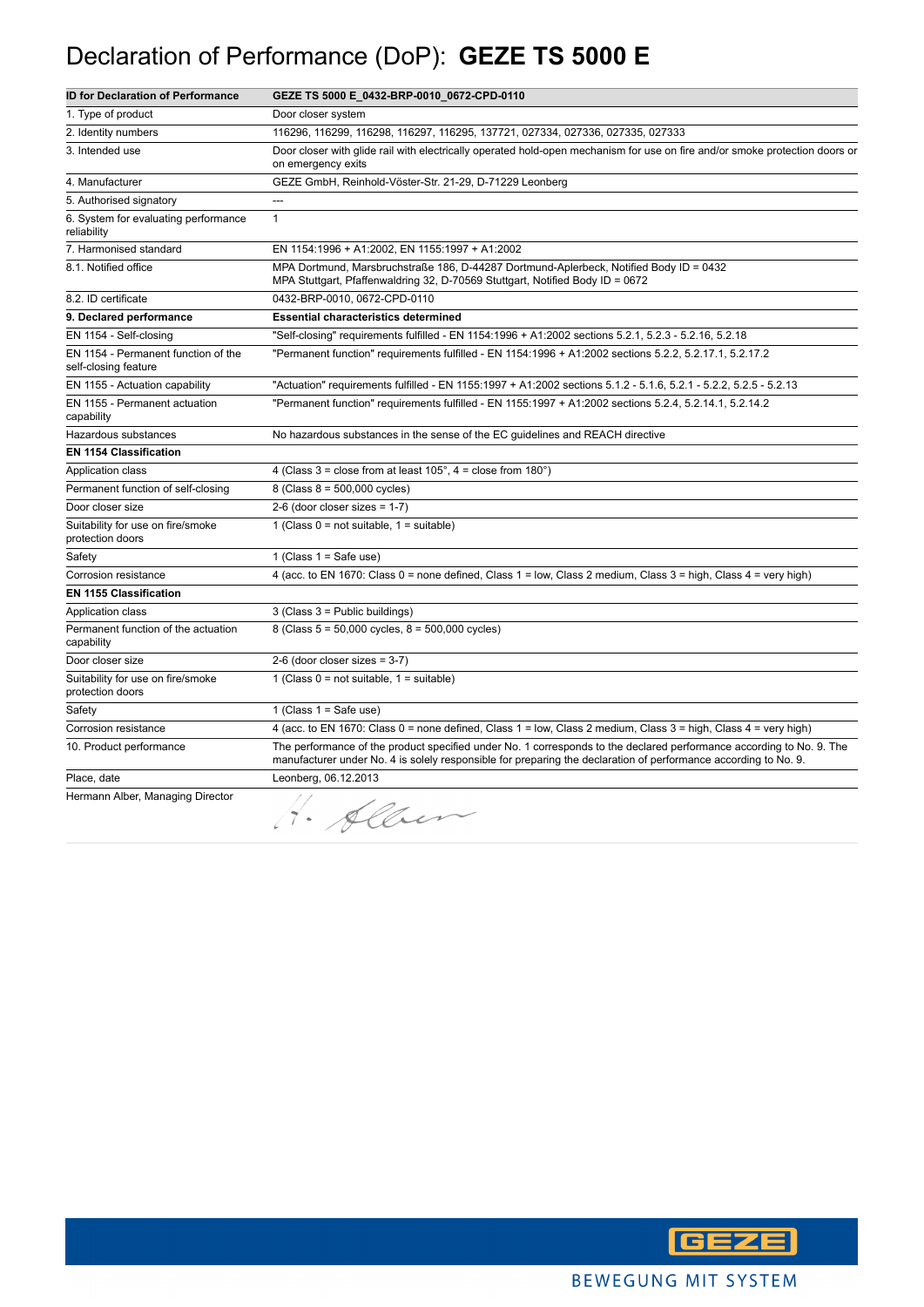# Déclaration des performances (DoP): **GEZE TS 5000 E**

| <b>Identification Déclaration des</b><br>performances               | GEZE TS 5000 E_0432-BRP-0010_0672-CPD-0110                                                                                                                                                                              |
|---------------------------------------------------------------------|-------------------------------------------------------------------------------------------------------------------------------------------------------------------------------------------------------------------------|
| 1. Type de produit                                                  | Système de ferme-porte                                                                                                                                                                                                  |
| 2. Numéros d'identification                                         | 116296, 116299, 116298, 116297, 116295, 137721, 027334, 027336, 027335, 027333                                                                                                                                          |
| 3. Usage prévu                                                      | Dispositif ferme-porte avec glissière avec dispositif d'arrêt électromécanique pour les portes coupe-feu et/ou pare-<br>flammes ou pour les issues de secours                                                           |
| 4. Fabricant                                                        | GEZE GmbH, Reinhold-Vöster-Str. 21-29, D-71229 Leonberg                                                                                                                                                                 |
| 5. Mandataire                                                       | $\overline{a}$                                                                                                                                                                                                          |
| 6. Système d'évaluation de la constance<br>des performances         | $\mathbf{1}$                                                                                                                                                                                                            |
| 7. Norme harmonisée                                                 | EN 1154:1996 + A1:2002, EN 1155:1997 + A1:2002                                                                                                                                                                          |
| 8.1. Autorité notifiante                                            | MPA Dortmund, Marsbruchstraße 186, D-44287 Dortmund-Aplerbeck, Notified Body ID = 0432<br>MPA Stuttgart, Pfaffenwaldring 32, D-70569 Stuttgart, Notified Body ID = 0672                                                 |
| 8.2. Certificat ID                                                  | 0432-BRP-0010, 0672-CPD-0110                                                                                                                                                                                            |
| 9. Performances déclarées                                           | Principales caractéristiques constatées                                                                                                                                                                                 |
| EN 1154 - fermeture automatique                                     | Exigences « fermeture automatique » remplies - EN 1154:1996 + A1:2002 paragraphes 5.2.1, 5.2.3 - 5.2.16, 5.2.18                                                                                                         |
| EN 1154 - fonctionnement continu de la<br>fermeture automatique     | Exigences « fonctionnement continu » remplies - EN 1154:1996 + A1:2002 paragraphes 5.2.2, 5.2.17.1, 5.2.17.2                                                                                                            |
| EN 1155 - capacité de déclenchement                                 | Exigences « déclenchement » remplies - EN 1155:1997 + A1:2002 paragraphes 5.1.2 - 5.1.6, 5.2.1 - 5.2.2, 5.2.5 - 5.2.13                                                                                                  |
| EN 1155 - fonctionnement continu de la<br>capacité de déclenchement | Exigences « fonctionnement continu » remplies -EN 1155:1997 + A1:2002 paragraphes 5.2.4, 5.2.14.1, 5.2.14.2                                                                                                             |
| Substances dangereuses                                              | Aucune substance dangereuse au sens entendu par les directives CE et la directive REACH                                                                                                                                 |
| <b>Classification EN 1154</b>                                       |                                                                                                                                                                                                                         |
| Classe d'usage                                                      | 4 (classe 3 = fermeture à partir de min. $105^{\circ}$ , 4 = fermeture à partir de 180 $^{\circ}$ )                                                                                                                     |
| Fonctionnement continu de la fermeture<br>automatique               | 8 (classe $8 = 500.000$ cycles)                                                                                                                                                                                         |
| Taille du ferme-porte                                               | 2-6 (tailles de ferme-porte = $1-7$ )                                                                                                                                                                                   |
| Compatibilité avec les portes coupe-feu/<br>pare-flammes            | 1 (classe $0 =$ non compatible, $1 =$ compatible)                                                                                                                                                                       |
| Sécurité                                                            | 1 (classe 1 = sécurité d'utilisation)                                                                                                                                                                                   |
| Résistance à la corrosion                                           | 4 (selon EN 1670 : classe 0 = néant, classe 1 = faible, classe 2 moyenne, classe 3 = élevée, classe 4 = très élevée)                                                                                                    |
| <b>Classification EN 1155</b>                                       |                                                                                                                                                                                                                         |
| Classe d'usage                                                      | 3 (classe 3 = bâtiments publics)                                                                                                                                                                                        |
| Fonctionnement continu de la capacité<br>de déclenchement           | 8 (classe $5 = 50.000$ cycles, $8 = 500.000$ cycles)                                                                                                                                                                    |
| Taille du ferme-porte                                               | 2-6 (tailles de ferme-porte = $3-7$ )                                                                                                                                                                                   |
| Compatibilité avec les portes coupe-feu/<br>pare-flammes            | 1 (classe $0 = \text{non compatible}$ , 1 = compatible)                                                                                                                                                                 |
| Sécurité                                                            | 1 (classe 1 = sécurité d'utilisation)                                                                                                                                                                                   |
| Résistance à la corrosion                                           | 4 (selon EN 1670 : classe 0 = néant, classe 1 = faible, classe 2 moyenne, classe 3 = élevée, classe 4 = très élevée)                                                                                                    |
| 10. Performances du produit                                         | Les performances du produit indiqué au n° 1 correspondent aux performances déclarées au n° 9. Le fabricant identifié au<br>n°4 est seul responsable de l'établissement de la déclaration des performances selon le n°9. |
| Lieu, date                                                          | Leonberg, 06.12.2013                                                                                                                                                                                                    |
| Hermann Alber, gérant                                               | Alber                                                                                                                                                                                                                   |

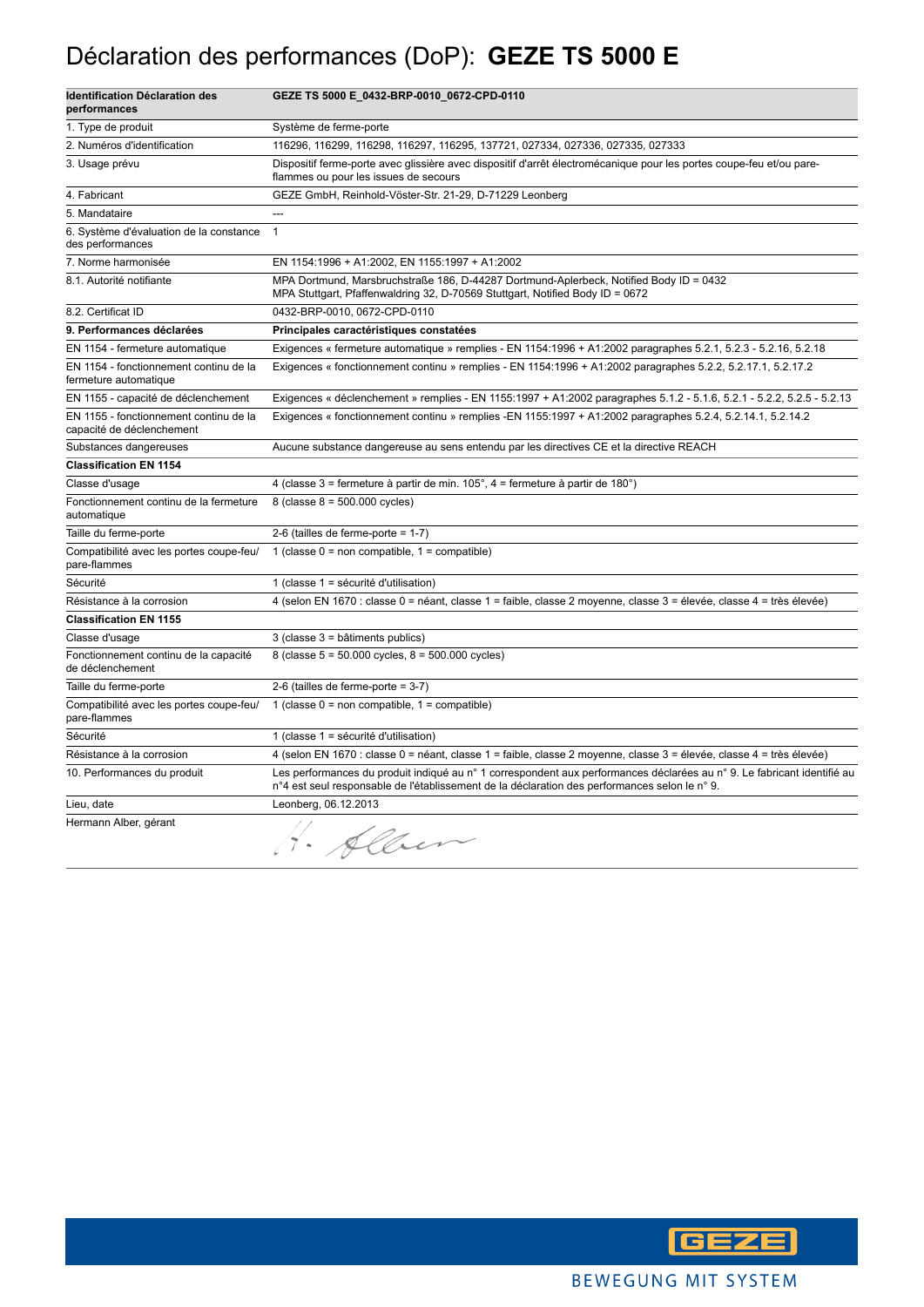#### Dichiarazione prestazioni (DoP): **GEZE TS 5000 E**

| Identificazione dichiarazione<br>prestazioni              | GEZE TS 5000 E_0432-BRP-0010_0672-CPD-0110                                                                                                                                                                                        |
|-----------------------------------------------------------|-----------------------------------------------------------------------------------------------------------------------------------------------------------------------------------------------------------------------------------|
| 1. Tipo di prodotto                                       | Sistema chiudiporta                                                                                                                                                                                                               |
| 2. Numeri ident.                                          | 116296, 116299, 116298, 116297, 116295, 137721, 027334, 027336, 027335, 027333                                                                                                                                                    |
| 3. Impiego previsto                                       | Mezzo di chiusura porta con braccio a slitta e con dispositivo di fermo elettrico da impiegare con le porte tagliafuoco e/o<br>tagliafumo o con le porte antipanico                                                               |
| 4. Produttore                                             | GEZE GmbH, Reinhold-Vöster-Str. 21-29, D-71229 Leonberg                                                                                                                                                                           |
| 5. Delegato                                               | ---                                                                                                                                                                                                                               |
| 6. Sistema per valutare la potenzialità                   | $\mathbf{1}$                                                                                                                                                                                                                      |
| 7. Norma armonizzata                                      | EN 1154:1996 + A1:2002, EN 1155:1997 + A1:2002                                                                                                                                                                                    |
| 8.1. Ente notificato                                      | MPA Dortmund, Marsbruchstraße 186, D-44287 Dortmund-Aplerbeck, Notified Body ID = 0432<br>MPA Stuttgart, Pfaffenwaldring 32, D-70569 Stuttgart, Notified Body ID = 0672                                                           |
| 8.2. Certificato ID                                       | 0432-BRP-0010, 0672-CPD-0110                                                                                                                                                                                                      |
| 9. Prestazioni dichiarate                                 | Caratteristiche importanti riscontrate                                                                                                                                                                                            |
| EN 1154 - a chiusura automatica                           | Requisiti "a chiusura automatica" soddisfatti - EN 1154:1996 + A1:2002 sezioni 5.2.1, 5.2.3 - 5.2.16, 5.2.18                                                                                                                      |
| EN 1154 - funzione continua della<br>chiusura automatica  | Requisiti "funzione continua" soddisfatti - EN 1154:1996 + A1:2002 sezioni 5.2.2, 5.2.17.1, 5.2.17.2                                                                                                                              |
| EN 1155 - capacità di sgancio                             | Requisiti "capacità di sgancio" soddisfatti - EN 1155:1997 + A1:2002 sezioni 5.1.2 - 5.1.6, 5.2.1 - 5.2.2, 5.2.5 - 5.2.13                                                                                                         |
| EN 1155 - funzione continua capacità di<br>sgancio        | Requisiti "funzione continua" soddisfatti - EN 1155:1997 + A1:2002 sezioni 5.2.4, 5.2.14.1, 5.2.14.2                                                                                                                              |
| Sostanze pericolose                                       | Nessuna sostanza pericolosa ai sensi delle direttive europee e del decreto REACH                                                                                                                                                  |
| <b>Classificazione EN 1154</b>                            |                                                                                                                                                                                                                                   |
| Classe di impiego                                         | 4 (classe 3 = chiusura da min. 105°, 4 = chiusura da 180°)                                                                                                                                                                        |
| Funzione continua chiusura automatica                     | 8 (classe 8 = 500.000 cicli)                                                                                                                                                                                                      |
| Grandezza chiudiporta                                     | 2-6 (grandezze chiudiporta = 1-7)                                                                                                                                                                                                 |
| Idoneità all'utilizzo su porte tagliafumo/<br>tagliafuoco | 1 (classe $0 = \text{non}$ idoneo, $1 = \text{idoneo}$ )                                                                                                                                                                          |
| Sicurezza                                                 | 1 (classe $1 =$ sicurezza d'uso)                                                                                                                                                                                                  |
| Resistenza alla corrosione                                | 4 (sec. EN 1670: classe 0 = non definita, classe 1 = bassa, classe 2 media, classe 3 = elevata, classe 4 = molto elevata)                                                                                                         |
| <b>Classificazione EN 1155</b>                            |                                                                                                                                                                                                                                   |
| Classe di impiego                                         | 3 (classe 3 = edifici pubblici)                                                                                                                                                                                                   |
| Funzione continua capacità di sgancio                     | 8 (classe 5 = 50.000 cicli, 8 = 500.000 cicli)                                                                                                                                                                                    |
| Grandezza chiudiporta                                     | 2-6 (grandezze chiudiporta = $3-7$ )                                                                                                                                                                                              |
| Idoneità all'utilizzo su porte tagliafumo/<br>tagliafuoco | 1 (classe $0 = \text{non}$ idoneo, $1 = \text{idoneo}$ )                                                                                                                                                                          |
| Sicurezza                                                 | 1 (classe 1 = sicurezza d'uso)                                                                                                                                                                                                    |
| Resistenza alla corrosione                                | 4 (sec. EN 1670: classe 0 = non definita, classe 1 = bassa, classe 2 media, classe 3 = elevata, classe 4 = molto elevata)                                                                                                         |
| 10. Prestazione prodotto                                  | La prestazione del prodotto di cui al punto 1 corrisponde alla prestazione dichiarata nel punto 9. La responsabilità per la<br>dichiarazione della prestazione di cui al punto 9 spetta soltanto al produttore di cui al punto 4. |
| Luogo, data                                               | Leonberg, 06.12.2013                                                                                                                                                                                                              |
| Hermann Alber, Amministratore delegato                    | 1. Alben                                                                                                                                                                                                                          |

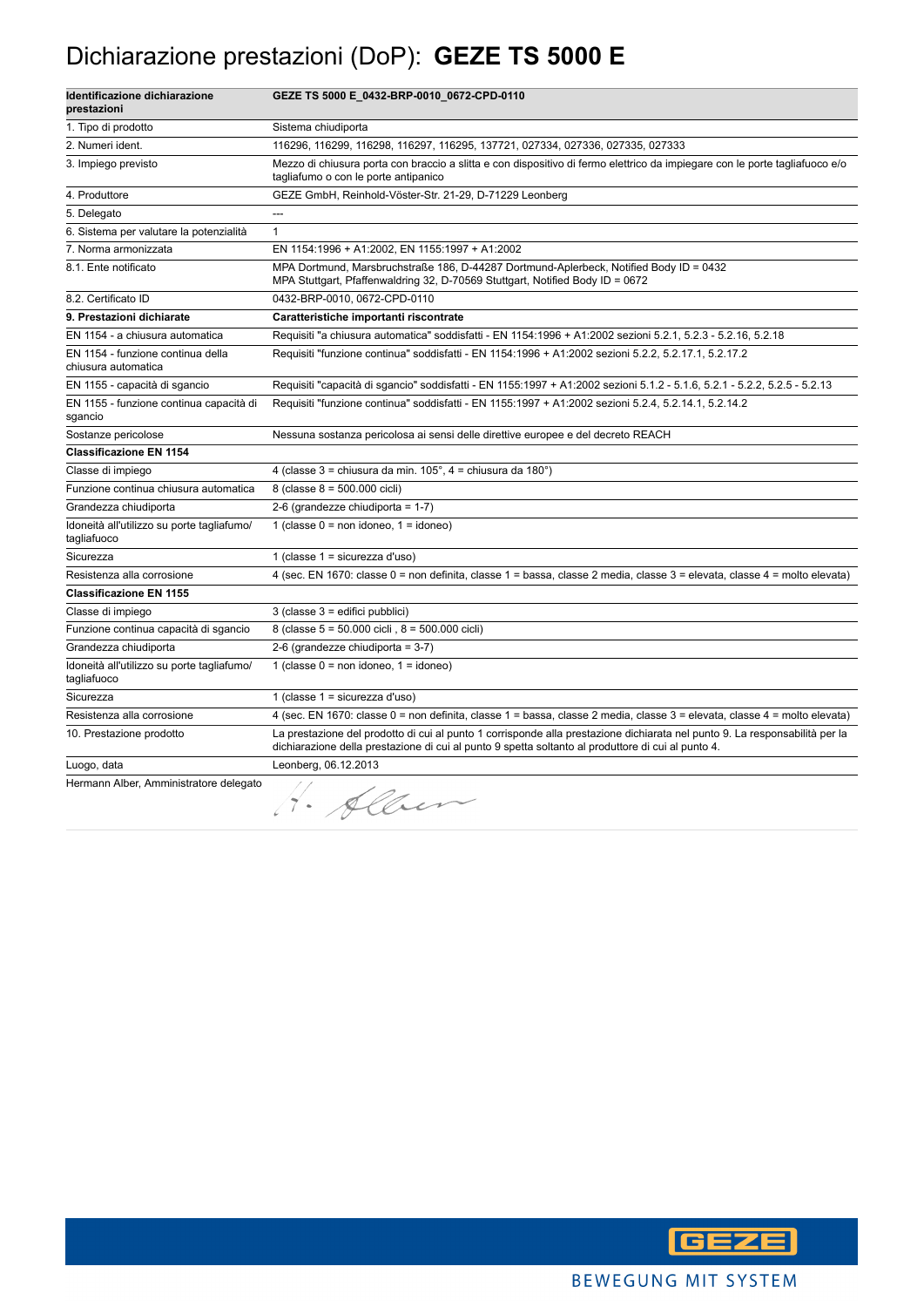# Galios deklaracijos (DoP): **GEZE TS 5000 E**

| Galios deklaracijos identifikatorius                         | GEZE TS 5000 E_0432-BRP-0010_0672-CPD-0110                                                                                                                              |
|--------------------------------------------------------------|-------------------------------------------------------------------------------------------------------------------------------------------------------------------------|
| 1. Gaminio rūšis                                             | Durų uždarymo įtaisų sistema                                                                                                                                            |
| 2. Ident. numeriai                                           | 116296, 116299, 116298, 116297, 116295, 137721, 027334, 027336, 027335, 027333                                                                                          |
| 3. Naudojimo tikslas                                         | Durų uždarymo įtaisas su kreipikliu, elektriškai valdomu fiksatoriumi, skirtas naudoti priešgaisrinėse arba priešdūminėse<br>duryse arba atsarginių išėjimų duryse      |
| 4. Gamintojas                                                | GEZE GmbH, Reinhold-Vöster-Str. 21-29, D-71229 Leonberg                                                                                                                 |
| 5. Igaliotasis asmuo                                         | ---                                                                                                                                                                     |
| 6. Darbinių charakteristikų pastovumo<br>vertinimo sistema   | $\mathbf{1}$                                                                                                                                                            |
| 7. Darnusis standartas                                       | EN 1154:1996 + A1:2002, EN 1155:1997 + A1:2002                                                                                                                          |
| 8.1. Notifikuotoji įstaiga                                   | MPA Dortmund, Marsbruchstraße 186, D-44287 Dortmund-Aplerbeck, Notified Body ID = 0432<br>MPA Stuttgart, Pfaffenwaldring 32, D-70569 Stuttgart, Notified Body ID = 0672 |
| 8.2. ID sertifikatas                                         | 0432-BRP-0010, 0672-CPD-0110                                                                                                                                            |
| 9. Deklaruotoji galia                                        | Nustatyti esminiai požymiai                                                                                                                                             |
| EN 1154. Savaime užsidaro                                    | Reikalavimai "Savaime užsidaro". EN 1154:1996 + A1:2002 5.2.1, 5.2.3-5.2.16, 5.2.18 skirsniai                                                                           |
| EN 1154. Nuolatinė savaiminio<br>užsidarymo funkcija         | Reikalavimai "Nuolatinė funkcija" įvykdyti. EN 1154:1996 + A1:2002 5.2.2, 5.2.17.1, 5.2.17.2 skirsniai                                                                  |
| EN 1155. Geba aktyvinti                                      | Reikalavimai "Aktyvinti" įvykdyti. EN 1155:1997 + A1:2002 5.1.2–5.1.6, 5.2.1–5.2.2, 5.2.5–5.2.13 skirsniai                                                              |
| EN 1155. Nuolatinės gebos funkcijos<br>aktyvinimas           | Reikalavimai "Nuolatinė funkcija" įvykdyti. EN 1155:1997 + A1:2002 5.2.4, 5.2.14.1, 5.2.14.2 skirsniai                                                                  |
| Pavojingos medžiagos                                         | Nėra jokių pavojingų medžiagų pagal EB direktyvas ir REACH reglamentą                                                                                                   |
| EN 1154 klasifikacija                                        |                                                                                                                                                                         |
| Naudojimo klasė                                              | 4 (3 klasė = uždarymas nuo min. 105°, 4 = uždarymas nuo 180°)                                                                                                           |
| Savaiminio užsidarymo nuolatinė<br>funkcija                  | 8 (8 klasė = 500 000 ciklu)                                                                                                                                             |
| Durų uždarymo įtaiso dydis                                   | 2–6 (durų uždarymo įtaisų dydžiai = 1–7)                                                                                                                                |
| Tinkamumas naudoti priešgaisrinėse /<br>priešdūminėse duryse | 1 (0 klasė = netinka, 1 = tinka)                                                                                                                                        |
| Sauga                                                        | 1 (1 klasė = naudojimo sauga)                                                                                                                                           |
| Atsparumas korozijai                                         | 4 (pagal EN 1670: 0 klasė = neapibrėžtas, 1 klasė = mažas, 2 klasė = vidutinis, 3 klasė = didelis, 4 klasė = labai didelis)                                             |
| EN 1155 klasifikacija                                        |                                                                                                                                                                         |
| Naudojimo klasė                                              | 3 (3 klasė = viešieji pastatai)                                                                                                                                         |
| Nuolatinės gebos funkcijos aktyvinimas                       | 8 (5 klasė = 50 000 ciklų, 8 = 500 000 ciklų)                                                                                                                           |
| Durų uždarymo įtaiso dydis                                   | 2–6 (durų uždarymo įtaisų dydžiai = 3–7)                                                                                                                                |
| Tinkamumas naudoti priešgaisrinėse /<br>priešdūminėse duryse | 1 (0 klasė = netinka, 1 = tinka)                                                                                                                                        |
| Sauga                                                        | 1 (1 klasė = naudojimo sauga)                                                                                                                                           |
| Atsparumas korozijai                                         | 4 (pagal EN 1670: 0 klasė = neapibrėžtas, 1 klasė = mažas, 2 klasė = vidutinis, 3 klasė = didelis, 4 klasė = labai didelis)                                             |
| 10. Gaminio galia                                            | Gaminio galia pagal Nr.1 atitinka deklaruotą galią pagal Nr. 9. Už galios deklaracijos pagal Nr. 9 parengimą atsako tik<br>gamintojas pagal Nr. 4.                      |
| Vieta, data                                                  | Leonberg, 06.12.2013                                                                                                                                                    |
| Vadovas, Hermann Alber                                       | 1. Alber                                                                                                                                                                |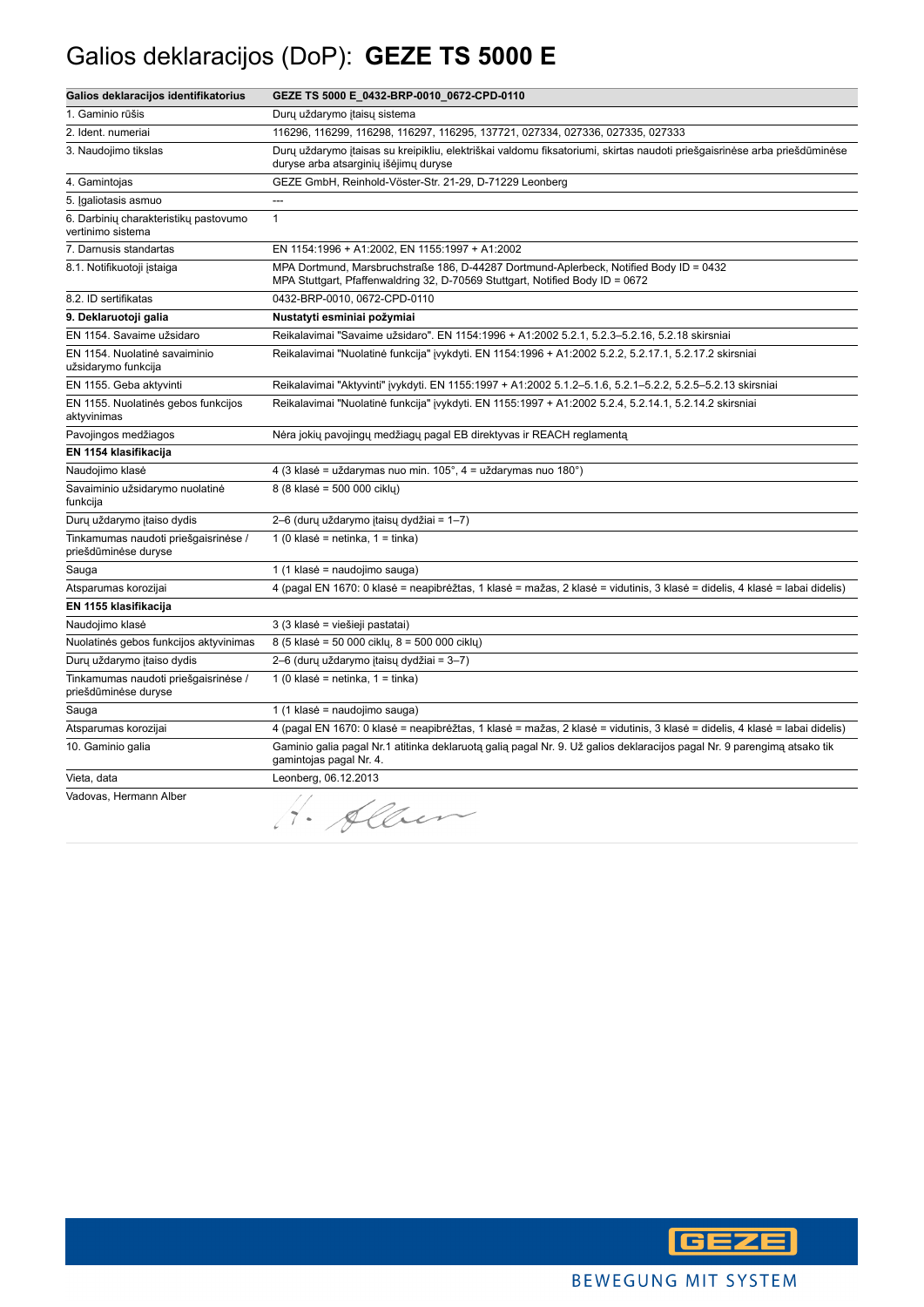# Dikjarazzjoni ta' Prestazzjoni (DoP): **GEZE TS 5000 E**

| Identifikazzjoni ghad-Dikjarazzjoni ta'<br>Prestazzjoni                    | GEZE TS 5000 E_0432-BRP-0010_0672-CPD-0110                                                                                                                                                                                                           |
|----------------------------------------------------------------------------|------------------------------------------------------------------------------------------------------------------------------------------------------------------------------------------------------------------------------------------------------|
| 1. Tip ta' prodott                                                         | Sistema ta' apparat li jagħlag il-bibien                                                                                                                                                                                                             |
| 2. Numri ta' Identità                                                      | 116296, 116299, 116298, 116297, 116295, 137721, 027334, 027336, 027335, 027333                                                                                                                                                                       |
| 3. Użu maħsub                                                              | Apparat li jagħlaq il-bibien bi glide rail b' apparat operat elettrikament li jżomm il-bibien miftuħin għall-użu ma' bibien<br>protettivi min-nar u / jew duħħan jew għal ħruġ ta' emerġenza                                                         |
| 4. Manifattur                                                              | GEZE GmbH, Reinhold-Vöster-Str. 21-29, D-71229 Leonberg                                                                                                                                                                                              |
| 5. Firmatarju awtorizzat                                                   | $\overline{a}$                                                                                                                                                                                                                                       |
| 6. Sistema għall-evalwazzjoni ta'<br>affidabilità tal-prestazzjoni         | $\mathbf{1}$                                                                                                                                                                                                                                         |
| 7. Standard armonizzat                                                     | EN 1154:1996 + A1:2002, EN 1155:1997 + A1:2002                                                                                                                                                                                                       |
| 8.1 Ufficcju notifikat                                                     | MPA Dortmund, Marsbruchstraße 186, D-44287 Dortmund-Aplerbeck, Notified Body ID = 0432<br>MPA Stuttgart, Pfaffenwaldring 32, D-70569 Stuttgart, Notified Body ID = 0672                                                                              |
| 8.2 Certifikat tal-Identifikazzjoni                                        | 0432-BRP-0010, 0672-CPD-0110                                                                                                                                                                                                                         |
| 9. Prestazzjoni dikjarata                                                  | Karatteristići importanti determinati                                                                                                                                                                                                                |
| EN 1154 - Għeluq awtomatiku                                                | Rekwiżiti tal-"Għeluq awtomatiku" sodisfatti - EN 1154:1996 + A1:2002 sezzjonijiet 5.2.1, 5.2.3 - 5.2.16, 5.2.18                                                                                                                                     |
| EN 1154 - Funzjoni permanenti tal-<br>karatteristika tal-għeluq awtomatiku | Rekwiżiti tal-"Funzjoni permanenti" sodisfatti - EN 1154:1996 + A1:2002 sezzjonijiet 5.2.2, 5.2.17.1, 5.2.17.2                                                                                                                                       |
| EN 1155 - Kapačità tal-attwazzjoni                                         | Rekwiżiti tal-"Attwazzjoni" sodisfatti - EN 1155:1997 + A1:2002 sezzjonijiet 5.1.2 - 5.1.6, 5.2.1 - 5.2.2, 5.2.5 - 5.2.13                                                                                                                            |
| EN 1155 - Kapačita' tal-attwazzjoni<br>permanenti                          | Rekwiżiti tal-"Funzjoni permanenti" sodisfatti - EN 1155:1997 + A1:2002 sezzjonijiet 5.2.4, 5.2.14.1, 5.2.14.2                                                                                                                                       |
| Sustanzi perikolużi                                                        | L-ebda sustanza perikoluża skont il-linji gwida tal-EC u tad-direttiva REACH                                                                                                                                                                         |
| Klassifikazzjoni EN 1154                                                   |                                                                                                                                                                                                                                                      |
| Klassi tal-applikazzjoni                                                   | 4 (Klassi 3 = jinghalag minn tal-ingas 105°, 4 = jinghalag minn 180°)                                                                                                                                                                                |
| Funzjoni permanenti ghall-gheluq<br>awtomatiku                             | 8 (Klassi 8 = 500,000 čiklu)                                                                                                                                                                                                                         |
| Dags tal-apparat li jagħlag il-bibien                                      | 2-6 (dagsijiet tal-apparat li jagħlag il-bibien = 1-7)                                                                                                                                                                                               |
| Adegwatezza għall-użu fuq bibien għall-<br>protezzjoni min-nar/duħħan      | 1 (Klassi 0 = mhux adattat, $1 =$ adattat)                                                                                                                                                                                                           |
| Sigurtà                                                                    | 1 (Klassi 1 = Užu bla periklu)                                                                                                                                                                                                                       |
| Rezistenza għas-sadid                                                      | 4 (skont EN 1670: Klassi 0 = mhux definita, Klassi 1 = baxxa, Klassi 2 medja, Klassi 3 = għolja, Klassi 4 = għolja ħafna)                                                                                                                            |
| Klassifikazzjoni EN 1155                                                   |                                                                                                                                                                                                                                                      |
| Klassi tal-applikazzjoni                                                   | 3 (Klassi 3 = Bini pubbliku)                                                                                                                                                                                                                         |
| Funzjoni permanenti għall-kapaċità tal-<br>attwazzjoni                     | 8 (Klassi 5 = 50,000 ciklu, 8 = 500,000 ciklu)                                                                                                                                                                                                       |
| Daqs tal-apparat li jagħlaq il-bibien                                      | 2-6 (daqsijiet tal-apparat li jagħlaq il-bibien = 3-7)                                                                                                                                                                                               |
| Adegwatezza għall-użu fuq bibien għall-<br>protezzjoni min-nar/duħħan      | 1 (Klassi 0 = mhux adattat, 1 = adattat)                                                                                                                                                                                                             |
| Sigurtà                                                                    | 1 (Klassi 1 = Użu bla periklu)                                                                                                                                                                                                                       |
| Rezistenza għas-sadid                                                      | 4 (skont EN 1670: Klassi 0 = mhux definita, Klassi 1 = baxxa, Klassi 2 medja, Klassi 3 = għolja, Klassi 4 = għolja ħafna)                                                                                                                            |
| 10. Prestazzjoni tal-prodott                                               | II-prestazzjoni tal-prodott specifikata taht in-Numru 1 tikkorrispondi mal-prestazzjoni dikjarata skont in-Numru 9. II-<br>manifattur taht in-Numru 4 huwa unikament responsabbli ghat-thejjija tad-dikjarazzjoni tal-prestazzjoni skont in-Numru 9. |
| Post, data                                                                 | Leonberg, 06.12.2013                                                                                                                                                                                                                                 |
| Hermann Alber, Direttur Manigerjali                                        | H. Alben                                                                                                                                                                                                                                             |

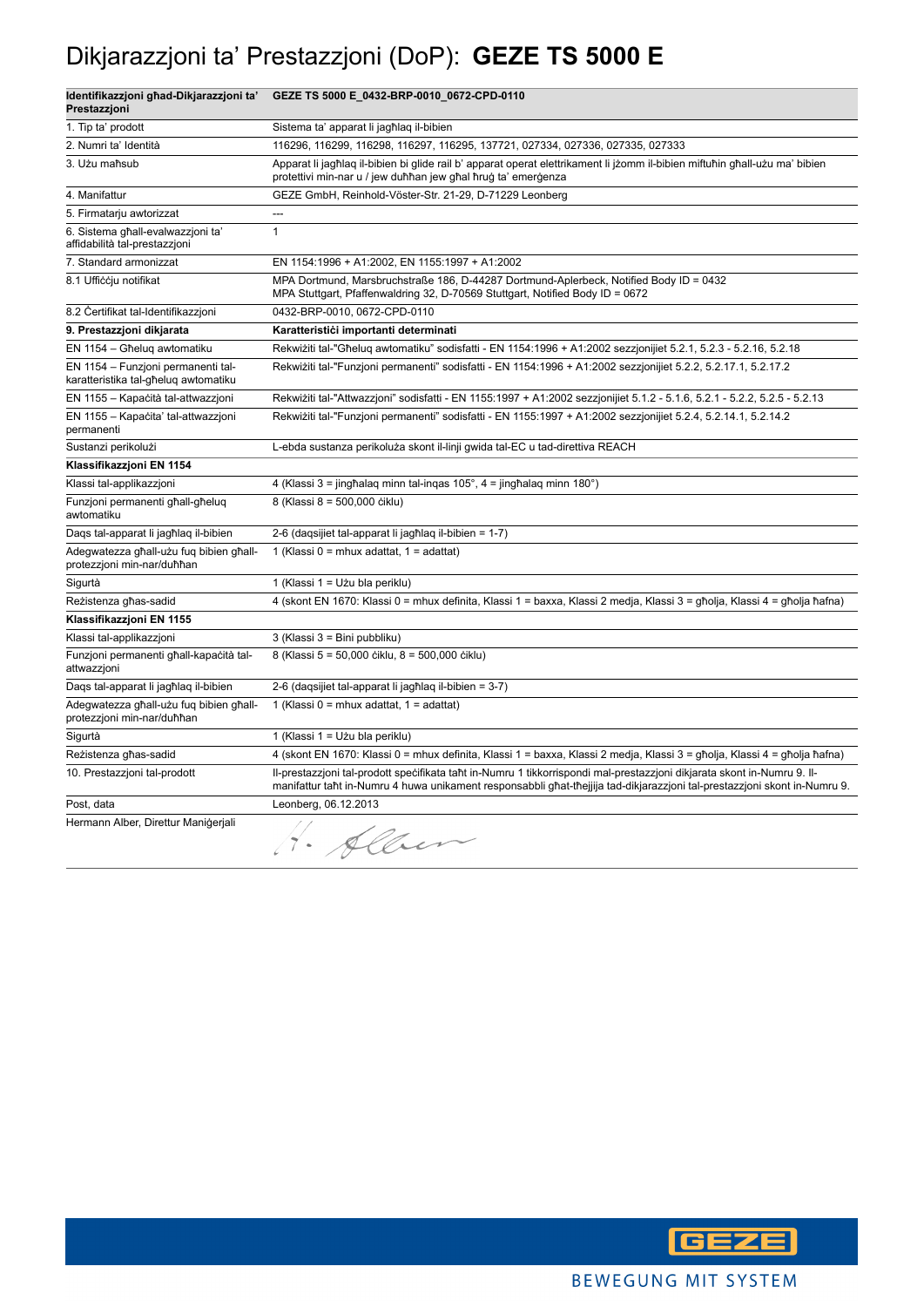# Werkingsverklaring (DoP): **GEZE TS 5000 E**

| Aanduiding werkingsverklaring                                        | GEZE TS 5000 E_0432-BRP-0010_0672-CPD-0110                                                                                                                                                                                           |
|----------------------------------------------------------------------|--------------------------------------------------------------------------------------------------------------------------------------------------------------------------------------------------------------------------------------|
| 1. Soort product                                                     | Deurdrangersysteem                                                                                                                                                                                                                   |
| 2. Identificatienummers                                              | 116296, 116299, 116298, 116297, 116295, 137721, 027334, 027336, 027335, 027333                                                                                                                                                       |
| 3. Toepassing                                                        | Deursluitmiddelen met glijrail met elektrisch aangedreven vergrendelingsvoorziening voor gebruik op brand-en/of<br>rookwerende deuren of vluchtdeuren                                                                                |
| 4. Fabrikant                                                         | GEZE GmbH, Reinhold-Vöster-Str. 21-29, D-71229 Leonberg                                                                                                                                                                              |
| 5. Gevolmachtigde                                                    | $\overline{a}$                                                                                                                                                                                                                       |
| 6. Systeem ter beoordeling van de<br>bestendigheid van de werking    | $\mathbf{1}$                                                                                                                                                                                                                         |
| 7. Geharmoniseerde norm                                              | EN 1154:1996 + A1:2002, EN 1155:1997 + A1:2002                                                                                                                                                                                       |
| 8.1. Officiële instantie                                             | MPA Dortmund, Marsbruchstraße 186, D-44287 Dortmund-Aplerbeck, Notified Body ID = 0432<br>MPA Stuttgart, Pfaffenwaldring 32, D-70569 Stuttgart, Notified Body ID = 0672                                                              |
| 8.2. ID-certificaat                                                  | 0432-BRP-0010, 0672-CPD-0110                                                                                                                                                                                                         |
| 9. Gegarandeerde werking                                             | Vastgestelde wezenlijke kenmerken                                                                                                                                                                                                    |
| EN 1154 - Zelfsluitend                                               | Voldaan aan de eisen "zelfsluitend" - EN 1154:1996 + A1:2002 alinea's 5.2.1, 5.2.3 - 5.2.16, 5.2.18                                                                                                                                  |
| EN 1154 - Permanent zelfsluitend                                     | Voldaan aan de eisen "permanente functie" - EN 1154:1996 + A1:2002 alinea's 5.2.2, 5.2.17.1, 5.2.17.2                                                                                                                                |
| EN 1155 - Mogelijkheid om te schakelen                               | Voldaan aan de eisen "om te schakelen" - EN 1155:1997 + A1:2002 alinea's 5.1.2 - 5.1.6, 5.2.1 - 5.2.2, 5.2.5 - 5.2.13                                                                                                                |
| EN 1155 - Permanente functie voor de<br>mogelijkheid om te schakelen | Voldaan aan de eisen "permanente functie" - EN 1155:1997 + A1:2002 alinea's 5.2.4, 5.2.14.1, 5.2.14.2                                                                                                                                |
| Gevaarlijke substanties                                              | Geen gevaarlijke substanties in de zin van de EG-richtlijnen en de REACH-bepaling                                                                                                                                                    |
| <b>EN 1154 classificatie</b>                                         |                                                                                                                                                                                                                                      |
| Toepassingsklasse                                                    | 4 (klasse $3 =$ sluiten vanuit min. $105^\circ$ , $4 =$ sluiten vanuit $180^\circ$ )                                                                                                                                                 |
| Permanent zelfsluitend                                               | 8 (klasse 8 = 500.000 cycli)                                                                                                                                                                                                         |
| Deurdrangerformaat                                                   | 2 - 6 (deurdrangerformaten = $1 - 7$ )                                                                                                                                                                                               |
| Geschikt voor het gebruik op brand-/<br>rookwerende deuren           | 1 (klasse $0 =$ niet geschikt, $1 =$ geschikt)                                                                                                                                                                                       |
| Veiligheid                                                           | 1 (klasse 1 = gebruiksveiligheid)                                                                                                                                                                                                    |
| Corrosiebestendigheid                                                | 4 (conform EN 1670: Klasse 0 = geen gedefinieerd, klasse 1 = geringe, klasse 2 gemiddelde, klasse 3 = grote, klasse 4 =<br>zeer grote)                                                                                               |
| EN 1155 classificatie                                                |                                                                                                                                                                                                                                      |
| Toepassingsklasse                                                    | 3 (klasse 3 = openbare gebouwen)                                                                                                                                                                                                     |
| om te schakelen                                                      | Permanente functie voor de mogelijkheid 8 (klasse 5 = 50.000 cycli, 8 = 500.000 cycli)                                                                                                                                               |
| Deurdrangerformaat                                                   | 2 - 6 (deurdrangerformaten = $3 - 7$ )                                                                                                                                                                                               |
| Geschikt voor het gebruik op brand-/<br>rookwerende deuren           | 1 (klasse $0 =$ niet geschikt, $1 =$ geschikt)                                                                                                                                                                                       |
| Veiligheid                                                           | 1 (klasse 1 = gebruiksveiligheid)                                                                                                                                                                                                    |
| Corrosiebestendigheid                                                | 4 (conform EN 1670: Klasse 0 = geen gedefinieerd, klasse 1 = geringe, klasse 2 gemiddelde, klasse 3 = grote, klasse 4 =<br>zeer grote)                                                                                               |
| 10. Werking product                                                  | De werking van het product overeenkomstig nr. 1 komt overeen met de werking overeenkomstig nr. 9. Overeenkomstig<br>nr. 4 is alleen de fabrikant verantwoordelijk voor het opstellen van de werkingsverklaring overeenkomstig nr. 9. |
| Plaats, datum                                                        | Leonberg, 06.12.2013                                                                                                                                                                                                                 |
| Hermann Alber, directeur                                             | H. Alben                                                                                                                                                                                                                             |

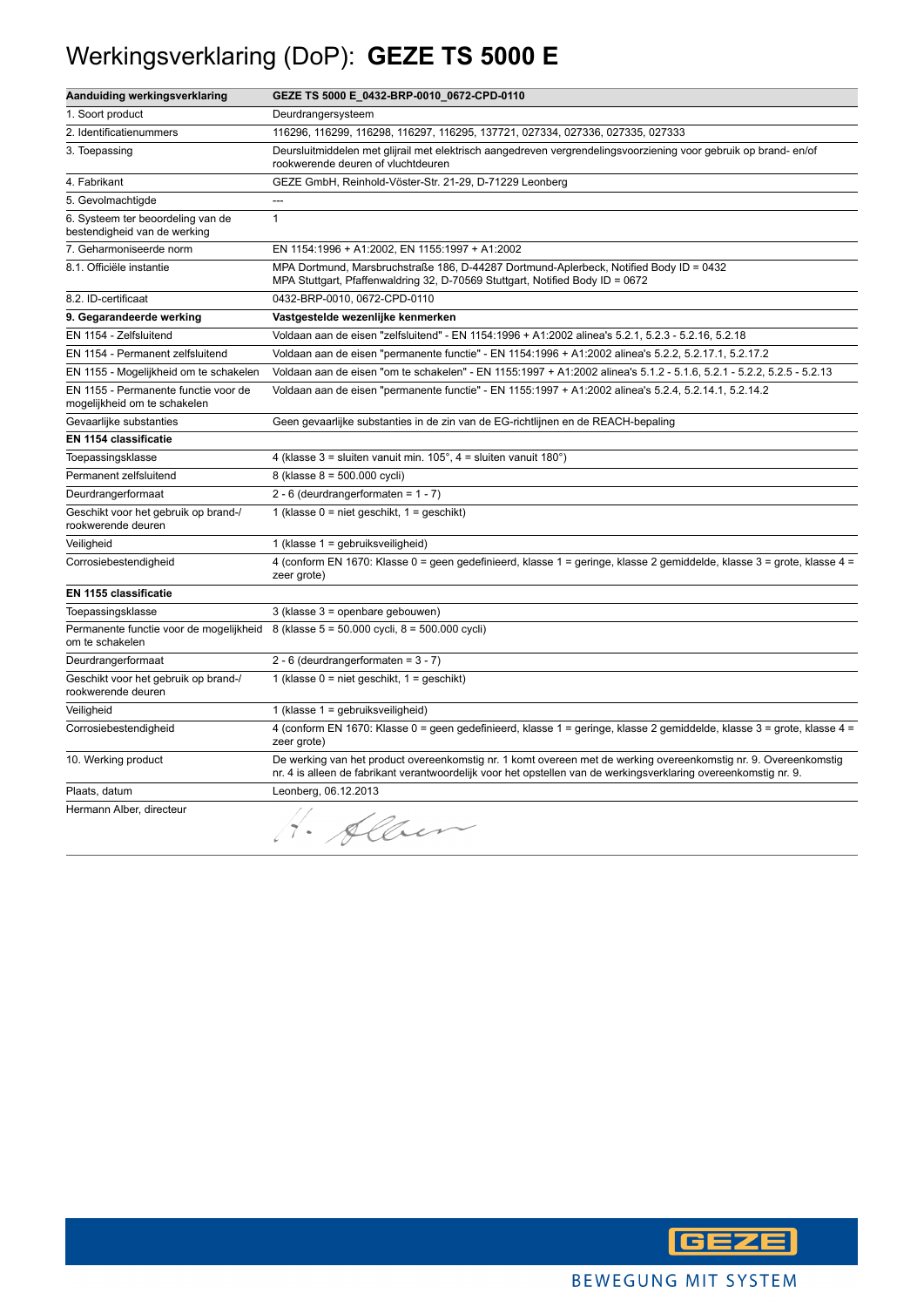# Declaração de desempenho (DoP): **GEZE TS 5000 E**

|                                                            | Marcação declaração de desempenho GEZE TS 5000 E_0432-BRP-0010_0672-CPD-0110                                                                                                                                                     |
|------------------------------------------------------------|----------------------------------------------------------------------------------------------------------------------------------------------------------------------------------------------------------------------------------|
| 1. Tipo de produto                                         | Sistema de molas aéreas                                                                                                                                                                                                          |
| 2. Números de identificação                                | 116296, 116299, 116298, 116297, 116295, 137721, 027334, 027336, 027335, 027333                                                                                                                                                   |
| 3. Finalidade                                              | Dispositivo de fecho de porta com guia deslizante com dispositivo de fixação elétrico para aplicação em portas corta-fogo<br>e/ou portas corta-fumo ou em portas de emergência                                                   |
| 4. Fabricante                                              | GEZE GmbH, Reinhold-Vöster-Str. 21-29, D-71229 Leonberg                                                                                                                                                                          |
| 5. Pessoa autorizada                                       | $\overline{a}$                                                                                                                                                                                                                   |
| 6. Sistema para avaliação da<br>regularidade do desempenho | $\mathbf{1}$                                                                                                                                                                                                                     |
| 7. Norma harmonizada                                       | EN 1154:1996 + A1:2002, EN 1155:1997 + A1:2002                                                                                                                                                                                   |
| 8.1. Organismo notificado                                  | MPA Dortmund, Marsbruchstraße 186, D-44287 Dortmund-Aplerbeck, Notified Body ID = 0432<br>MPA Stuttgart, Pfaffenwaldring 32, D-70569 Stuttgart, Notified Body ID = 0672                                                          |
| 8.2. Certificado ID                                        | 0432-BRP-0010, 0672-CPD-0110                                                                                                                                                                                                     |
| 9. Desempenho declarado                                    | Características essenciais determinadas                                                                                                                                                                                          |
| EN 1154 - De fecho automático                              | Requisitos "de fecho automático" cumpridos- EN 1154:1996 + A1:2002 Secções 5.2.1, 5.2.3 - 5.2.16, 5.2.18                                                                                                                         |
| EN 1154 - Função contínua do fecho<br>automático           | Requisitos da "Função contínua" cumpridos - EN 1154:1996 + A1:2002 Secções 5.2.2, 5.2.17.1, 5.2.17.2                                                                                                                             |
| EN 1155 - Capacidade de atuação                            | Requisitos de "atuação" cumpridos - EN 1155:1997 + A1:2002 Secções 5.1.2 - 5.1.6, 5.2.1 - 5.2.2, 5.2.5 - 5.2.13                                                                                                                  |
| EN 1155 - Função contínua da<br>capacidade de atuação      | Requisitos da "Função contínua" cumpridos - EN 1155:1997 + A1:2002 Secções 5.2.4, 5.2.14.1, 5.2.14.2                                                                                                                             |
| Substâncias perigosas                                      | Sem substâncias perigosas nos termos das Diretivas CE e do Regulamento REACH                                                                                                                                                     |
| Classificação EN 1154                                      |                                                                                                                                                                                                                                  |
| Classe de aplicação                                        | 4 (Classe 3 = fecho a partir de no mín. $105^\circ$ , 4 = fecho a partir de 180 $^\circ$ )                                                                                                                                       |
| Função contínua do fecho automático                        | 8 (Classe $8 = 500.000$ ciclos)                                                                                                                                                                                                  |
| Tamanho da mola                                            | 2-6 (tamanhos de mola = $1-7$ )                                                                                                                                                                                                  |
| Adequado para aplicação em portas<br>corta-fogo/corta-fumo | 1 (Classe 0 = não adequada, 1 = adequada)                                                                                                                                                                                        |
| Segurança                                                  | 1 (Classe 1 = segurança de utilização)                                                                                                                                                                                           |
| Resistência à corrosão                                     | 4 (de acordo com a EN 1670: Classe 0 = nenhuma definida, Classe 1 = reduzida, Classe 2 média, Classe 3 = elevada,<br>Classe 4 = muito elevada)                                                                                   |
| Classificação EN 1155                                      |                                                                                                                                                                                                                                  |
| Classe de aplicação                                        | 3 (Classe 3 = edifícios públicos)                                                                                                                                                                                                |
| Função contínua da capacidade de<br>atuação                | 8 (Classe 5 = 50.000 ciclos, 8 = 500.000 ciclos)                                                                                                                                                                                 |
| Tamanho da mola                                            | 2-6 (tamanhos de mola = $3-7$ )                                                                                                                                                                                                  |
| Adequado para aplicação em portas<br>corta-fogo/corta-fumo | 1 (Classe 0 = não adequada, 1 = adequada)                                                                                                                                                                                        |
| Segurança                                                  | 1 (Classe 1 = segurança de utilização)                                                                                                                                                                                           |
| Resistência à corrosão                                     | 4 (de acordo com a EN 1670: Classe 0 = nenhuma definida, Classe 1 = reduzida, Classe 2 média, Classe 3 = elevada,<br>Classe 4 = muito elevada)                                                                                   |
| 10. Desempenho do produto                                  | O desempenho do produto nos termos do n.º 1 corresponde ao desempenho declarado nos termos do n.º 9. Nos termos<br>do n.º 4, o fabricante é o único responsável pela elaboração da declaração de desempenho nos termos do n.º 9. |
| Local, data                                                | Leonberg, 06.12.2013                                                                                                                                                                                                             |
| Hermann Alber, Gerente                                     | Alber                                                                                                                                                                                                                            |

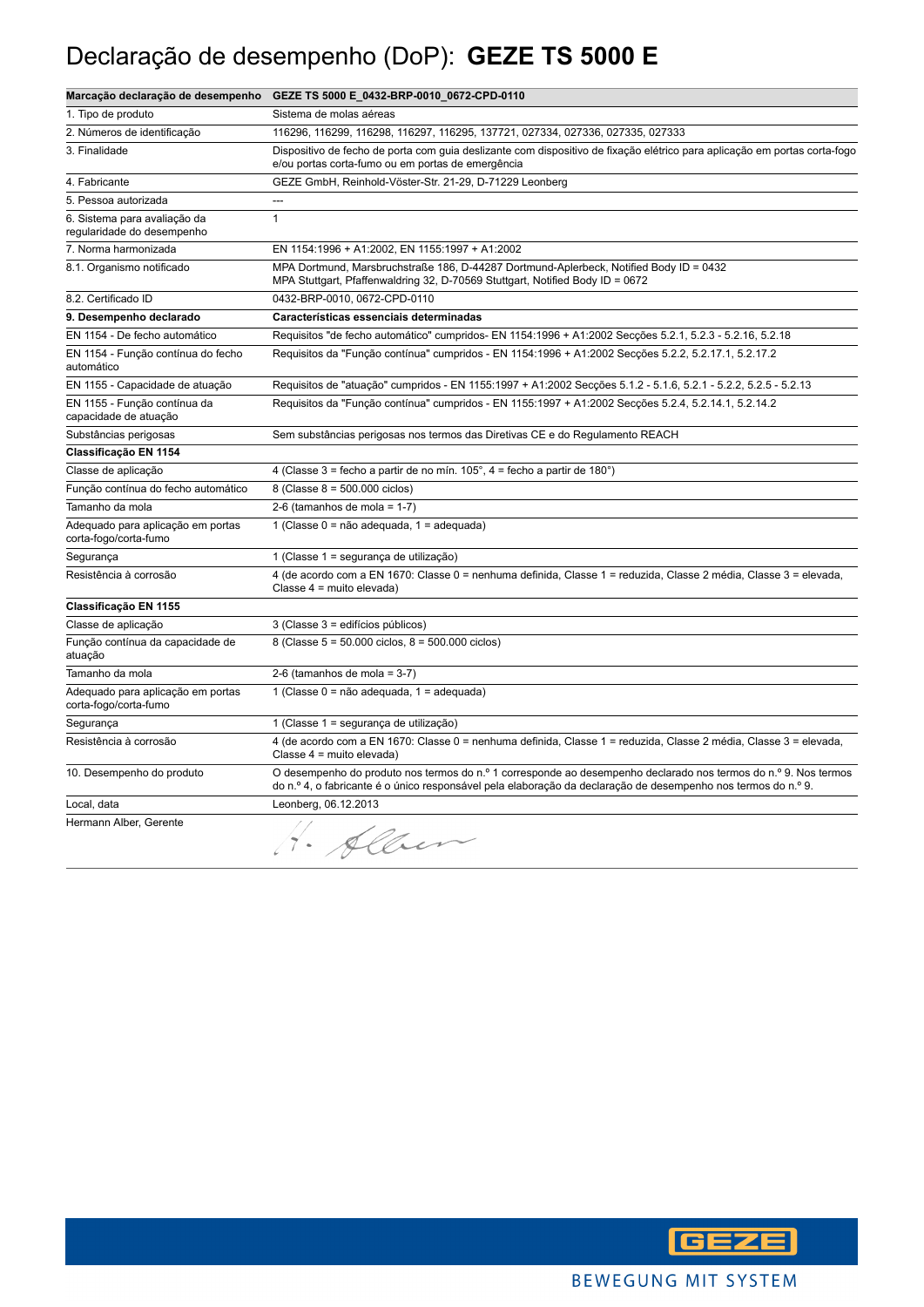# Declaraţie de performanţă (DoP): **GEZE TS 5000 E**

| Caracteristică declarație de<br>performanță                           | GEZE TS 5000 E_0432-BRP-0010_0672-CPD-0110                                                                                                                                                                                                             |
|-----------------------------------------------------------------------|--------------------------------------------------------------------------------------------------------------------------------------------------------------------------------------------------------------------------------------------------------|
| 1. Model produs                                                       | Sistem de amortizoare de usă                                                                                                                                                                                                                           |
| 2. Numere de identificare                                             | 116296, 116299, 116298, 116297, 116295, 137721, 027334, 027336, 027335, 027333                                                                                                                                                                         |
| 3. Scopul de utilizare                                                | Sisteme de închidere a ușii cu șină de glisare cu sistem de blocare în poziția deschis cu acționare electrică pentru<br>utilizarea la ușile anti-incendiu și/sau de protecție împotriva flăcărilor și fumului sau la ușile de ieșire în caz de urgență |
| 4. Producător                                                         | GEZE GmbH, Reinhold-Vöster-Str. 21-29, D-71229 Leonberg                                                                                                                                                                                                |
| 5. Mandatar                                                           | $\sim$                                                                                                                                                                                                                                                 |
| 6. Sistem pentru evaluarea performanței                               | $\mathbf{1}$                                                                                                                                                                                                                                           |
| 7. Standard armonizat                                                 | EN 1154:1996 + A1:2002, EN 1155:1997 + A1:2002                                                                                                                                                                                                         |
| 8.1. Organism notificat                                               | MPA Dortmund, Marsbruchstraße 186, D-44287 Dortmund-Aplerbeck, Notified Body ID = 0432<br>MPA Stuttgart, Pfaffenwaldring 32, D-70569 Stuttgart, Notified Body ID = 0672                                                                                |
| 8.2. Certificat ID                                                    | 0432-BRP-0010, 0672-CPD-0110                                                                                                                                                                                                                           |
| 9. Putere declarată                                                   | Caracteristici esențiale stabilite                                                                                                                                                                                                                     |
| EN 1154 - Auto-închidere                                              | Indeplineste cerintele de "auto-închidere"- EN 1154:1996 + A1:2002 paragrafele 5.2.1, 5.2.3 - 5.2.16, 5.2.18                                                                                                                                           |
| EN 1154 - Funcție continuă a auto-<br>închiderii                      | Îndeplinește cerințele de "funcție continuă"- EN 1154:1996 + A1:2002 paragrafele 5.2.2, 5.2.17.1, 5.2.17.2                                                                                                                                             |
| EN 1155 - Capacitatea de declanşare                                   | Indeplineste cerintele de "declansare" - EN 1155:1997 + A1:2002 paragrafele 5.1.2 - 5.1.6, 5.2.1 - 5.2.2, 5.2.5 - 5.2.13                                                                                                                               |
| EN 1155 - Funcție continuă a capacității<br>de declanşare             | Îndeplinește cerințele de "funcție continuă"- EN 1155:1997 + A1:2002 paragrafele 5.2.4, 5.2.14.1, 5.2.14.2                                                                                                                                             |
| Substanțe periculoase                                                 | Fără substanțe periculoase în sensul Directivelor CE și ale regulamentului REACH                                                                                                                                                                       |
| Clasificarea EN 1154                                                  |                                                                                                                                                                                                                                                        |
| Clasa de utilizare                                                    | 4 (clasa 3 = închidere din min. 105°, 4 = închidere din 180°)                                                                                                                                                                                          |
| Funcție continuă a auto-închiderii                                    | 8 (clasa 8 = 500.000 cicluri)                                                                                                                                                                                                                          |
| Dimensiune închizător ușă                                             | 2-6 (dimensiuni amortizoare ușă= 1-7)                                                                                                                                                                                                                  |
| Compatibilitatea pentru utilizarea la usile<br>anti-incendiu/anti-fum | 1 (clasa $0 = nu$ este adecvat, $1 = adecvat$ )                                                                                                                                                                                                        |
| Siguranța                                                             | 1 (clasa 1 = siguranța în utilizare)                                                                                                                                                                                                                   |
| Rezistența la coroziune                                               | 4 (conform EN 1670: Clasa 0 = nu este definită, Clasa 1 = redusă, Clasa 2 medie, Clasa 3 = înaltă, Clasa 4 = foarte<br>înaltă)                                                                                                                         |
| Clasificarea EN 1155                                                  |                                                                                                                                                                                                                                                        |
| Clasa de utilizare                                                    | 3 (clasa 3 = Clădiri publice)                                                                                                                                                                                                                          |
| Funcție continuă a capacității de<br>declanşare                       | 8 (clasa 5 = 50.000 cicluri, 8 = 500.000 cicluri)                                                                                                                                                                                                      |
| Dimensiune închizător ușă                                             | 2-6 (dimensiuni amortizoare ușă= 3-7)                                                                                                                                                                                                                  |
| Compatibilitatea pentru utilizarea la ușile<br>anti-incendiu/anti-fum | 1 (clasa $0 = nu$ este adecvat, $1 = adecvat$ )                                                                                                                                                                                                        |
| Siguranța                                                             | 1 (clasa 1 = siguranța în utilizare)                                                                                                                                                                                                                   |
| Rezistența la coroziune                                               | 4 (conform EN 1670: Clasa 0 = nu este definită, Clasa 1 = redusă, Clasa 2 medie, Clasa 3 = înaltă, Clasa 4 = foarte<br>înaltă)                                                                                                                         |
| 10. Performanța produsului                                            | Performanța produsului conform nr. 1 corespunde performanței declarate conform nr. 9. Responsabil pentru întocmirea<br>declarației de performanță conform nr. 9 este doar producătorul conform nr. 4.                                                  |
| Localitatea, data                                                     | Leonberg, 06.12.2013                                                                                                                                                                                                                                   |
| Hermann Alber, Director general                                       | · Alber                                                                                                                                                                                                                                                |

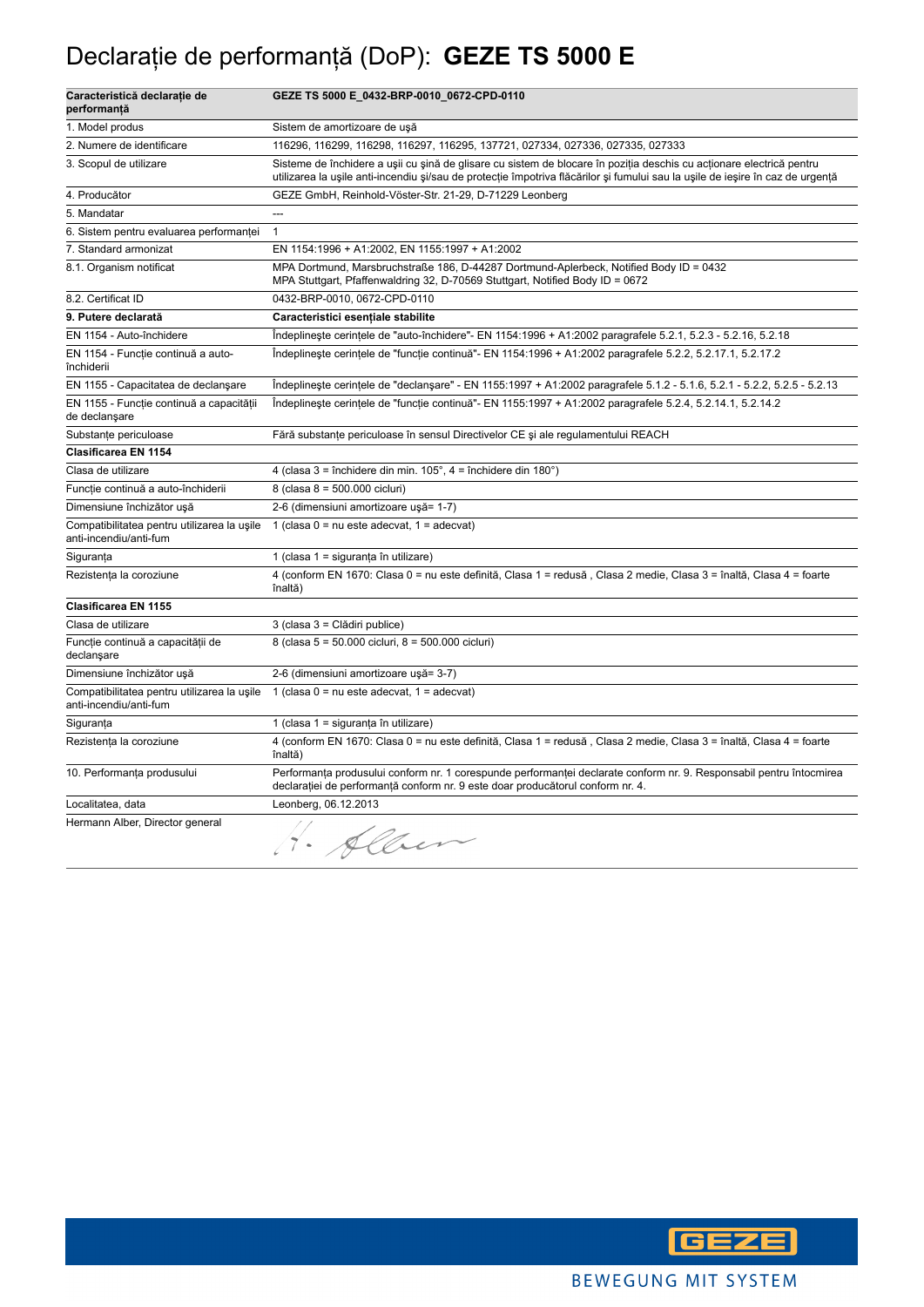#### Prestandadeklaration (DoP): **GEZE TS 5000 E**

| Kod prestandadeklaration                                | GEZE TS 5000 E_0432-BRP-0010_0672-CPD-0110                                                                                                                                                  |
|---------------------------------------------------------|---------------------------------------------------------------------------------------------------------------------------------------------------------------------------------------------|
| 1. Produkttyp                                           | Dörrstängningssystem                                                                                                                                                                        |
| 2. Ident.nummer                                         | 116296, 116299, 116298, 116297, 116295, 137721, 027334, 027336, 027335, 027333                                                                                                              |
| 3. Användningsområde                                    | Dörrstängare med glidskena med eldriven fixeringsanordning för användning på brand- och/eller rökskyddsdörrar eller i<br>nödutgångar.                                                       |
| 4. Tillverkare                                          | GEZE GmbH, Reinhold-Vöster-Str. 21-29, D-71229 Leonberg                                                                                                                                     |
| 5. Ombud                                                | ---                                                                                                                                                                                         |
| 6. System för utvärdering av<br>produktprestandan       | $\mathbf{1}$                                                                                                                                                                                |
| 7. Harmoniserad standard                                | EN 1154:1996 + A1:2002, EN 1155:1997 + A1:2002                                                                                                                                              |
| 8.1. Anmält organ                                       | MPA Dortmund, Marsbruchstraße 186, D-44287 Dortmund-Aplerbeck, Notified Body ID = 0432<br>MPA Stuttgart, Pfaffenwaldring 32, D-70569 Stuttgart, Notified Body ID = 0672                     |
| 8.2. ID-certifikat                                      | 0432-BRP-0010, 0672-CPD-0110                                                                                                                                                                |
| 9. Angiven prestanda                                    | Fastställda viktiga egenskaper                                                                                                                                                              |
| EN 1154 - självstängande                                | Krav för "självstängande" uppfyllda - EN 1154:1996 + A1:2002 avsnitt 5.2.1, 5.2.3 - 5.2.16, 5.2.18                                                                                          |
| EN 1154 - permanent<br>självstängningsfunktion          | Krav för "permanent funktion" uppfyllda - EN 1154:1996 + A1:2002 avsnitt 5.2.2, 5.2.17.1, 5.2.17.2                                                                                          |
| EN 1155 - aktiveringsförmåga                            | Krav för "aktiveringsförmåga" uppfyllda- EN 1155:1997 + A1:2002 avsnitt 5.1.2 - 5.1.6, 5.2.1 - 5.2.2, 5.2.5 - 5.2.13                                                                        |
| EN 1155 - permanent aktiveringsförmåga                  | Krav för "permanent funktion" uppfyllda - EN 1155:1997 + A1:2002 avsnitt 5.2.4, 5.2.14.1, 5.2.14.2                                                                                          |
| Farliga ämnen                                           | Inga farliga ämnen enligt gällande EU-direktiv och REACH-förordningen                                                                                                                       |
| EN 1154-klassificering                                  |                                                                                                                                                                                             |
| Användningsklass                                        | 4 (klass 3 = stängning från min. 105°, 4 = stängning från 180°)                                                                                                                             |
| Permanent självstängningsfunktion                       | 8 (klass 8 = 500 000 cykler)                                                                                                                                                                |
| Dörrstängarstorlek                                      | 2-6 (dörrstängarstorlekar = 1-7)                                                                                                                                                            |
| Lämplighet för användning på brand-/<br>rökskyddsdörrar | 1 (klass 0 = ej lämplig, 1 = lämplig)                                                                                                                                                       |
| Säkerhet                                                | 1 (klass 1 = driftsäkerhet)                                                                                                                                                                 |
| Korrosionsbeständigkeit                                 | 4 (enligt EN 1670: klass 0 = ej definierad, klass 1 = låg, klass 2 = måttlig, klass 3 = hög, klass 4 = mycket hög)                                                                          |
| EN 1155-klassificering                                  |                                                                                                                                                                                             |
| Användningsklass                                        | 3 (klass 3 = offentliga byggnader)                                                                                                                                                          |
| Permanent aktiveringsförmåga                            | 8 (klass 5 = 50 000 cykler, 8 = 500 000 cykler)                                                                                                                                             |
| Dörrstängarstorlek                                      | 2-6 (dörrstängarstorlekar = 3-7)                                                                                                                                                            |
| Lämplighet för användning på brand-/<br>rökskyddsdörrar | 1 (klass 0 = ej lämplig, 1 = lämplig)                                                                                                                                                       |
| Säkerhet                                                | 1 (klass 1 = driftsäkerhet)                                                                                                                                                                 |
| Korrosionsbeständigkeit                                 | 4 (enligt EN 1670: klass 0 = ej definierad, klass 1 = låg, klass 2 = måttlig, klass 3 = hög, klass 4 = mycket hög)                                                                          |
| 10. Produktprestanda                                    | Produktens prestanda som anges i punkt 1 motsvarar den prestanda som uppges i punkt 9. Den här<br>prestandaförklaringen enligt punkt 9 utfärdas endast av tillverkaren som anges i punkt 4. |
| Ort, datum                                              | Leonberg, 06.12.2013                                                                                                                                                                        |
| Hermann Alber, VD                                       | Albert<br>$\overline{7}$ .                                                                                                                                                                  |

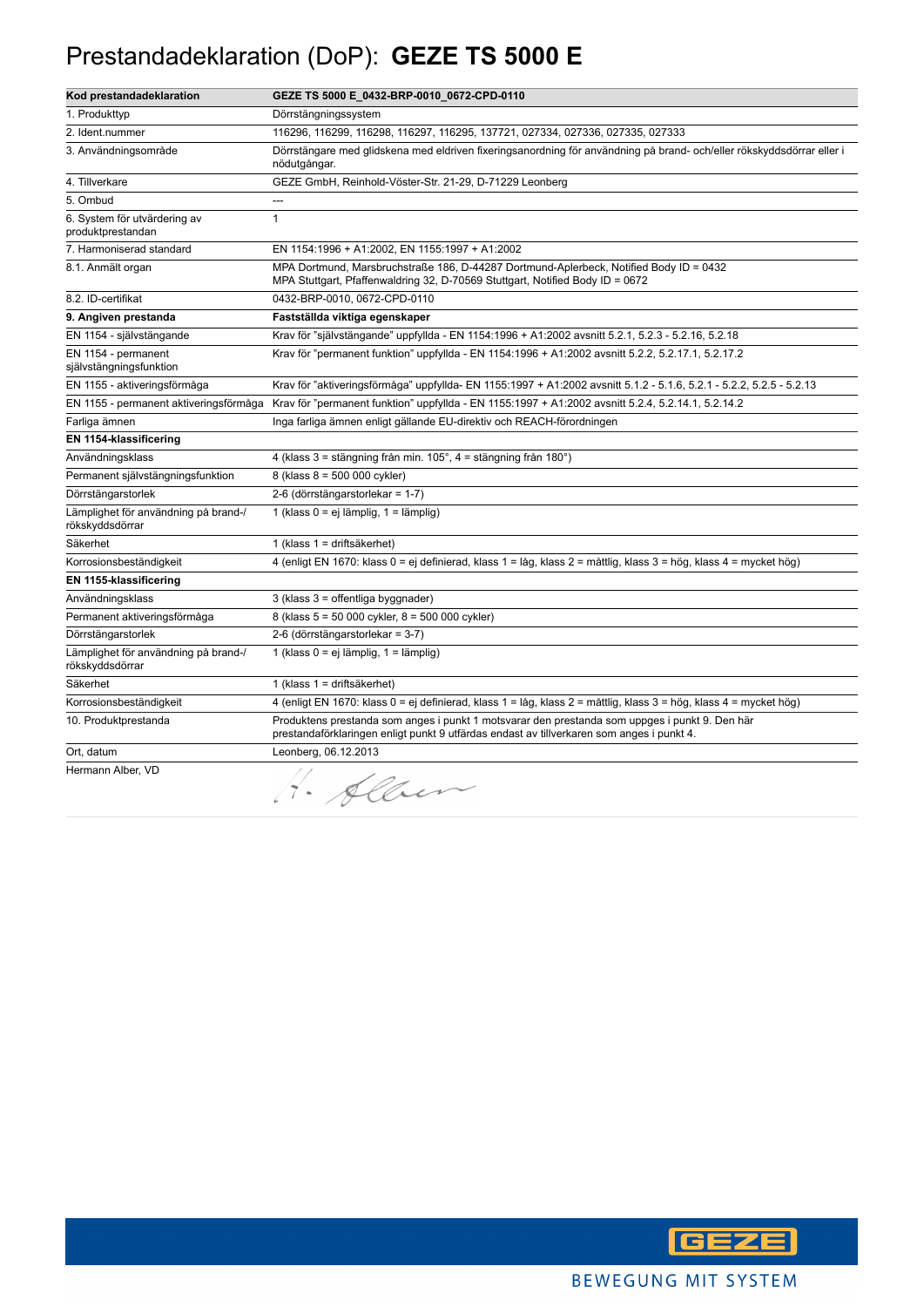# Vyhlásenie o parametroch (DoP): **GEZE TS 5000 E**

| Identifikácia Vyhlásenie o<br>parametroch                   | GEZE TS 5000 E_0432-BRP-0010_0672-CPD-0110                                                                                                                                      |
|-------------------------------------------------------------|---------------------------------------------------------------------------------------------------------------------------------------------------------------------------------|
| 1. Druh výrobku                                             | Dverný samozatvárač                                                                                                                                                             |
| 2. Identifikačné číslo                                      | 116296, 116299, 116298, 116297, 116295, 137721, 027334, 027336, 027335, 027333                                                                                                  |
| 3. Účel použitia                                            | Prostriedok na zatváranie dverí s klznou lištou s elektricky poháňaným aretačným zariadením pre použitie na<br>protipožiarne a/alebo dymotesné dvere alebo na únikové dvere     |
| 4. Výrobca                                                  | GEZE GmbH, Reinhold-Vöster-Str. 21-29, D-71229 Leonberg                                                                                                                         |
| 5. Splnomocnená osoba                                       | ---                                                                                                                                                                             |
| 6. Systém posudzovania nemennosti<br>parametrov výrobku     | $\mathbf{1}$                                                                                                                                                                    |
| 7. Harmonizovaná norma                                      | EN 1154:1996 + A1:2002, EN 1155:1997 + A1:2002                                                                                                                                  |
| 8.1. Notifikovaná osoba                                     | MPA Dortmund, Marsbruchstraße 186, D-44287 Dortmund-Aplerbeck, Notified Body ID = 0432<br>MPA Stuttgart, Pfaffenwaldring 32, D-70569 Stuttgart, Notified Body ID = 0672         |
| 8.2. ID certifikát                                          | 0432-BRP-0010, 0672-CPD-0110                                                                                                                                                    |
| 9. Deklarované parametre                                    | Stanovené podstatné vlastnosti                                                                                                                                                  |
| EN 1154 - samozatváracie                                    | Požiadavky "samozatváracie" splnené - EN 1154:1996 + A1:2002 odseky 5.2.1, 5.2.3 - 5.2.16, 5.2.18                                                                               |
| EN 1154 - Trvalá funkcia samozatvárania                     | Požiadavky "trvalá funkcia" splnené - EN 1154:1996 + A1:2002 odseky 5.2.2, 5.2.17.1, 5.2.17.2                                                                                   |
| EN 1155 - Schopnosť spustenia                               | Požiadavky "spustenia" splnené- EN 1155:1997 + A1:2002 odseky 5.1.2 - 5.1.6, 5.2.1 - 5.2.2, 5.2.5 - 5.2.13                                                                      |
| EN 1155 - Trvalá funkcia schopnosti<br>spustenia            | Požiadavky "trvalá funkcia" splnené - EN 1155:1997 + A1:2002 odseky 5.4.2, 5.2.14.1, 5.2.14.2                                                                                   |
| Nebezpečné látky                                            | Neobsahuje žiadne nebezpečné látky v zmysle Smerníc EU a Nariadenia REACH                                                                                                       |
| EN 1154 Klasifikácia                                        |                                                                                                                                                                                 |
| Trieda použitia                                             | 4 (trieda 3 = zatváranie z min. 105°, 4 = zatváranie zo 180°)                                                                                                                   |
| Trvalá funkcia samozatvárania                               | 8 (trieda 8 = 500.000 cyklov)                                                                                                                                                   |
| Veľkosť dverného zatvárača                                  | 2-6 (veľkosti dverných zatváračov = 1-7)                                                                                                                                        |
| Spôsobilosť na použite na protipožiarne/<br>dymotesné dvere | 1 (trieda $0 =$ nevhodné, 1 = vhodné)                                                                                                                                           |
| Bezpečnosť                                                  | 1 (trieda 1 = užívacia bezpečnosť)                                                                                                                                              |
| Odolnosť voči korózii                                       | 4 (podľa EN 1670: trieda 0 = nedefinovaná, trieda1 = nízka, trieda 2 stredná, trieda3 = vysoká, trieda 4 = veľmi vysoká)                                                        |
| EN 1155 Klasifikácia                                        |                                                                                                                                                                                 |
| Trieda použitia                                             | 3 (trieda 3 = verejné budovy)                                                                                                                                                   |
| Trvalá funkcia schopnosti spustenia                         | 8 (trieda 5 = 50.000 cyklov, 8 = 500.000 cyklov)                                                                                                                                |
| Veľkosť dverného zatvárača                                  | 2-6 (veľkosti dverných zatváračov = 3-7)                                                                                                                                        |
| Spôsobilosť na použite na protipožiarne/<br>dymotesné dvere | 1 (trieda $0 =$ nevhodné, 1 = vhodné)                                                                                                                                           |
| Bezpečnosť                                                  | 1 (trieda 1 = užívacia bezpečnosť)                                                                                                                                              |
| Odolnosť voči korózii                                       | 4 (podľa EN 1670: trieda 0 = nedefinovaná, trieda1 = nízka, trieda 2 stredná, trieda3 = vysoká, trieda 4 = veľmi vysoká)                                                        |
| 10. Parametre výrobku                                       | Parametre výrobku podľa č. 1 sú v zhode s deklarovanými parametrami podľa č. 9. Toto vyhlásenie o parametroch sa<br>vydáva na výhradnú zodpovednosť výrobcu uvedeného b bode 4. |
| Miesto, dátum                                               | Leonberg, 06.12.2013                                                                                                                                                            |
| Hermann Alber, konateľ                                      | H. Alben                                                                                                                                                                        |

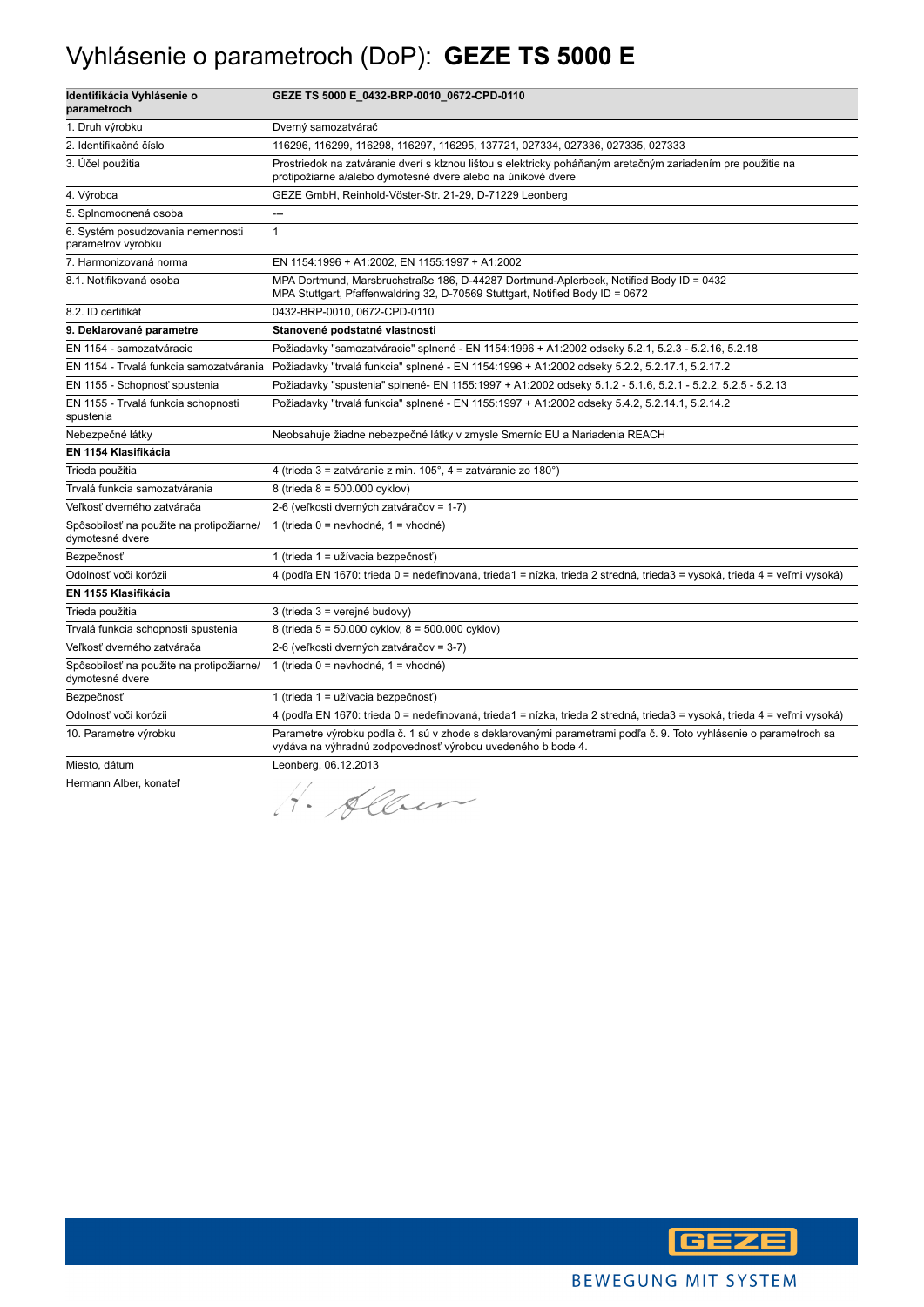# Izjava o delovanju (DoP): **GEZE TS 5000 E**

| Karakteristika - izjava o delovanju                           | GEZE TS 5000 E_0432-BRP-0010_0672-CPD-0110                                                                                                                                  |
|---------------------------------------------------------------|-----------------------------------------------------------------------------------------------------------------------------------------------------------------------------|
| 1. Vrsta izdelka                                              | Sistem za zapiranje vrat                                                                                                                                                    |
| 2. ID-številke                                                | 116296, 116299, 116298, 116297, 116295, 137721, 027334, 027336, 027335, 027333                                                                                              |
| 3. Namen uporabe                                              | Zapiralo za vrata z drsno tirnico in električno fiksirno pripravo za protipožarna in/ali protidimna vrata ali vrata za izhod v sili                                         |
| 4. Proizvajalec                                               | GEZE GmbH, Reinhold-Vöster-Str. 21-29, D-71229 Leonberg                                                                                                                     |
| 5. Pooblaščena oseba                                          | $---$                                                                                                                                                                       |
| 6. Sistem za oceno delovanja                                  | $\mathbf{1}$                                                                                                                                                                |
| 7. Usklajeni standard                                         | EN 1154:1996 + A1:2002, EN 1155:1997 + A1:2002                                                                                                                              |
| 8.1. Priglašeni organ                                         | MPA Dortmund, Marsbruchstraße 186, D-44287 Dortmund-Aplerbeck, Notified Body ID = 0432<br>MPA Stuttgart, Pfaffenwaldring 32, D-70569 Stuttgart, Notified Body ID = 0672     |
| 8.2. ID-certifikat                                            | 0432-BRP-0010, 0672-CPD-0110                                                                                                                                                |
| 9. Izjava o delovanju                                         | Ugotovljene bistvene značilnosti                                                                                                                                            |
| EN 1154 - Samodejno zapiranje                                 | Zahteve za "samodejno zapiranje" so izpolnjene - EN 1154:1996 + A1:2002 odseki 5.2.1, 5.2.3 - 5.2.16, 5.2.18                                                                |
| EN 1154 - Trajno delovanje<br>samodejnega zapiranja           | Zahteve za "trajno delovanje" so izpolnjene - EN 1154:1996 + A1:2002 odseki 5.2.2, 5.2.17.1, 5.2.17.2                                                                       |
| EN 1155 - Sproženje sposobnosti                               | Zahteve za "sproženje" so izpolnjene - EN 1155:1997 + A1:2002 odseki 5.1.2 - 5.1.6, 5.2.1 - 5.2.2, 5.2.5 - 5.2.13                                                           |
| EN 1155 - Sproženje trajnega delovanja<br>sposobnosti         | Zahteve za "trajno delovanje" so izpolnjene - EN 1155:1997 + A1:2002 odseki 5.2.4, 5.2.14.1, 5.2.14.2                                                                       |
| Nevarne snovi                                                 | Ni nevarnih snovi v smislu ES-direktive in uredbe REACH                                                                                                                     |
| Klasifikacija EN 1154                                         |                                                                                                                                                                             |
| Razred uporabe                                                | 4 (razred 3 = zapiranje iz najm. $105^\circ$ , 4 = zapiranje iz 180 $^\circ$ )                                                                                              |
| Trajno delovanje samodejnega zapiranja                        | 8 (razred 8 = 500.000 ciklusov)                                                                                                                                             |
| Velikost zapirala za vrata                                    | 2-6 (velikosti zapiral za vrata = 1-7)                                                                                                                                      |
| Primernost za uporabo na protipožarnih/<br>protidimnih vratih | 1 (razred $0 = ni$ primerno, $1 = p$ rimerno)                                                                                                                               |
| Varnost                                                       | 1 (razred $1 =$ varnost za uporabo)                                                                                                                                         |
| Odpornost proti koroziji                                      | 4 (v skladu z EN 1670: Razred 0 = ni opredeljena, razred 1 = majhna, razred 2 srednja, razred 3 = visoka, razred 4 = zelo<br>visoka)                                        |
| Klasifikacija EN 1155                                         |                                                                                                                                                                             |
| Razred uporabe                                                | $3$ (razred $3 =$ javna zgradba)                                                                                                                                            |
| Sproženje trajnega delovanja<br>sposobnosti                   | 8 (razred 5 = 50.000 ciklusov, 8 = 500.000 ciklusov)                                                                                                                        |
| Velikost zapirala za vrata                                    | 2-6 (velikosti zapiral za vrata = 3-7)                                                                                                                                      |
| Primernost za uporabo na protipožarnih/<br>protidimnih vratih | 1 (razred $0 = ni$ primerno, $1 = prime$ rno)                                                                                                                               |
| Varnost                                                       | 1 (razred $1 =$ varnost za uporabo)                                                                                                                                         |
| Odpornost proti koroziji                                      | 4 (v skladu z EN 1670: Razred 0 = ni opredeljena, razred 1 = majhna, razred 2 srednja, razred 3 = visoka, razred 4 = zelo<br>visoka)                                        |
| 10. Delovanje izdelka                                         | Delovanje izdelka v skladu s št. 1 ustreza delovanju, navedenem v št. 9. Odgovoren za sestavo izjave o delovanju po št.<br>9 je proizvajalec sam in sicer v skladu s št. 4. |
| Kraj, datum                                                   | Leonberg, 06.12.2013                                                                                                                                                        |
| Hermann Alber, direktor                                       | H. Alben                                                                                                                                                                    |

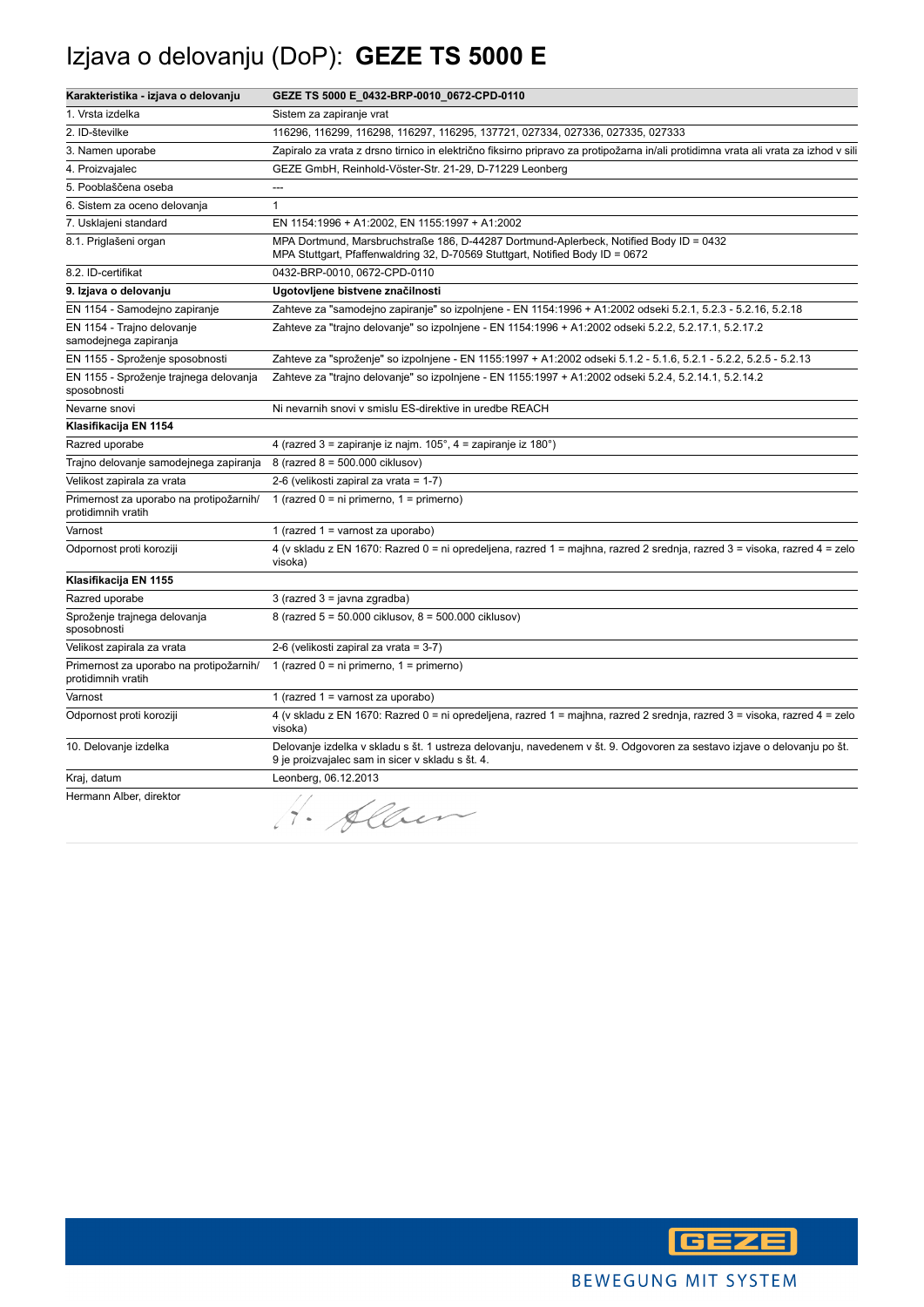# Declaración de rendimiento (DoP): **GEZE TS 5000 E**

| Identificación declaración de<br>rendimiento                  | GEZE TS 5000 E_0432-BRP-0010_0672-CPD-0110                                                                                                                                                              |
|---------------------------------------------------------------|---------------------------------------------------------------------------------------------------------------------------------------------------------------------------------------------------------|
| 1. Tipo de producto                                           | Sistema de cierrapuertas                                                                                                                                                                                |
| 2. Nº de identificación                                       | 116296, 116299, 116298, 116297, 116295, 137721, 027334, 027336, 027335, 027333                                                                                                                          |
| 3. Finalidad                                                  | Dispositivo cierrapuertas con guía deslizante y bloqueo independiente con accionamiento eléctrico para el empleo en<br>puertas cortafuegos y cortahumos o puertas de vías de evacuación                 |
| 4. Fabricante                                                 | GEZE GmbH, Reinhold-Vöster-Str. 21-29, D-71229 Leonberg                                                                                                                                                 |
| 5. Mandatario                                                 | ---                                                                                                                                                                                                     |
| 6. Sistema para evaluar la resistencia de<br>rendimiento      | $\mathbf{1}$                                                                                                                                                                                            |
| 7. Norma armonizada                                           | EN 1154:1996 + A1:2002. EN 1155:1997 + A1:2002                                                                                                                                                          |
| 8.1. Organismo notificado                                     | MPA Dortmund, Marsbruchstraße 186, D-44287 Dortmund-Aplerbeck, Notified Body ID = 0432<br>MPA Stuttgart, Pfaffenwaldring 32, D-70569 Stuttgart, Notified Body ID = 0672                                 |
| 8.2. Certificado ID                                           | 0432-BRP-0010, 0672-CPD-0110                                                                                                                                                                            |
| 9. Rendimiento declarado                                      | Características principales constatadas                                                                                                                                                                 |
| EN 1154 - Cierre automático                                   | Requisitos "cierre automático" cumplidos - EN 1154:1996 + A1:2002 Apartados 5.2.1, 5.2.3 - 5.2.16, 5.2.18                                                                                               |
| EN 1154 - Función permanente del<br>cierre automático         | Requisitos "función permanente" cumplidos - EN 1154:1996 + A1:2002 Apartados 5.2.2, 5.2.17.1, 5.2.17.2                                                                                                  |
| EN 1155 - Capacidad de activación                             | Requisitos "activación" cumplidos - EN 1155:1997 + A1:2002 Apartados 5.1.2 - 5.1.6, 5.2.1 - 5.2.2, 5.2.5 - 5.2.13                                                                                       |
| EN 1155 - Función permanente de la<br>capacidad de activación | Requisitos "función permanente" cumplidos- EN 1155:1997 + A1:2002 Apartados 5.2.4, 5.2.14.1, 5.2.14.2                                                                                                   |
| Sustancias peligrosas                                         | No contiene sustancias peligrosas conforme a las directivas CE y el reglamento REACH                                                                                                                    |
| Clasificación EN 1154-1                                       |                                                                                                                                                                                                         |
| Clase de aplicación                                           | 4 (Clase 3 = Cierre de mín. 105°, 4 = Cierre de 180°)                                                                                                                                                   |
| Función permanente del autocierre                             | 8 (clase $8 = 500.000$ ciclos)                                                                                                                                                                          |
| Tamaño del cierrapuertas                                      | 2-6 (Tamaños del cierrapuertas= 1-7)                                                                                                                                                                    |
| Idoneidad para el empleo en cortahumos<br>y cortafuegos       | 1 (clase $0 = no$ adecuado, $1 =$ adecuado)                                                                                                                                                             |
| Seguridad                                                     | 1 (clase $1 =$ seguridad de empleo)                                                                                                                                                                     |
| Resistencia a la corrosión                                    | 4 (conforme a EN 1670: Clase 0 = no definida, clase 1 = escasa, clase 2 media, clase 3 = alta, clase 4 = muy alta)                                                                                      |
| Clasificación EN 1155-1                                       |                                                                                                                                                                                                         |
| Clase de aplicación                                           | 3 (clase 3 = edificio público)                                                                                                                                                                          |
| Función permanente de la capacidad de<br>activación           | 8 (clase $5 = 50.000$ ciclos, $8 = 500.000$ ciclos)                                                                                                                                                     |
| Tamaño del cierrapuertas                                      | 2-6 (Tamaños del cierrapuertas= 3-7)                                                                                                                                                                    |
| y cortafuegos                                                 | Idoneidad para el empleo en cortahumos 1 (clase 0 = no adecuado, 1 = adecuado)                                                                                                                          |
| Seguridad                                                     | 1 (clase $1 =$ seguridad de empleo)                                                                                                                                                                     |
| Resistencia a la corrosión                                    | 4 (conforme a EN 1670: Clase 0 = no definida, clase 1 = escasa, clase 2 media, clase 3 = alta, clase 4 = muy alta)                                                                                      |
| 10. Rendimiento producto                                      | El rendimiento del producto nº 1 se corresponde con la potencia declarada según nº 9. El fabricante es responsable<br>exclusivo, según nº 4, de redactar la declaración de rendimiento conforme a nº 9. |
| Lugar, fecha                                                  | Leonberg, 06.12.2013                                                                                                                                                                                    |
| Hermann Alber, Director                                       | . Allen                                                                                                                                                                                                 |

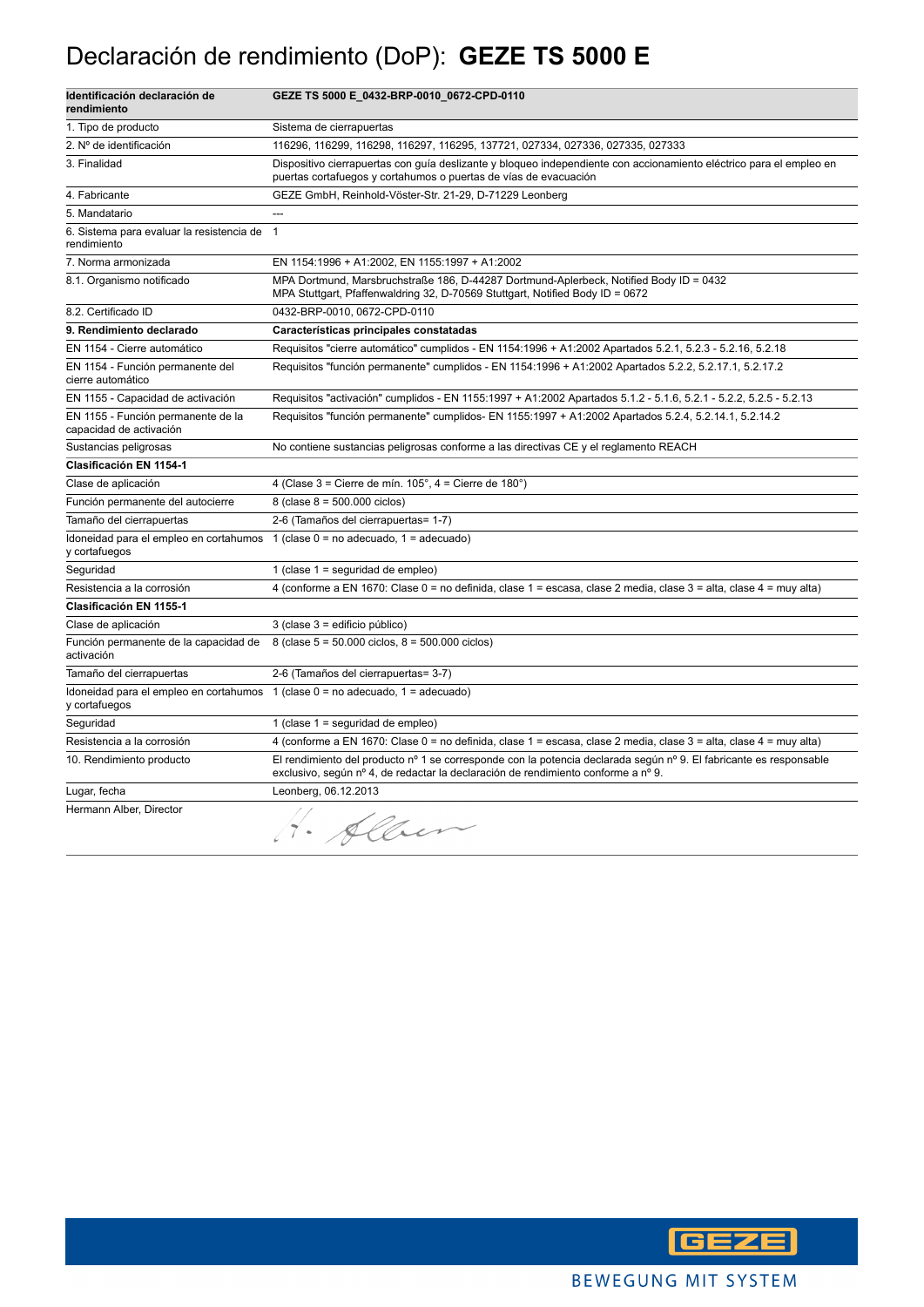#### Teljesítmény nyilatkozat (DoP): **GEZE TS 5000 E**

| Teljesítmény nyilatkozat ismertetőjel                               | GEZE TS 5000 E_0432-BRP-0010_0672-CPD-0110                                                                                                                                                             |
|---------------------------------------------------------------------|--------------------------------------------------------------------------------------------------------------------------------------------------------------------------------------------------------|
| 1. Termékfajta                                                      | Ajtócsukó rendszer                                                                                                                                                                                     |
| 2. Azonosító számok                                                 | 116296, 116299, 116298, 116297, 116295, 137721, 027334, 027336, 027335, 027333                                                                                                                         |
| 3. Az alkalmazás célja                                              | Csúszósínes ajtócsukó elektromos működtetésű rögzítőszerkezettel tűz- és/vagy füstvédő ajtókon vagy menekülő ajtókon<br>történő alkalmazáshoz                                                          |
| 4. Gyártó                                                           | GEZE GmbH, Reinhold-Vöster-Str. 21-29, D-71229 Leonberg                                                                                                                                                |
| 5. Felhatalmazott                                                   | ---                                                                                                                                                                                                    |
| 6. Teljesítmény állandóság értékelésére<br>szolgáló rendszer        | $\mathbf{1}$                                                                                                                                                                                           |
| 7. Harmonizált szabvány                                             | EN 1154:1996 + A1:2002, EN 1155:1997 + A1:2002                                                                                                                                                         |
| 8.1. Bejelentett szervezet                                          | MPA Dortmund, Marsbruchstraße 186, D-44287 Dortmund-Aplerbeck, Notified Body ID = 0432<br>MPA Stuttgart, Pfaffenwaldring 32, D-70569 Stuttgart, Notified Body ID = 0672                                |
| 8.2. Tanúsítvány azonosító                                          | 0432-BRP-0010, 0672-CPD-0110                                                                                                                                                                           |
| 9. Nyilatkozott teljesítmény                                        | Meghatározott alapvető jellemzők                                                                                                                                                                       |
| EN 1154 - automatikusan záródó                                      | Az "automatikusan záródó" követelményeknek megfelel - EN 1154:1996 + A1:2002, 5.2.1, 5.2.3 - 5.2.16, 5.2.18<br>szakaszok                                                                               |
| működése                                                            | EN 1154 - az automatikus záródás tartós A "tartós működés" követelményeinek megfelel - EN 1154:1996 + A1:2002, 5.2.2, 5.2.17.1, 5.2.17.2 szakaszok                                                     |
| EN 1155 - kioldási képesség                                         | A "kioldás" követelményeinek megfelel - EN 1155:1997 + A1:2002, 5.1.2 - 5.1.6, 5.2.1 - 5.2.2, 5.2.5 - 5.2.13 szakaszok                                                                                 |
| EN 1155 - kioldási képesség tartós<br>működése                      | A "tartós működés" követelményeinek megfelel - EN 1155:1997 + A1:2002, 5.2.4, 5.2.14.1, 5.2.14.2 szakaszok                                                                                             |
| Veszélyes anyagok                                                   | Az EK-irányelvek és REACH-rendelkezés értelmében nem veszélyes anyagok                                                                                                                                 |
| EN 1154 osztályba sorolás                                           |                                                                                                                                                                                                        |
| Alkalmazási osztály                                                 | 4 (3. osztály = záródás min. 105°-ból, 4 = záródás 180°-ból)                                                                                                                                           |
| Az automatikus záródás tartós<br>működése                           | 8 (8. osztály = 500.000 ciklus)                                                                                                                                                                        |
| Ajtócsukó mérete                                                    | 2-6 (ajtócsukó méretei = 1-7)                                                                                                                                                                          |
| Tűz- és füstgátló ajtókon történő<br>alkalmazáshoz való alkalmasság | 1 (0. osztály = nem alkalmas, 1 = alkalmas)                                                                                                                                                            |
| Biztonság                                                           | 1 (1. osztály = használati biztonság)                                                                                                                                                                  |
| Korrózióállóság                                                     | 4 (EN 1670 szerint: 0. osztály = nincs meghatározva, 1. osztály = alacsony, 2. osztály = közepes, 3. osztály = magas, 4.<br>osztály = nagyon magas)                                                    |
| EN 1155 osztályba sorolás                                           |                                                                                                                                                                                                        |
| Alkalmazási osztály                                                 | 3 (3. osztály = középületek)                                                                                                                                                                           |
| Kioldás képesség tartós működése                                    | 8 (5. osztály = 50.000 ciklus, 8 = 500.000 ciklus)                                                                                                                                                     |
| Ajtócsukó mérete                                                    | 2-6 (ajtócsukó méretei = 3-7)                                                                                                                                                                          |
| Tűz- és füstgátló ajtókon történő<br>alkalmazáshoz való alkalmasság | 1 (0. osztály = nem alkalmas, 1 = alkalmas)                                                                                                                                                            |
| Biztonság                                                           | 1 (1. osztály = használati biztonság)                                                                                                                                                                  |
| Korrózióállóság                                                     | 4 (EN 1670 szerint: 0. osztály = nincs meghatározva, 1. osztály = alacsony, 2. osztály = közepes, 3. osztály = magas, 4.<br>osztály = nagyon magas)                                                    |
| 10. Termék teljesítménye                                            | A termék 1. sz. szerinti teljesítménye megfelel a 9. sz. szerinti nyilatkozott teljesítménynek. A 9. sz. szerinti teljesítmény<br>nyilatkozat készítéséért egyedül a 4. sz. szerinti gyártó a felelős. |
| Hely, dátum                                                         | Leonberg, 06.12.2013                                                                                                                                                                                   |
| Hermann Alber, ügyvezető                                            | H. Alben                                                                                                                                                                                               |

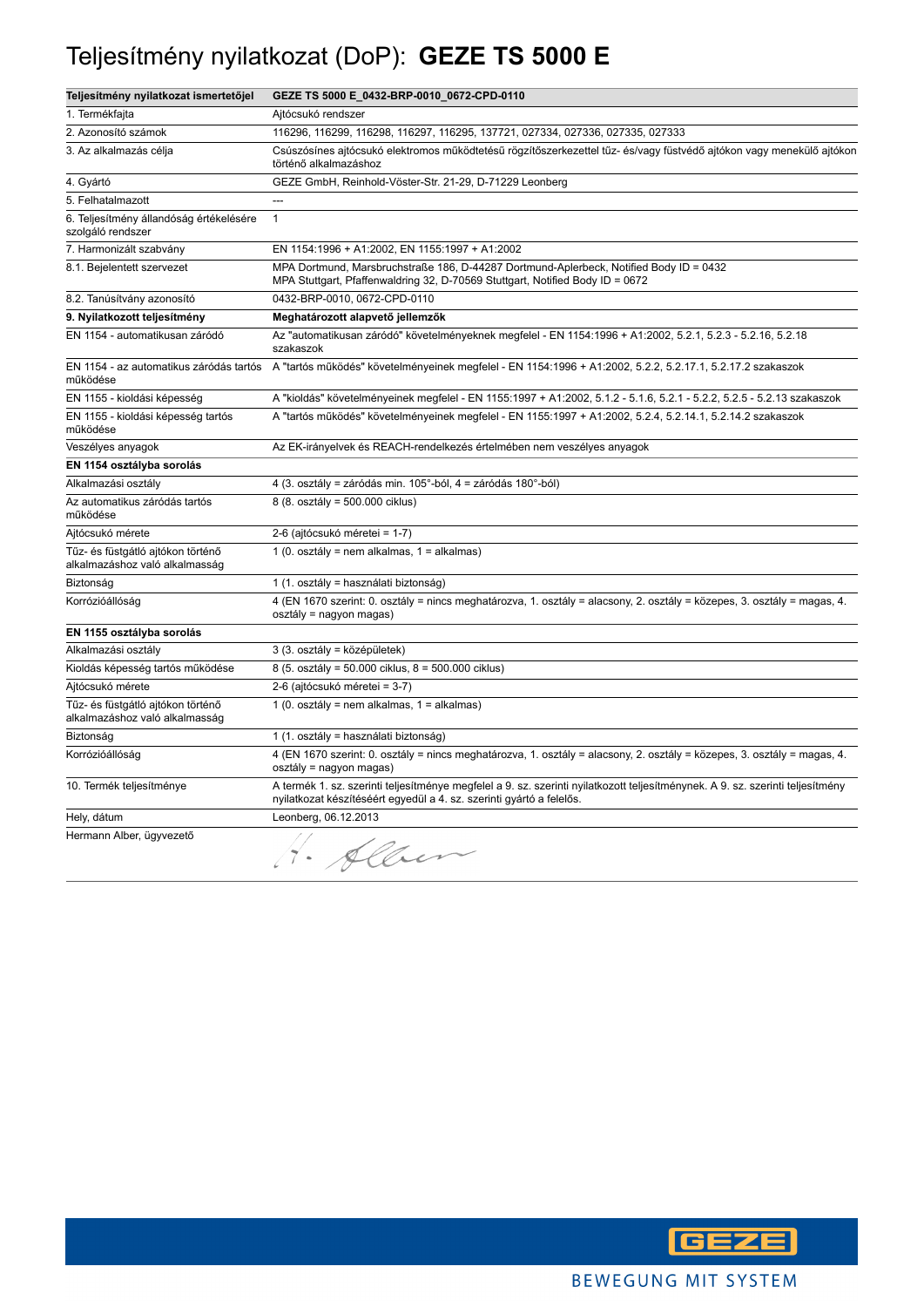# декларация за мощност (DoP): **GEZE TS 5000 E**

| Означение декларация за мощност                                     | GEZE TS 5000 E_0432-BRP-0010_0672-CPD-0110                                                                                                                                              |
|---------------------------------------------------------------------|-----------------------------------------------------------------------------------------------------------------------------------------------------------------------------------------|
| 1. Вид продукт                                                      | Система за затваряне на вратата                                                                                                                                                         |
| 2. Идентификационен номер                                           | 116296, 116299, 116298, 116297, 116295, 137721, 027334, 027336, 027335, 027333                                                                                                          |
| 3. Цел на използване                                                | Средство за затваряне на врати с плъзгаща релса с електрически задвижвано фиксиращо приспособление за<br>използване на пожаро- и димозащитни врати и/или на врати на спасителни пътища  |
| 4. Производител                                                     | GEZE GmbH, Reinhold-Vöster-Str. 21-29, D-71229 Leonberg                                                                                                                                 |
| 5. Упълномощено лице                                                |                                                                                                                                                                                         |
| 6. Система за оценка на<br>устойчивостта при работа                 | $\mathbf{1}$                                                                                                                                                                            |
| 7. Хармонизиран стандарт                                            | EN 1154:1996 + A1:2002, EN 1155:1997 + A1:2002                                                                                                                                          |
| 8.1. Нотифициран орган                                              | MPA Dortmund, Marsbruchstraße 186, D-44287 Dortmund-Aplerbeck, Notified Body ID = 0432<br>MPA Stuttgart, Pfaffenwaldring 32, D-70569 Stuttgart, Notified Body ID = 0672                 |
| 8.2. ID сертификат                                                  | 0432-BRP-0010, 0672-CPD-0110                                                                                                                                                            |
| 9. Декларирана мощност                                              | Установени съществени белези                                                                                                                                                            |
| EN 1154 - Автоматично затварящи се                                  | Изпълнени изисквания "автоматично затварящи се" - EN 1154:1996 + A1:2002 раздели 5.2.1, 5.2.3 - 5.2.16, 5.2.18                                                                          |
| EN 1154 - Постоянна функция на<br>автоматично затваряне             | Изпълнени изисквания "постоянна функция" - EN 1154:1996 + A1:2002 раздели 5.2.2, 5.2.17.1, 5.2.17.2                                                                                     |
| EN 1155 - Способността може да се<br>задейства                      | Изпълнени изисквания "може да се задейства" - EN 1155:1997 + A1:2002 раздели 5.1.2 - 5.1.6, 5.2.1 - 5.2.2, 5.2.5 -<br>5.2.13                                                            |
| EN 1155 - Постоянна функция на<br>способността може да се задейства | Изпълнени изисквания "постоянна функция" - EN 1155:1997 + A1:2002 раздели 5.2.4, 5.2.14.1, 5.2.14.2                                                                                     |
| Опасни субстанции                                                   | Без опасни субстанции по смисъла на директивите на ЕО и разпоредба REACH                                                                                                                |
| <b>EN 1154 Класифициране</b>                                        |                                                                                                                                                                                         |
| Клас приложение                                                     | 4 (клас 3 = затваряне от мин. $105^{\circ}$ , 4 = затваряне от 180°)                                                                                                                    |
| Постоянна функция на автоматично<br>затваряне                       | 8 (клас 8 = 500 000 цикъла)                                                                                                                                                             |
| Размер на устройството за затваряне<br>на вратата                   | 2-6 (размери на устройството за затваряне на вратата = 1-7)                                                                                                                             |
| Пригодност за използване на пожаро-/<br>димозащитни врати           | 1 (клас 0 = не подходящи, 1 = подходящи)                                                                                                                                                |
| Безопасност                                                         | 1 (клас 1 = безопасност при използване)                                                                                                                                                 |
| Корозионна устойчивост                                              | 4 (съгласно EN 1670: клас 0 = не дефинирано, клас 1 = нисък, клас 2 среден, клас 3 = висок, клас 4 = много висок)                                                                       |
| EN 1155 Класифициране                                               |                                                                                                                                                                                         |
| Клас приложение                                                     | 3 (клас 3 = обществено сграда)                                                                                                                                                          |
| Постоянна функция на способността<br>може да се задейства           | 8 (клас 5 = 50 000 цикъла, 8 = 500 000 цикъла)                                                                                                                                          |
| Размер на устройството за затваряне<br>на вратата                   | 2-6 (размери на устройството за затваряне на вратата = 3-7)                                                                                                                             |
| Пригодност за използване на пожаро-/<br>димозащитни врати           | 1 (клас 0 = не подходящи, 1 = подходящи)                                                                                                                                                |
| Безопасност                                                         | 1 (клас 1 = безопасност при използване)                                                                                                                                                 |
| Корозионна устойчивост                                              | 4 (съгласно EN 1670: клас 0 = не дефинирано, клас 1 = нисък, клас 2 среден, клас 3 = висок, клас 4 = много висок)                                                                       |
| 10. Мощност на продукта                                             | Мощността на продукта според № 1 съответства на декларираната мощност според № 9. Отговорен за съставяне<br>на декларация за мощност според № 9 е единствено производителят според № 4. |
| Населено място, дата                                                | Leonberg, 06.12.2013                                                                                                                                                                    |
| Херман Албер, търговски директор                                    | H. Alben                                                                                                                                                                                |

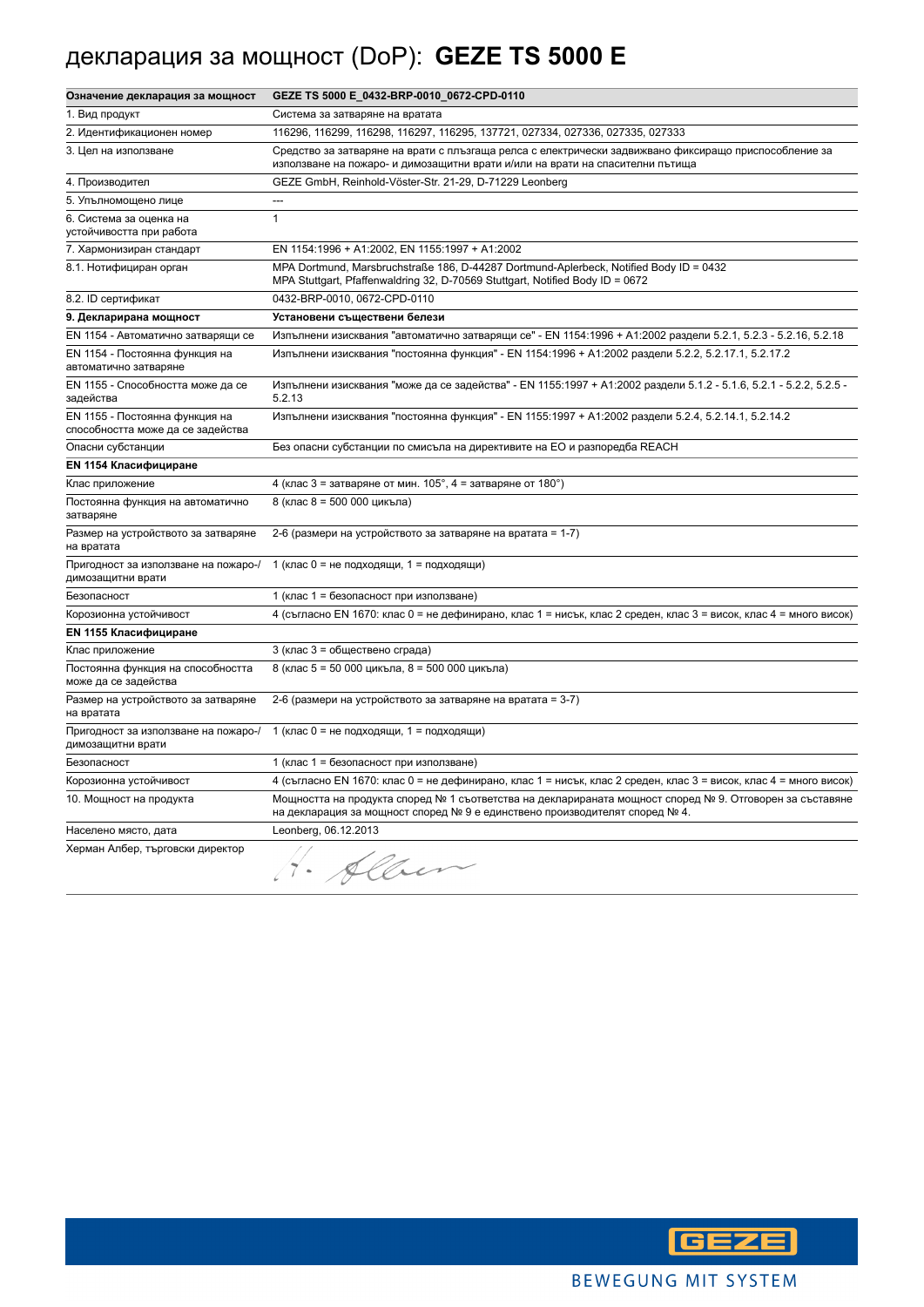#### Ydeevnedeklaration (DoP): **GEZE TS 5000 E**

| Identifikation ydeevnedeklaration                   | GEZE TS 5000 E_0432-BRP-0010_0672-CPD-0110                                                                                                                                      |
|-----------------------------------------------------|---------------------------------------------------------------------------------------------------------------------------------------------------------------------------------|
| 1. Produktart                                       | Dørlukkersystem                                                                                                                                                                 |
| 2. Id-numre                                         | 116296, 116299, 116298, 116297, 116295, 137721, 027334, 027336, 027335, 027333                                                                                                  |
| 3. Anvendelsesformål                                | Dørlukkeudstyr med glideskinne med elektrisk drevet holdeanordning til brug på brand- og/eller røgdøre eller på<br>flugtvejsdøre                                                |
| 4. Producent                                        | GEZE GmbH, Reinhold-Vöster-Str. 21-29, D-71229 Leonberg                                                                                                                         |
| 5. Befuldmægtiget                                   | ---                                                                                                                                                                             |
| 6. System til vurdering af<br>ydelsesbestandigheden | $\mathbf{1}$                                                                                                                                                                    |
| 7. Harmoniseret standard                            | EN 1154:1996 + A1:2002, EN 1155:1997 + A1:2002                                                                                                                                  |
| 8.1. Notificeret organ                              | MPA Dortmund, Marsbruchstraße 186, D-44287 Dortmund-Aplerbeck, Notified Body ID = 0432<br>MPA Stuttgart, Pfaffenwaldring 32, D-70569 Stuttgart, Notified Body ID = 0672         |
| 8.2. Id certifikat                                  | 0432-BRP-0010, 0672-CPD-0110                                                                                                                                                    |
| 9. Deklareret ydeevne                               | Konstaterede væsentlige egenskaber                                                                                                                                              |
| EN 1154 - Selvlukkende                              | Krav "selvlukkende" opfyldt - EN 1154:1996 + A1:2002 afsnit 5.2.1, 5.2.3 - 5.2.16, 5.2.18                                                                                       |
| EN 1154 - Selvlukkende kontinuerlig<br>funktion     | Krav "kontinuerlig funktion" opfyldt - EN 1154:1996 + A1:2002 afsnit 5.2.2, 5.2.17.1, 5.2.17.2                                                                                  |
| EN 1155 - Udløsningsevne                            | Krav "udløsning" opfyldt - EN 1155:1997 + A1:2002 afsnit 5.1.2 - 5.1.6, 5.2.1 - 5.2.2, 5.2.5 - 5.2.13                                                                           |
| EN 1155 - Kontinuerlig<br>udløsningsfunktion        | Krav "kontinuerlig funktion" opfyldt - EN 1155:1997 + A1:2002 afsnit 5.2.4, 5.2.14.1, 5.2.14.2                                                                                  |
| Farlige substanser                                  | Ingen farlige substanser iht. EF-direktiver og REACH-forordningen                                                                                                               |
| <b>EN 1154 Klassificering</b>                       |                                                                                                                                                                                 |
| Anvendelsesklasse                                   | 4 (klasse 3 = lukning fra min. $105^\circ$ , 4 = lukning fra $180^\circ$ )                                                                                                      |
| Selvlukkende kontinuerlig funktion                  | 8 (klasse 8 = 500.000 cyklusser)                                                                                                                                                |
| Dørlukkerstørrelse                                  | 2-6 (dørlukkerstørrelser = 1-7)                                                                                                                                                 |
| Egnet til brug på brand-/røgdøre                    | 1 (klasse $0 =$ ikke egnet, $1 =$ egnet)                                                                                                                                        |
| Sikkerhed                                           | 1 (klasse 1 = anvendelsessikkerhed)                                                                                                                                             |
| Korrosionsbestandighed                              | 4 (iht. EN 1670: Klasse 0 = ingen defineret, klasse 1 = lav, klasse 2 moderat, klasse 3 = høj, klasse 4 = meget høj)                                                            |
| <b>EN 1155 Klassificering</b>                       |                                                                                                                                                                                 |
| Anvendelsesklasse                                   | 3 (klasse 3 = offentlige bygninger)                                                                                                                                             |
| Kontinuerlig funktion udløsningsevne                | 8 (klasse 5 = 50.000 cyklusser, 8 = 500.000 cyklusser)                                                                                                                          |
| Dørlukkerstørrelse                                  | 2-6 (dørlukkerstørrelser = 3-7)                                                                                                                                                 |
| Egnet til brug på brand-/røgdøre                    | 1 (klasse $0 =$ ikke egnet, $1 =$ egnet)                                                                                                                                        |
| Sikkerhed                                           | 1 (klasse 1 = anvendelsessikkerhed)                                                                                                                                             |
| Korrosionsbestandighed                              | 4 (iht. EN 1670: Klasse 0 = ingen defineret, klasse 1 = lav, klasse 2 moderat, klasse 3 = høj, klasse 4 = meget høj)                                                            |
| 10. Produktets ydeevne                              | Produktets ydeevne iht. nr. 1 svarer til den deklarerede ydeevne iht. nr. 9. Ansvarlig for udarbejdelsen af<br>ydeevnedeklarationen iht. nr. 9 er alene producenten iht. nr. 4. |
| Sted, dato                                          | Leonberg, 06.12.2013                                                                                                                                                            |
| Hermann Alber, forretningsfører                     | · Alber                                                                                                                                                                         |

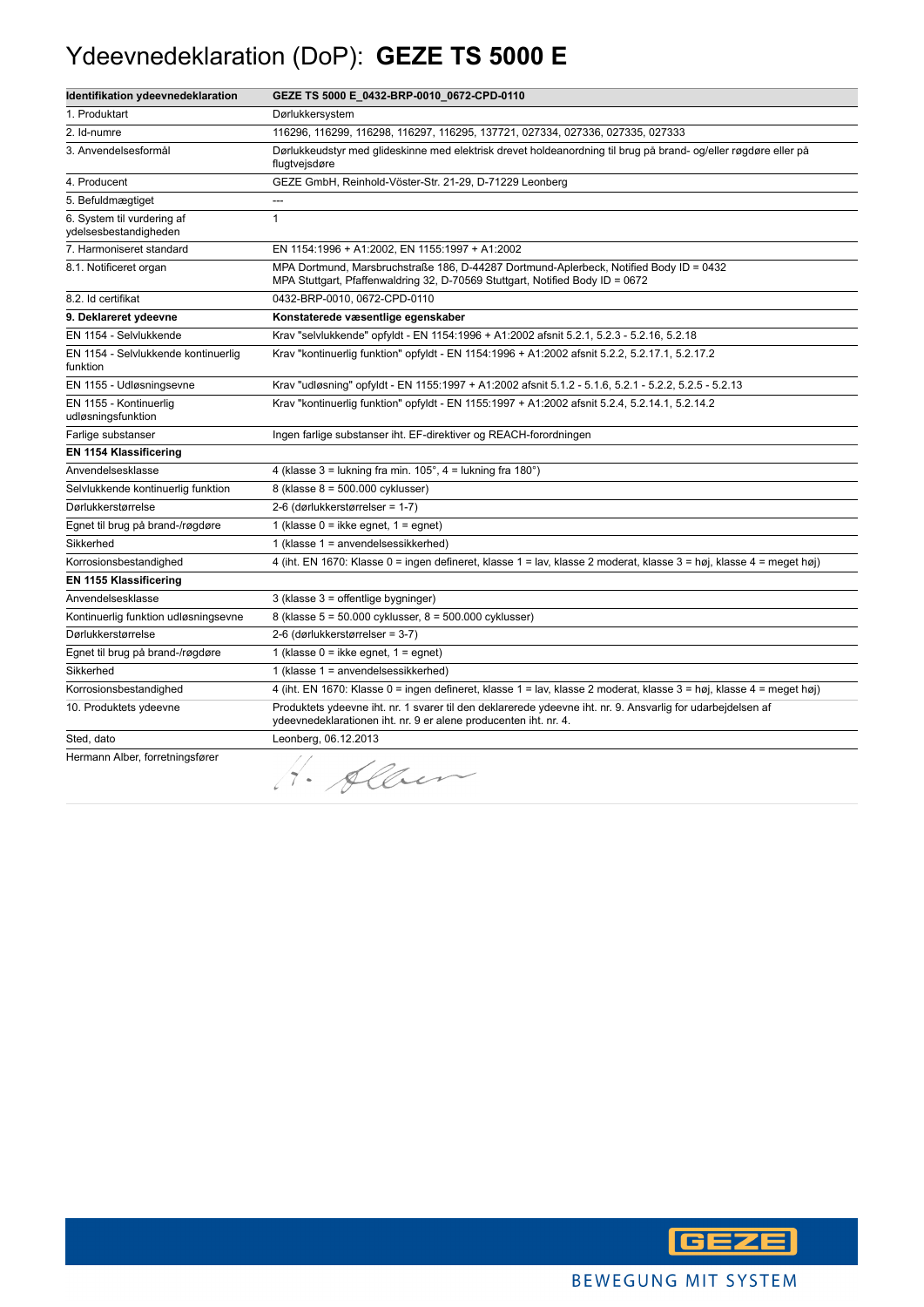# Toimimisviis (DoP): **GEZE TS 5000 E**

| Tähis / toimimisviis                            | GEZE TS 5000 E_0432-BRP-0010_0672-CPD-0110                                                                                                                              |
|-------------------------------------------------|-------------------------------------------------------------------------------------------------------------------------------------------------------------------------|
| 1. Toode                                        | Uksesulgursüsteem                                                                                                                                                       |
| 2. Tootenumber                                  | 116296, 116299, 116298, 116297, 116295, 137721, 027334, 027336, 027335, 027333                                                                                          |
| 3. Kasutusotstarve                              | Liugsiiniga uksesulgur koos elektrilise sulgemisseadmega kasutamiseks tule- ja/või suitsutõkkeustel või<br>evakuatsiooniustel                                           |
| 4. Tootja                                       | GEZE GmbH, Reinhold-Vöster-Str. 21-29, D-71229 Leonberg                                                                                                                 |
| 5. Esindaja                                     | ---                                                                                                                                                                     |
| 6. Süsteem töökindluse hindamiseks              | $\mathbf{1}$                                                                                                                                                            |
| 7. Harmoniseeritud norm                         | EN 1154:1996 + A1:2002, EN 1155:1997 + A1:2002                                                                                                                          |
| 8.1. Teatatud asukoht                           | MPA Dortmund, Marsbruchstraße 186, D-44287 Dortmund-Aplerbeck, Notified Body ID = 0432<br>MPA Stuttgart, Pfaffenwaldring 32, D-70569 Stuttgart, Notified Body ID = 0672 |
| 8.2. ID-sertifikaat                             | 0432-BRP-0010, 0672-CPD-0110                                                                                                                                            |
| 9. Deklareeritud jõudlus                        | Kindlakstehtud olulised tunnused                                                                                                                                        |
| $EN$ 1154 - isesulguv                           | "Isesulguva" nõuded täidetud – EN 1154:1996 + A1:2002 peatükid 5.2.1, 5.2.3– 5.2.16, 5.2.18                                                                             |
| EN 1154 - isesulguva püsifunktsioon             | "Püsifunktsiooni" nõuded täidetud – EN 1154:1996 + A1:2002 peatükid 5.2.2, 5.2.17.1, 5.2.17.2                                                                           |
| EN 1155 - käivitumisvõime                       | "Käivitumisvõime" nõuded täidetud - EN 1155:1997 + A1:2002 peatükid 5.1.2-5.1.6, 5.2.1 - 5.2.2, 5.2.5-5.2.13                                                            |
| EN 1155 - käivitumisvõime<br>püsifunktsioon     | "Püsifunktsiooni" nõuded täidetud - EN 1155:1997 + A1:2002 peatükid 5.2.4, 5.2.14.1, 5.2.14.2                                                                           |
| Ohtlikud ained                                  | Pole ohtlikke aineid EL-i direktiivide ja REACH-i regulatsiooni mõttes                                                                                                  |
| EN 1154 klassifikatsioon                        |                                                                                                                                                                         |
| Kasutusklass                                    | 4 (klass $3 =$ sulgumine alates $105^\circ$ , $4 =$ sulgumine alates $180^\circ$ )                                                                                      |
| Isesulgumise püsifunktsioon                     | 8 (klass 8 = 500 000 tsüklit)                                                                                                                                           |
| Uksesulguri suurused                            | 2-6 (uksesulgurite suurused = $1-7$ )                                                                                                                                   |
| Sobivus kasutamiseks tule-/<br>suitsutõkkeustel | 1 (klass $0 = ei$ sobi, $1 =$ sobib)                                                                                                                                    |
| Kasutuskindlus                                  | 1 (klass $1 =$ kasutuskindel)                                                                                                                                           |
| Korrosioonikindlus                              | 4 (EN 1670 järgi: klass 0 = puudub, klass 1 = väike, klass 2 = keskmine, klass 3 = kõrge, klass 4 = väga kõrge)                                                         |
| EN 1155 klassifikatsioon                        |                                                                                                                                                                         |
| Kasutusklass                                    | 3 (klass 3 = avalikud hooned)                                                                                                                                           |
| Käivitumisvõime püsifunktsioon                  | 8 (klass 5 = 50 000 tsüklit, 8 = 500 000 tsüklit)                                                                                                                       |
| Uksesulguri suurused                            | 2-6 (uksesulgurite suurused = $3-7$ )                                                                                                                                   |
| Sobivus kasutamiseks tule-/<br>suitsutõkkeustel | 1 (klass $0 = ei$ sobi, $1 =$ sobib)                                                                                                                                    |
| Kasutuskindlus                                  | 1 (klass $1 =$ kasutuskindel)                                                                                                                                           |
| Korrosioonikindlus                              | 4 (EN 1670 järgi: klass 0 = puudub, klass 1 = väike, klass 2 = keskmine, klass 3 = kõrge, klass 4 = väga kõrge)                                                         |
| 10. Toote jõudlus                               | Toote jõudlus (nr 1) on kooskõlas deklareeritud jõudlusega (nr 9). Jõudlusdeklaratsiooni (nr 9) koostamise eest vastutab<br>ainult tootja (nr 4).                       |
| Koht, kuupäev                                   | Leonberg, 06.12.2013                                                                                                                                                    |
| Hermann Alber, ärijuht                          | . Alben                                                                                                                                                                 |

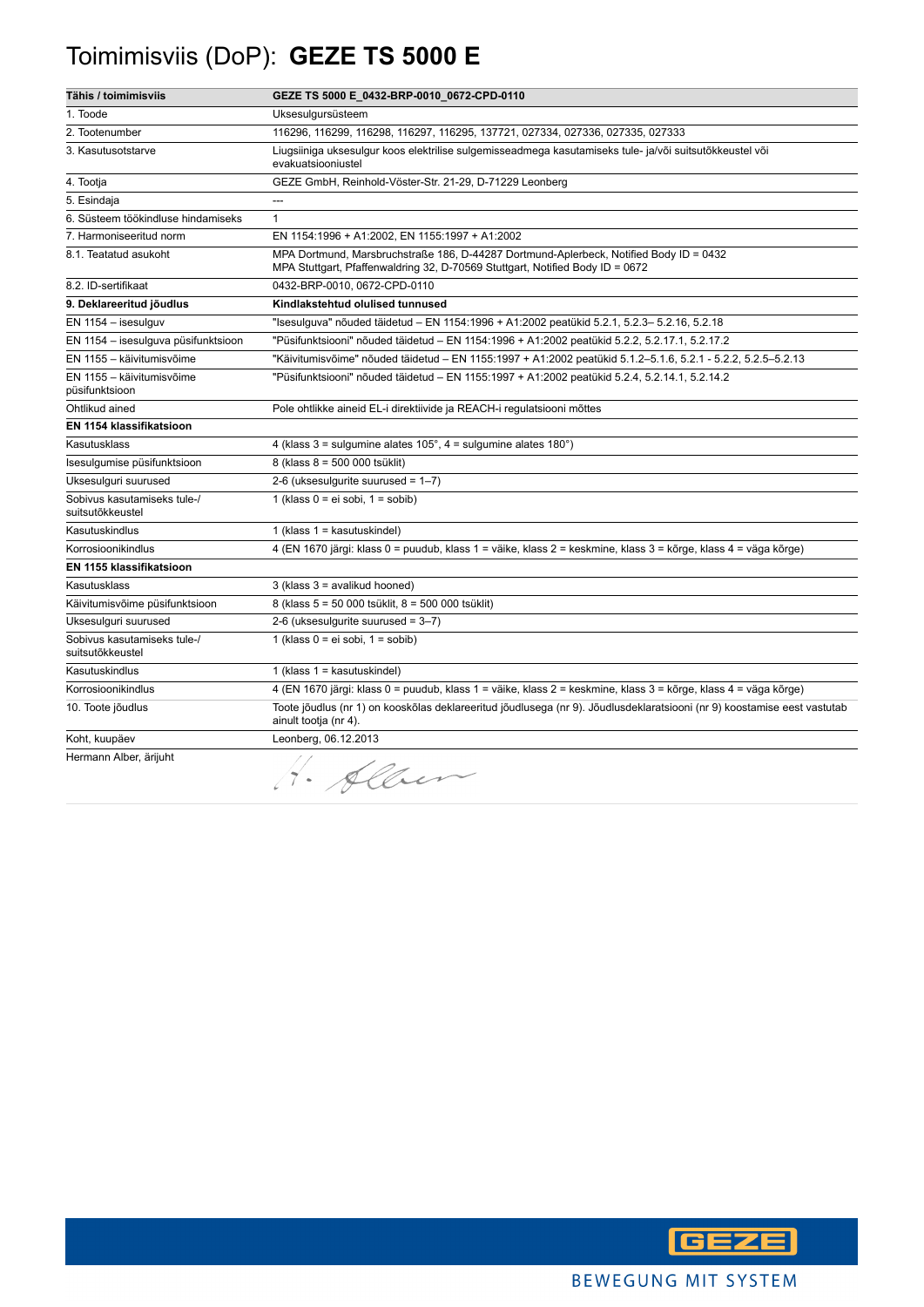# Toimintoselvitys (DoP): **GEZE TS 5000 E**

| <b>Tunnus toimintoselvitys</b>                   | GEZE TS 5000 E_0432-BRP-0010_0672-CPD-0110                                                                                                                              |
|--------------------------------------------------|-------------------------------------------------------------------------------------------------------------------------------------------------------------------------|
| 1. Tuotetyyppi                                   | Ovensulkijajärjestelmä                                                                                                                                                  |
| 2. Tunnusnumerot                                 | 116296, 116299, 116298, 116297, 116295, 137721, 027334, 027336, 027335, 027333                                                                                          |
| 3. Käyttötarkoitus                               | Liukukiskolla ja sähkökäyttöisellä lukitusjärjestelmällä varustettu ovensulkija palo- ja/tai savusuojaoviin sekä pakotieoviin                                           |
| 4. Valmistaja                                    | GEZE GmbH, Reinhold-Vöster-Str. 21-29, D-71229 Leonberg                                                                                                                 |
| 5. Valtuutettu                                   |                                                                                                                                                                         |
| 6. Järjestelmä vakaan toimivuuden<br>arviointiin | $\mathbf{1}$                                                                                                                                                            |
| 7. Sovellettu normi                              | EN 1154:1996 + A1:2002, EN 1155:1997 + A1:2002                                                                                                                          |
| 8.1. Ilmoitettu paikka                           | MPA Dortmund, Marsbruchstraße 186, D-44287 Dortmund-Aplerbeck, Notified Body ID = 0432<br>MPA Stuttgart, Pfaffenwaldring 32, D-70569 Stuttgart, Notified Body ID = 0672 |
| 8.2. ID-varmenne                                 | 0432-BRP-0010, 0672-CPD-0110                                                                                                                                            |
| 9. Selvitetty toiminto                           | Määritetyt olennaiset ominaisuudet                                                                                                                                      |
| EN 1154 - Itsesulkeutuva                         | ltsesulkeutuvan" vaatimukset täyttävät – EN 1154:1996 + A1:2002 luvut 5.2.1, 5.2.3 - 5.2.16, 5.2.18"                                                                    |
| EN 1154 - Itsesulkeutuvuuden<br>kestotoiminto    | "Kestotoiminnon" vaatimukset täyttävät – EN 1154:1996 + A1:2002 luvut 5.2.2, 5.2.17.1, 5.2.17.2                                                                         |
| EN 1155 - Laukaisukyky                           | "Laukaisukyvyn" vaatimukset täyttävät – EN 1155:1997 + A1:2002 luvut 5.1.2 – 5.1.6, 5.2.1 – 5.2.2, 5.2.5 – 5.2.13                                                       |
| EN 1155 - Laukaisukyvyn kestotoiminto            | Kestotoiminnon" vaatimukset täyttävät – EN 1155:1997 + A1:2002 luvut 5.4.2, 5.2.14.1, 5.2.14.2"                                                                         |
| Vaaralliset aineet                               | Ei EY:n direktiivien ja REACH-asetuksen mukaisia vaarallisia aineita                                                                                                    |
| <b>EN 1154 Luokitus</b>                          |                                                                                                                                                                         |
| Käyttöluokka                                     | 4 (luokka 3 = sulkuasento väh. 105°, 4 = sulkuasento väh. 180°)                                                                                                         |
| Itsesulkeutuvuuden kestotoiminto                 | 8 (luokka 8 = 500 000 sykliä)                                                                                                                                           |
| Ovensulkijan koko                                | 2-6 (ovensulkijakoot = 1-7)                                                                                                                                             |
| Soveltuvuus palo-/savusuojaoviin                 | 1 (luokka 0 = ei sovi, 1 = sopii)                                                                                                                                       |
| Turvallisuus                                     | 1 (luokka 1 = käyttövarmuus)                                                                                                                                            |
| Korroosionkestävyys                              | 4 (EN 1670 mukaan: luokka 0 = ei määritetty, luokka 1 = vähäinen, luokka 2 keskimääräinen, luokka 3 = korkea, luokka 4<br>= erittäin korkea)                            |
| <b>EN 1155 Luokitus</b>                          |                                                                                                                                                                         |
| Käyttöluokka                                     | 3 (luokka 3 = julkinen rakennus)                                                                                                                                        |
| Ominaisuuden laukaisun kestotoiminto             | 8 (luokka 5 = 50 000 sykliä, 8 = 500 000 sykliä)                                                                                                                        |
| Ovensulkijan koko                                | 2-6 (ovensulkijakoot = 3-7)                                                                                                                                             |
| Soveltuvuus palo-/savusuojaoviin                 | 1 (luokka $0 = ei$ sovi, $1 = sopii$ )                                                                                                                                  |
| <b>Turvallisuus</b>                              | 1 (luokka 1 = käyttövarmuus)                                                                                                                                            |
| Korroosionkestävyys                              | 4 (EN 1670 mukaan: luokka 0 = ei määritetty, luokka 1 = vähäinen, luokka 2 keskimääräinen, luokka 3 = korkea, luokka 4<br>= erittäin korkea)                            |
| 10. Tuotteen suorituskyky                        | Tuotteen suorituskyky numeron 1 mukaan vastaa numerossa 9 selvitettyä toimintoa. Valmistaja on yksin vastuussa<br>numeron 9 mukaan laaditusta toimintoselvityksestä.    |
| Paikka, päivämäärä                               | Leonberg, 06.12.2013                                                                                                                                                    |
| Hermann Alber, toimitusjohtaja                   | 1. Alben                                                                                                                                                                |

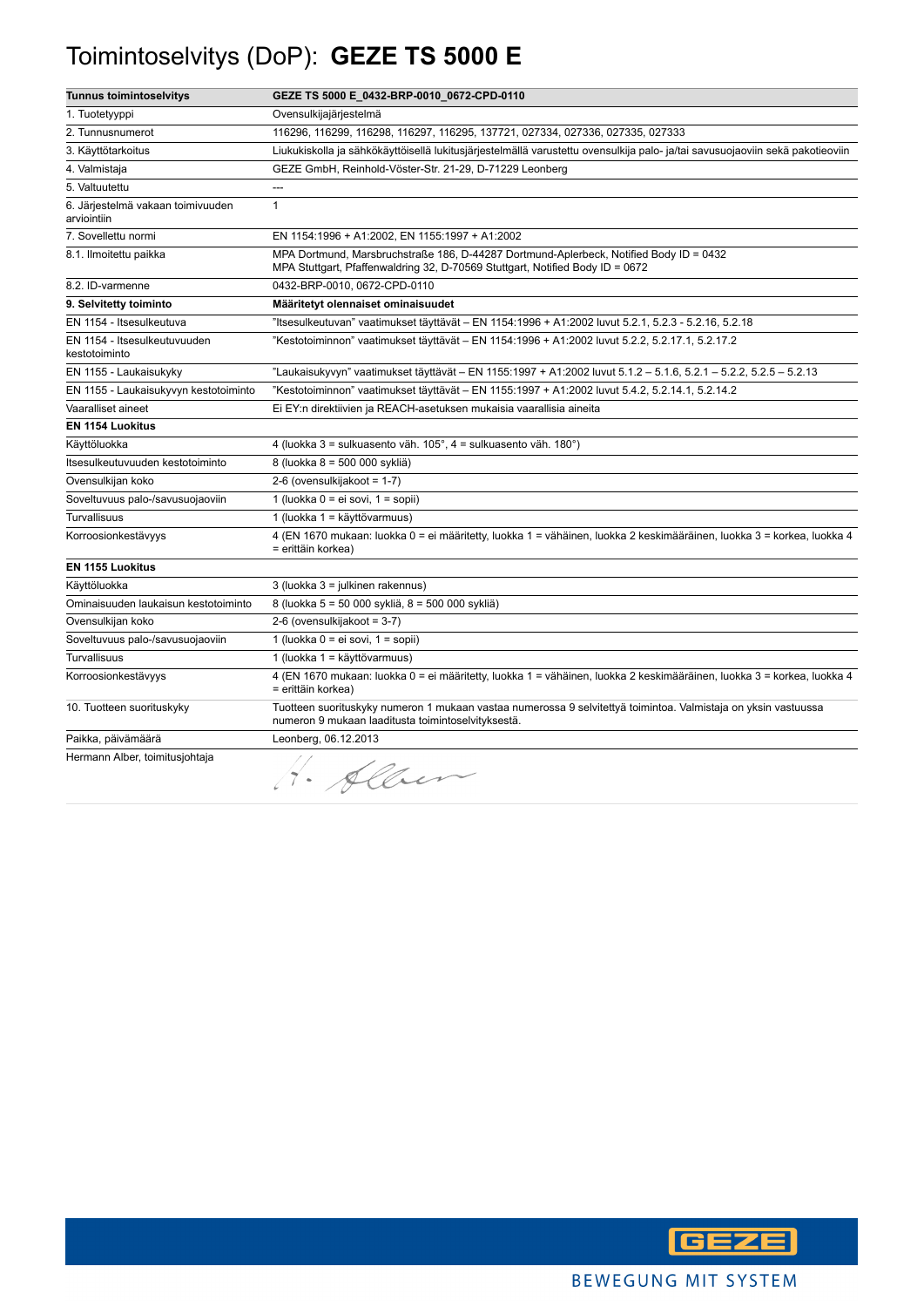# Δήλωση ισχύος (DoP): **GEZE TS 5000 E**

| Χαρακτηρισμός Δήλωση ισχύος                                  | GEZE TS 5000 E_0432-BRP-0010_0672-CPD-0110                                                                                                                                                                                |
|--------------------------------------------------------------|---------------------------------------------------------------------------------------------------------------------------------------------------------------------------------------------------------------------------|
| 1. Τύπος προϊόντος                                           | Σύστημα μηχανισμού επαναφοράς πόρτας                                                                                                                                                                                      |
| 2.Αριθμοί αναγνώρισης                                        | 116296, 116299, 116298, 116297, 116295, 137721, 027334, 027336, 027335, 027333                                                                                                                                            |
| 3. Σκοπός χρήσης                                             | Μέσο επαναφοράς πόρτας με οδηγό ολίσθησης με ηλεκτροκίνητη διάταξη συγκράτησης ανοίγματος και επιλογέα<br>διαδοχικού κλεισίματος προτεραιότητας πόρτας για χρήση σε πόρτες καπνού ή/και πυρός ή σε πόρτες εξόδου κινδύνου |
| 4. Κατασκευαστής                                             | GEZE GmbH, Reinhold-Vöster-Str. 21-29, D-71229 Leonberg                                                                                                                                                                   |
| 5. Πληρεξούσιος                                              | ---                                                                                                                                                                                                                       |
| 6. Σύστημα αξιολόγησης σταθερότητας<br>ισχύος                | $\mathbf{1}$                                                                                                                                                                                                              |
| 7. Εναρμονισμένο πρότυπο                                     | EN 1154:1996 + A1:2002, EN 1155:1997 + A1:2002                                                                                                                                                                            |
| 8.1. Κοινοποιημένος φορέας                                   | MPA Dortmund, Marsbruchstraße 186, D-44287 Dortmund-Aplerbeck, Notified Body ID = 0432<br>MPA Stuttgart, Pfaffenwaldring 32, D-70569 Stuttgart, Notified Body ID = 0672                                                   |
| 8.2. Πιστοποιητικό αναγνωριστικού<br>αριθμού                 | 0432-BRP-0010, 0672-CPD-0110                                                                                                                                                                                              |
| 9. Δηλωθείσα ισχύς                                           | Καταγεγραμμένα βασικά χαρακτηριστικά                                                                                                                                                                                      |
| ΕΝ 1154 - Αυτόματο κλείσιμο                                  | Πληρούνται οι απαιτήσεις "αυτόματου κλεισίματος" - ΕΝ 1154:1996 + Α1:2002 Παράγραφοι 5.2.1, 5.2.3 - 5.2.16, 5.2.18                                                                                                        |
| ΕΝ 1154 - Διαρκής λειτουργία αυτόματου<br>κλεισίματος        | Πληρούνται οι απαιτήσεις "διαρκούς λειτουργίας" - ΕΝ 1154:1996 + Α1:2002 Παράγραφοι 5.2.2, 5.2.17.1, 5.2.17.2                                                                                                             |
| ΕΝ 1155 - Ικανότητα ενεργοποίησης                            | Πληρούνται οι απαιτήσεις "ενεργοποίησης" - ΕΝ 1155:1997 + Α1:2002 Παράγραφοι 5.1.2 - 5.1.6, 5.2.1 - 5.2.2, 5.2.5 -<br>5.2.13                                                                                              |
| ΕΝ 1155 - Διαρκής λειτουργία της<br>ικανότητας ενεργοποίησης | Πληρούνται οι απαιτήσεις "διαρκούς λειτουργίας" - EN 1155:1997 + A1:2002 Παράγραφοι 5.2.4, 5.2.14.1, 5.2.14.2                                                                                                             |
| Επικίνδυνες ουσίες                                           | Δεν υπάρχουν επικίνδυνες ουσίες υπό την έννοια των οδηγιών ΕΚ και του κανονισμού REACH                                                                                                                                    |
| ΕΝ 1154 Κατάταξη                                             |                                                                                                                                                                                                                           |
| Κατηγορία εφαρμογής                                          | 4 (Κατηγορία 3 = Κλείσιμο από ελάχ. 105, 4 = Κλείσιμο από 180)                                                                                                                                                            |
| Διαρκής λειτουργία αυτόματου<br>κλεισίματος                  | 8 (Κατηγορία 8 = 500.000 κύκλοι)                                                                                                                                                                                          |
| Μέγεθος μηχανισμού επαναφοράς<br>πόρτας                      | 2-6 (Μεγέθη μηχανισμού επαναφοράς πόρτας = 1-7)                                                                                                                                                                           |
| Καταλληλότητα για χρήση σε πόρτα<br>καπνού/πυρός             | 1 (Κατηγορία 0 = ακατάλληλο, 1 = κατάλληλο)                                                                                                                                                                               |
| Ασφάλεια                                                     | 1 (Κατηγορία 1 = ασφάλεια χρήσης)                                                                                                                                                                                         |
| Αντοχή σε διάβρωση                                           | 4 (κατά ΕΝ 1670:Κατηγορία 0 = μη καθορισμένη, Κατηγορία 1 = ελάχιστη, Κατηγορία 2 μέτρια, Κατηγορία 3 = υψηλή,<br>Κατηγορία 4 = πολύ υψηλή)                                                                               |
| ΕΝ 1155 Κατάταξη                                             |                                                                                                                                                                                                                           |
| Κατηγορία εφαρμογής                                          | 3 (Κατηγορία 3 = Δημόσια κτίρια)                                                                                                                                                                                          |
| Διαρκής λειτουργία της ικανότητας<br>ενεργοποίησης           | 8 (Κατηγορία 5 = 50.000 κύκλοι, 8 = 500.000 κύκλοι)                                                                                                                                                                       |
| Μέγεθος μηχανισμού επαναφοράς<br>πόρτας                      | 2-6 (Μεγέθη μηχανισμού επαναφοράς πόρτας = 3-7)                                                                                                                                                                           |
| Καταλληλότητα για χρήση σε πόρτα<br>καπνού/πυρός             | 1 (Κατηγορία 0 = ακατάλληλο, 1 = κατάλληλο)                                                                                                                                                                               |
| Ασφάλεια                                                     | 1 (Κατηγορία 1 = ασφάλεια χρήσης)                                                                                                                                                                                         |
| Αντοχή σε διάβρωση                                           | 4 (κατά ΕΝ 1670:Κατηγορία 0 = μη καθορισμένη, Κατηγορία 1 = ελάχιστη, Κατηγορία 2 μέτρια, Κατηγορία 3 = υψηλή,<br>Κατηγορία 4 = πολύ υψηλή)                                                                               |
| 10. Ισχύς προϊόντος                                          | Η ισχύς του προϊόντος κατά τον αρ. 1 αντιστοιχεί στη δηλωθείσα ισχύ κατά τον αρ. 9.Υπεύθυνος για τη σύνταξη της<br>δήλωσης ισχύος κατά τον αρ. 9 είναι αποκλειστικά ο κατασκευαστής κατά τον αρ. 4.                       |
| Τόπος, Ημερομηνία                                            | Leonberg, 06.12.2013                                                                                                                                                                                                      |
| Hermann Alber, Διευθύνων σύμβουλος                           | Alber                                                                                                                                                                                                                     |

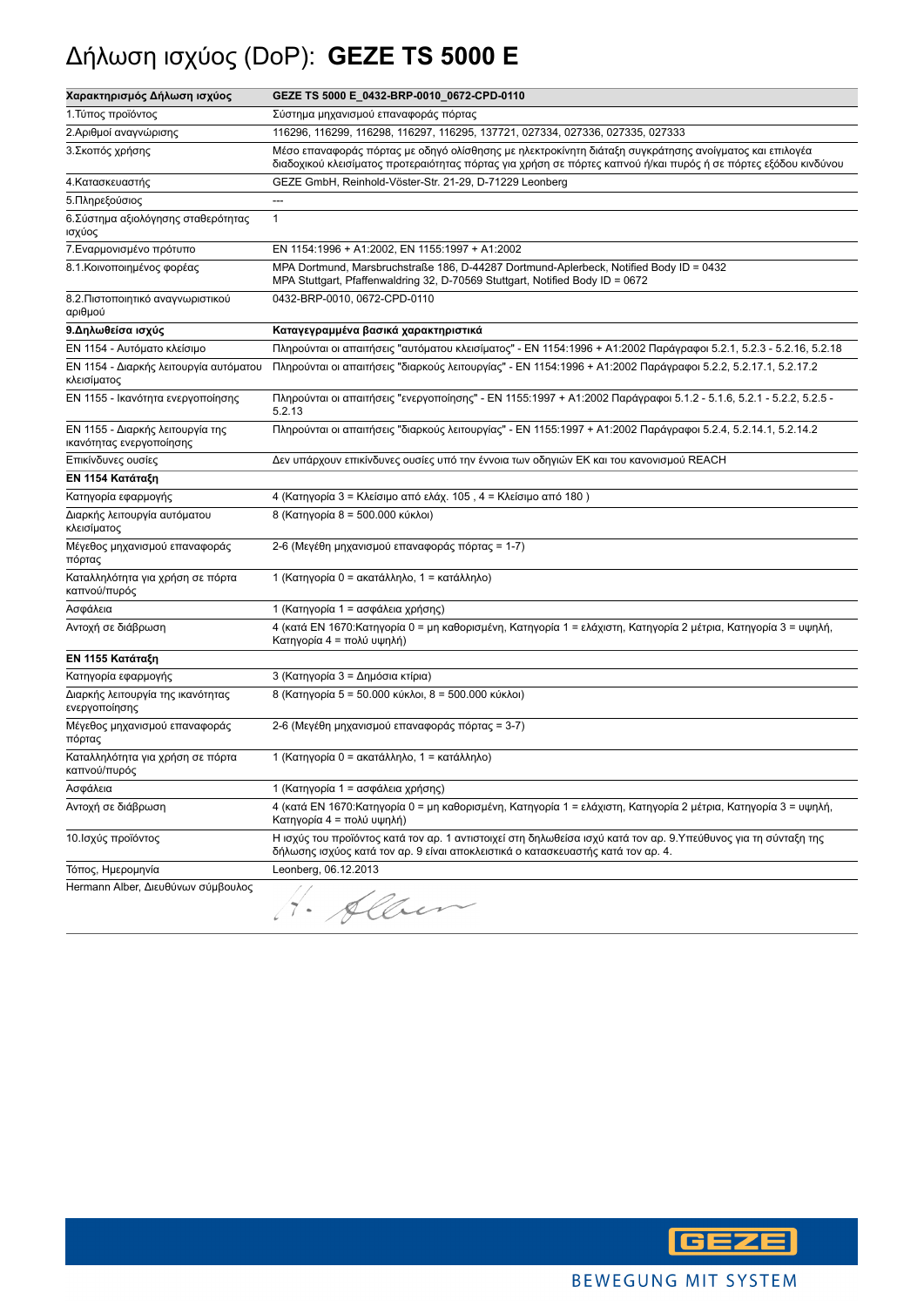#### Dearbhú Feidhmíochta (DoP): **GEZE TS 5000 E**

| Aitheantóir Dearbhú Feidhmíochta                                     | GEZE TS 5000 E_0432-BRP-0010_0672-CPD-0110                                                                                                                                                                               |
|----------------------------------------------------------------------|--------------------------------------------------------------------------------------------------------------------------------------------------------------------------------------------------------------------------|
| 1. Cineál táirge                                                     | Córas dúntóir dorais                                                                                                                                                                                                     |
| 2. Uimhreacha aitheantais                                            | 116296, 116299, 116298, 116297, 116295, 137721, 027334, 027336, 027335, 027333                                                                                                                                           |
| 3. Úsáid bheartaithe                                                 | Uirlis dúnta dorais le ráille treorach ag a bhfuil sás coinneála leictreach le haghaidh úsáide ag doirse cosanta dóiteáin<br>agus/nó cosanta deataigh nó ag doirse bealach éalaithe                                      |
| 4. Déantóir                                                          | GEZE GmbH, Reinhold-Vöster-Str. 21-29, D-71229 Leonberg                                                                                                                                                                  |
| 5. Duine údaraiteh                                                   |                                                                                                                                                                                                                          |
| 6. Córas chun seasmhacht feidhmíochta<br>a mheas                     | $\mathbf{1}$                                                                                                                                                                                                             |
| 7. Caighdeán comhchuibhithe                                          | EN 1154:1996 + A1:2002, EN 1155:1997 + A1:2002                                                                                                                                                                           |
| 8.1 Áit ar tugadh fógra dó                                           | MPA Dortmund, Marsbruchstraße 186, D-44287 Dortmund-Aplerbeck, Notified Body ID = 0432<br>MPA Stuttgart, Pfaffenwaldring 32, D-70569 Stuttgart, Notified Body ID = 0672                                                  |
| 8.2 Teastas aitheantais                                              | 0432-BRP-0010, 0672-CPD-0110                                                                                                                                                                                             |
| 9. Feidhmíocht dhearbhaithe                                          | Príomhthréithe aitheanta                                                                                                                                                                                                 |
| EN 1154 - Dúnann é féin                                              | Riachtanais maidir le "dúnann é féin" comhlíonta - EN 1154:1996 + A1:2002 Míreanna 5.2.1, 5.2.3 - 5.2.16, 5.2.18                                                                                                         |
| EN 1154 - Feidhm bhuan an fhéindhúnta                                | Riachtanais maidir le "feidhm bhuan" comhlíonta - EN 1154:1996 + A1:2002 Míreanna 5.2.2, 5.2.17.1, 5.2.17.2                                                                                                              |
| EN 1155 - Cumas tionscanta                                           | Riachtanais maidir le "tionscain" comhlíonta - EN 1155:1997 + A1:2002 Míreanna 5.1.2 - 5.1.6, 5.2.1 - 5.2.2, 5.2.5 - 5.2.13                                                                                              |
| EN 1155 - Feidhm bhuan an chumais<br>tionscanta                      | Riachtanais maidir le "feidhm bhuan" comhlíonta - EN 1155:1997 + A1:2002 Míreanna 5.2.4, 5.2.14.1, 5.2.14.2                                                                                                              |
| Substaintí guaiseacha                                                | Ní substaintí guaiseacha iad de réir Teoracha AE agus Rialacháin REACH                                                                                                                                                   |
| Aicmiú EN 1154                                                       |                                                                                                                                                                                                                          |
| Aicme úsáide                                                         | 4 (Aicme $3 =$ Dúnadh ó íos. 105°, $4 =$ Dúnadh ó 180°)                                                                                                                                                                  |
| Feidhm bhuan an fhéindhúnta                                          | 8 (Aicme 8 = 500.000 timthriall)                                                                                                                                                                                         |
| Toise an dúntóir dorais                                              | 2-6 (Toisí dúntóir dorais = 1-7)                                                                                                                                                                                         |
| Oiriúnach le haghaidh úsáide ar dhoirse<br>cosanta dóiteáin/deataigh | 1 (Aicme 0 = níl sé oiriúnach, 1 = tá sé oiriúnach)                                                                                                                                                                      |
| Sábháilteacht                                                        | 1 (Aicme 1 = Sábháilteacht úsáide)                                                                                                                                                                                       |
| Seasmhacht i gcoinne creimthe                                        | 4 (de réir EN 1670: Aicme 0 = gan a bheith sainithe, Aicme 1 = íseal, Aicme 2 réasúnta, Aicme 3 = ard, Aicme 4 = an-ard)                                                                                                 |
| Aicmiú EN 1155                                                       |                                                                                                                                                                                                                          |
| Aicme úsáide                                                         | 3 (Aicme 3 = Foirgnimh phoiblí)                                                                                                                                                                                          |
| Feidhm bhuan cumas tionscanta                                        | 8 (Aicme 5 = 50.000 timthriall, 8 = 500.000 timthriall)                                                                                                                                                                  |
| Toise an dúntóir dorais                                              | 2-6 (Toisí dúntóir dorais = 3-7)                                                                                                                                                                                         |
| Oiriúnach le haghaidh úsáide ar dhoirse<br>cosanta dóiteáin/deataigh | 1 (Aicme 0 = níl sé oiriúnach, 1 = tá sé oiriúnach)                                                                                                                                                                      |
| Sábháilteacht                                                        | 1 (Aicme 1 = Sábháilteacht úsáide)                                                                                                                                                                                       |
| Seasmhacht i gcoinne creimthe                                        | 4 (de réir EN 1670: Aicme 0 = gan a bheith sainithe, Aicme 1 = íseal, Aicme 2 réasúnta, Aicme 3 = ard, Aicme 4 = an-ard)                                                                                                 |
| 10. Feidhmaíocht Táirge                                              | Tá feidhmíocht an táirge de réir uimh. 1 ag teacht leis an bhfeidhmíocht dhearbhaithe de réir uimh. 9. Is é an déantúsóir<br>amháin de réir uimh. 4 atá freagrach as an dearbhú feidhmíochta de réir uimh. 9 a dhéanamh. |
| Áit, Dáta                                                            | Leonberg, 06.12.2013                                                                                                                                                                                                     |
| Hermann Alber, Stiúrthóir Bainistíochta                              | 4. Alben                                                                                                                                                                                                                 |

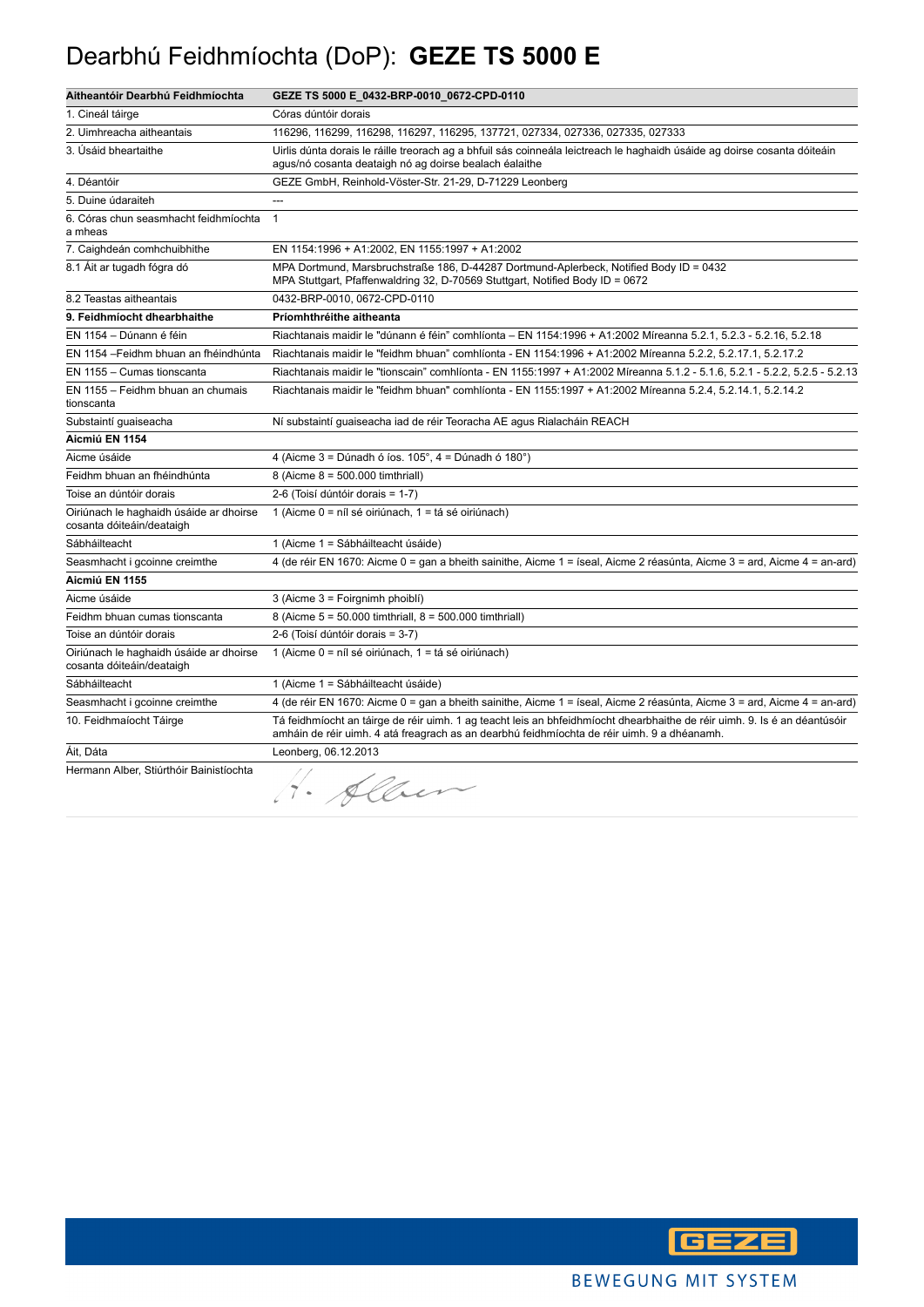# Ekspluatācijas īpašību deklarācijas (DoP): **GEZE TS 5000 E**

| Ekspluatācijas īpašību deklarācijas<br>apzīmējums          | GEZE TS 5000 E_0432-BRP-0010_0672-CPD-0110                                                                                                                              |
|------------------------------------------------------------|-------------------------------------------------------------------------------------------------------------------------------------------------------------------------|
| 1. Produkta veids                                          | Durvju aizvērēja sistēma                                                                                                                                                |
| 2. Identifikācijas numuri                                  | 116296, 116299, 116298, 116297, 116295, 137721, 027334, 027336, 027335, 027333                                                                                          |
| 3. Paredzētais izmantojums                                 | Durvju aizvēršanas mehānisms ar vadotni un elektrisko fiksatoru; paredzēts uguns un/vai dūmu drošajām durvīm vai<br>evakuācijas durvīm                                  |
| 4. Ražotājs                                                | GEZE GmbH, Reinhold-Vöster-Str. 21-29, D-71229 Leonberg                                                                                                                 |
| 5. Pilnvarotais pārstāvis                                  | ---                                                                                                                                                                     |
| 6. Ekspluatācijas īpašību noturības<br>novērtējuma sistēma | $\mathbf{1}$                                                                                                                                                            |
| 7. Saskanotais standarts                                   | EN 1154:1996 + A1:2002, EN 1155:1997 + A1:2002                                                                                                                          |
| 8.1. Pazinotā iestāde                                      | MPA Dortmund, Marsbruchstraße 186, D-44287 Dortmund-Aplerbeck, Notified Body ID = 0432<br>MPA Stuttgart, Pfaffenwaldring 32, D-70569 Stuttgart, Notified Body ID = 0672 |
| 8.2. ID sertifikāts                                        | 0432-BRP-0010, 0672-CPD-0110                                                                                                                                            |
| 9. Deklarētās ekspluatācijas īpašības                      | Noteiktie būtiskie raksturlielumi                                                                                                                                       |
| EN 1154 - pašaizverošs                                     | Izpildīta prasība "pašaizverošs" — EN 1154:1996 un A1:2002, sadaļas 5.2.1, 5.2.3-5.2.16, 5.2.18                                                                         |
| EN 1154 - ilgstoša pašaizvēršanās                          | Izpildīta prasība "ilgstoša darbība" — EN 1154:1996 un A1:2002, sadaļas 5.2.2, 5.2.17.1, 5.2.17.2                                                                       |
| EN 1155 - aktivizācijas spēja                              | Izpildīta prasība "aktivizācija" — EN 1155:1997 un A1:2002, sadaļas 5.1.2–5.1.6, 5.2.1–5.2.2, 5.2.5–5.2.13                                                              |
| EN 1155 - ilgstoša aktivizācijas spēja                     | Izpildīta prasība "ilgstoša darbība" — EN 1155:1997 un A1:2002, sadaļas 5.4.2, 5.2.14.1, 5.2.14.2                                                                       |
| Bīstamas vielas                                            | Nav bīstamu vielu saskaņā ar EK direktīvām un REACH regulu                                                                                                              |
| EN 1154 klasifikācija                                      |                                                                                                                                                                         |
| Lietošanas klase                                           | 4 (3. klase — aizvēršana no min. 105°, 4. klase — aizvēršana no 180°)                                                                                                   |
| Ilgstoša pašaizvēršanās                                    | 8 (8. klase - 500 000 ciklu)                                                                                                                                            |
| Durvju aizvērēja izmērs                                    | 2-6 (durvju aizvērēju izmēri — 1-7)                                                                                                                                     |
| Piemērotība uguns/dūmu drošajām<br>durvīm                  | 1 (0. klase - nav piemērots, 1. klase - ir piemērots)                                                                                                                   |
| Drošība                                                    | 1 (1. klase - lietošanas drošība)                                                                                                                                       |
| Izturība pret koroziju                                     | 4 (saskaņā ar standartu EN 1670: 0. klase — nav noteikta, 1. klase — zema, 2. klase — vidēja, 3. klase —augsta, 4. —<br>loti augsta)                                    |
| EN 1155 klasifikācija                                      |                                                                                                                                                                         |
| Lietošanas klase                                           | 3 (3. - sabiedriska ēka)                                                                                                                                                |
| Ilgstoša aktivizācijas spēja                               | 8 (5. klase - 50 000 ciklu, 8. klase - 500 000 ciklu)                                                                                                                   |
| Durvju aizvērēja izmērs                                    | 2-6 (durvju aizvērēju izmēri — 3-7)                                                                                                                                     |
| Piemērotība uguns/dūmu drošajām<br>durvīm                  | 1 (0. klase - nav piemērots, 1. klase - ir piemērots)                                                                                                                   |
| Drošība                                                    | 1 (1. klase - lietošanas drošība)                                                                                                                                       |
| Izturība pret koroziju                                     | 4 (saskaņā ar standartu EN 1670: 0. klase — nav noteikta, 1. klase — zema, 2. klase — vidēja, 3. klase —augsta, 4. —<br>(oti augsta)                                    |
| 10. Produkta ekspluatācijas īpašības                       | 1. punktā minētajam produktam piemīt 9. punktā minētās īpašības. Par 9. punktā minēto īpašību deklarācijas izstrādi ir<br>atbildīgs tikai 4. punktā minētais ražotājs.  |
| Vieta, datums                                              | Leonberg, 06.12.2013                                                                                                                                                    |
| Hermanis Albers (Hermann Alber),<br>vadītājs               | H. Alben                                                                                                                                                                |

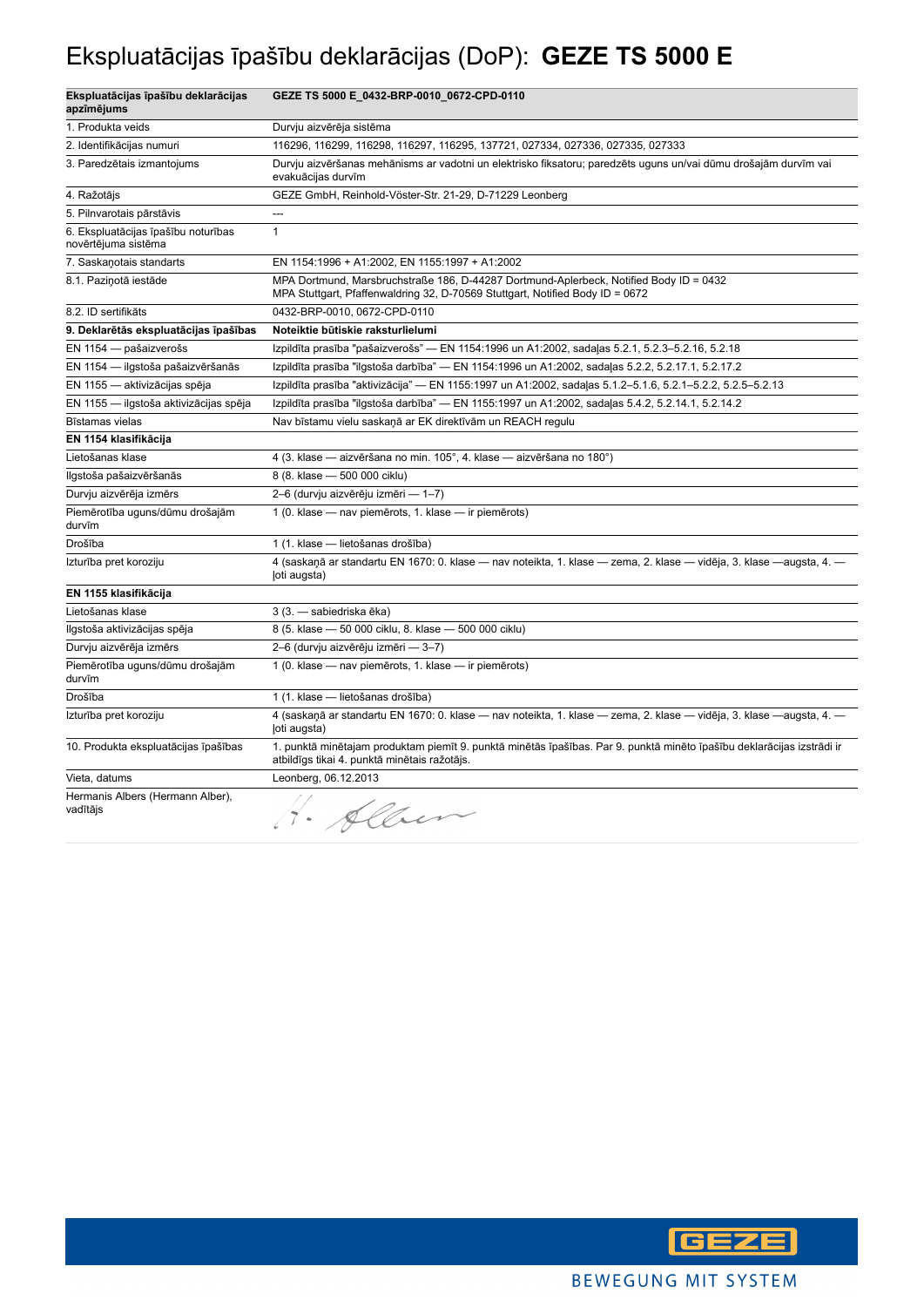# Deklaracja właściwości użytkowych (DoP): **GEZE TS 5000 E**

| Oznaczenie Deklaracja właściwości<br>użytkowych                          | GEZE TS 5000 E_0432-BRP-0010_0672-CPD-0110                                                                                                                                                                                                                     |
|--------------------------------------------------------------------------|----------------------------------------------------------------------------------------------------------------------------------------------------------------------------------------------------------------------------------------------------------------|
| 1. Typ wyrobu                                                            | Samozamykacz drzwiowy                                                                                                                                                                                                                                          |
| 2. Numery identyfikacyjne                                                | 116296, 116299, 116298, 116297, 116295, 137721, 027334, 027336, 027335, 027333                                                                                                                                                                                 |
| 3. Przewidywane zastosowanie                                             | Zamykacz drzwiowy z szyną ślizgową i mechanizmem blokującym z napędem elektrycznym do stosowania w drzwiach<br>przeciwpożarowych i/lub dymoszczelnych bądź drzwiach ewakuacyjnych                                                                              |
| 4. Producent                                                             | GEZE GmbH, Reinhold-Vöster-Str. 21-29, D-71229 Leonberg                                                                                                                                                                                                        |
| 5. Upoważniony przedstawiciel                                            | $\sim$                                                                                                                                                                                                                                                         |
| 6. System oceny stałości właściwości<br>użytkowych                       | $\mathbf{1}$                                                                                                                                                                                                                                                   |
| 7. Norma zharmonizowana                                                  | EN 1154:1996 + A1:2002, EN 1155:1997 + A1:2002                                                                                                                                                                                                                 |
| 8.1. Jednostka notyfikowana                                              | MPA Dortmund, Marsbruchstraße 186, D-44287 Dortmund-Aplerbeck, Notified Body ID = 0432<br>MPA Stuttgart, Pfaffenwaldring 32, D-70569 Stuttgart, Notified Body ID = 0672                                                                                        |
| 8.2. Numer identyfikacyjny certyfikatu                                   | 0432-BRP-0010, 0672-CPD-0110                                                                                                                                                                                                                                   |
| 9. Deklarowane właściwości użytkowe                                      | Stwierdzone zasadnicze charakterystyki                                                                                                                                                                                                                         |
| EN 1154 - samoczynnie zamykające                                         | Spełnione wymagania "samoczynnego zamykania" - EN 1154:1996 + A1:2002 rozdziały 5.2.1, 5.2.3 - 5.2.16, 5.2.18                                                                                                                                                  |
| EN 1154 - trwałość funkcji<br>samoczynnego zamykania                     | Spełnione wymagania "trwałości funkcji" - EN 1154:1996 + A1:2002 rozdziały 5.2.2, 5.2.17.1, 5.2.17.2                                                                                                                                                           |
| EN 1155 - zdolność do inicjowania                                        | Spełnione wymagania "inicjowania" - EN 1155:1997 + A1:2002 rozdziały 5.1.2 - 5.1.6, 5.2.1 - 5.2.2, 5.2.5 - 5.2.13                                                                                                                                              |
| EN 1155 - trwałość zdolności do<br>inicjowania                           | Spełnione wymagania "trwałości funkcji" - EN 1155:1997 + A1:2002 rozdziały 5.2.4, 5.2.14.1, 5.2.14.2                                                                                                                                                           |
| Substancje niebezpieczne                                                 | Brak substancji niebezpiecznych w rozumieniu dyrektyw WE i rozporządzenia REACH                                                                                                                                                                                |
| Klasyfikacja wg EN 1154                                                  |                                                                                                                                                                                                                                                                |
| Klasa użytkowania                                                        | 4 (klasa 3 = zamykanie od kąta rozwarcia min. 105°, 4 = zamykanie od kąta rozwarcia 180°)                                                                                                                                                                      |
| Trwałość funkcji samoczynnego<br>zamykania                               | 8 (klasa 8 = 500 000 cykli)                                                                                                                                                                                                                                    |
| Wielkość zamykacza                                                       | 2-6 (wielkość zamykacza = 1-7)                                                                                                                                                                                                                                 |
| Przydatność do stosowania w drzwiach<br>przeciwpożarowych/dymoszczelnych | 1 (klasa $0 =$ nieodpowiednie, $1 =$ odpowiednie)                                                                                                                                                                                                              |
| Bezpieczeństwo                                                           | 1 (klasa 1 = bezpieczeństwo użytkowe)                                                                                                                                                                                                                          |
| Odporność na korozję                                                     | 4 (według EN 1670: klasa 0 = odporność nieokreślona, klasa 1 = niska, klasa 2 = średnia, klasa 3 = wysoka, klasa 4 =<br>bardzo wysoka)                                                                                                                         |
| Klasyfikacja wg EN 1155                                                  |                                                                                                                                                                                                                                                                |
| Klasa użytkowania                                                        | $3$ (klasa $3$ = budynek publiczny)                                                                                                                                                                                                                            |
| Trwałość zdolności do inicjowania                                        | 8 (klasa 5 = 50 000 cykli, 8 = 500 000 cykli)                                                                                                                                                                                                                  |
| Wielkość zamykacza                                                       | 2-6 (wielkość zamykacza = 3-7)                                                                                                                                                                                                                                 |
| Przydatność do stosowania w drzwiach<br>przeciwpożarowych/dymoszczelnych | 1 (klasa $0 =$ nieodpowiednie, $1 =$ odpowiednie)                                                                                                                                                                                                              |
| Bezpieczeństwo                                                           | 1 (klasa 1 = bezpieczeństwo użytkowe)                                                                                                                                                                                                                          |
| Odporność na korozję                                                     | 4 (według EN 1670: klasa 0 = odporność nieokreślona, klasa 1 = niska, klasa 2 = średnia, klasa 3 = wysoka, klasa 4 =<br>bardzo wysoka)                                                                                                                         |
| 10. Właściwości użytkowe produktu                                        | Właściwości użytkowe produktu wymienionego w poz. 1 są zgodne z właściwościami użytkowymi zadeklarowanymi<br>w poz. 9. Wyłączną odpowiedzialność za wystawienie deklaracji właściwości użytkowych stosownie do poz. 9 ponosi<br>producent wymieniony w poz. 4. |
| Miejscowość, data                                                        | Leonberg, 06.12.2013                                                                                                                                                                                                                                           |
| Hermann Alber, Prezes                                                    | H. Alber                                                                                                                                                                                                                                                       |

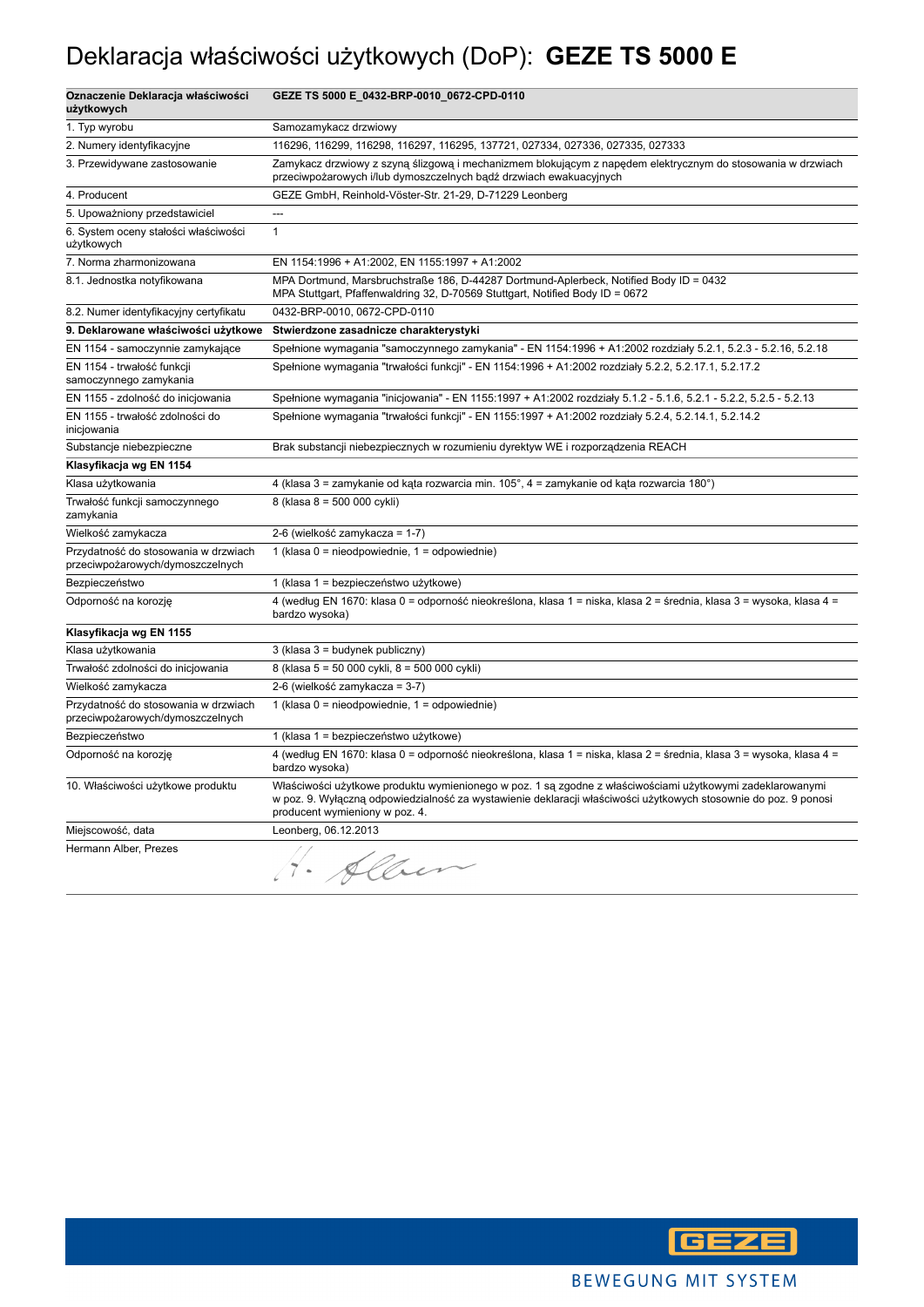#### Prohlášení o vlastnostech (DoP): **GEZE TS 5000 E**

| Charakteristika - prohlášení o<br>vlastnostech                  | GEZE TS 5000 E_0432-BRP-0010_0672-CPD-0110                                                                                                                                         |
|-----------------------------------------------------------------|------------------------------------------------------------------------------------------------------------------------------------------------------------------------------------|
| 1. Typ výrobku                                                  | Systém zavírání dveří                                                                                                                                                              |
| 2. Identifikační číslo                                          | 116296, 116299, 116298, 116297, 116295, 137721, 027334, 027336, 027335, 027333                                                                                                     |
| 3. Účel použití                                                 | Prostředek k zavírání dveří s vodicí lištou s elektricky poháněným zajišťovacím zařízením k použití na protipožárních a<br>protikouřových dveřích nebo na únikových dveřích        |
| 4. Výrobce                                                      | GEZE GmbH, Reinhold-Vöster-Str. 21-29, D-71229 Leonberg                                                                                                                            |
| 5. Zplnomocněnec                                                |                                                                                                                                                                                    |
| 6. Systémy posuzování a ověřování<br>stálosti vlastností        | $\mathbf{1}$                                                                                                                                                                       |
| 7. Harmonizovaná norma                                          | EN 1154:1996 + A1:2002, EN 1155:1997 + A1:2002                                                                                                                                     |
| 8.1. Oznámený subjekt                                           | MPA Dortmund, Marsbruchstraße 186, D-44287 Dortmund-Aplerbeck, Notified Body ID = 0432<br>MPA Stuttgart, Pfaffenwaldring 32, D-70569 Stuttgart, Notified Body ID = 0672            |
| 8.2. ID certifikátu                                             | 0432-BRP-0010, 0672-CPD-0110                                                                                                                                                       |
| 9. Vlastnosti uvedené v prohlášení                              | Zjištěné podstatné charakteristiky                                                                                                                                                 |
| EN 1154 - samozavírací                                          | Požadavky "samozavírací" splněny - EN 1154:1996 + A1:2002 části 5.2.1, 5.2.3 - 5.2.16, 5.2.18                                                                                      |
| EN 1154 - trvalá funkce samozavírání                            | Požadavky "trvalá funkce" splněny - EN 1154:1996 + A1:2002 části 5.2.2, 5.2.17.1, 5.2.17.2                                                                                         |
| EN 1155 - aktivace činnosti                                     | Požadavky "aktivace" splněny - EN 1155:1997 + A1:2002 část 5.1.2 - 5.1.6, 5.2.1 - 5.2.2, 5.2.5 - 5.2.13                                                                            |
| EN 1155 - trvalá funkce aktivace činnosti                       | Požadavky "trvalá funkce" splněny - EN 1155:1997 + A1:2002 části 5.4.2, 5.2.14.1, 5.2.14.2                                                                                         |
| Nebezpečné látky                                                | Žádné nebezpečné látky ve smyslu směrnic ES a nařízení REACH                                                                                                                       |
| EN 1154 - klasifikace                                           |                                                                                                                                                                                    |
| Třída použití                                                   | 4 (třída 3 = zavírání z polohy min. 105°, 4 = zavírání z polohy 180°)                                                                                                              |
| Trvalá samozavírací funkce                                      | 8 (třída 8 = 500 000 cyklů)                                                                                                                                                        |
| Velikost zavírače dveří                                         | 2-6 (velikosti zavíračů = 1-7)                                                                                                                                                     |
| Vhodnost k použití na protipožárních/<br>protikouřových dveřích | 1 (třída 0 = nevhodné, 1 = vhodné)                                                                                                                                                 |
| Bezpečnost                                                      | 1 (třída 1 = bezpečné použití)                                                                                                                                                     |
| Odolnost proti korozi                                           | 4 (podle EN 1670: třída 0 = nedefinováno, třída 1 = nízká, třída 2 = střední, třída 3 = vysoká, třída 4 = velmi vysoká)                                                            |
| EN 1155 - klasifikace                                           |                                                                                                                                                                                    |
| Třída použití                                                   | 3 (třída 3 = veřejné budovy)                                                                                                                                                       |
| Trvalá funkce aktivace činnosti                                 | 8 (třída 5 = 50 000 cyklů, 8 = 500 000 cyklů)                                                                                                                                      |
| Velikost zavírače dveří                                         | 2-6 (velikosti zavíračů = 3-7)                                                                                                                                                     |
| Vhodnost k použití na protipožárních/<br>protikouřových dveřích | 1 (třída 0 = nevhodné, 1 = vhodné)                                                                                                                                                 |
| Bezpečnost                                                      | 1 (třída 1 = bezpečné použití)                                                                                                                                                     |
| Odolnost proti korozi                                           | 4 (podle EN 1670: třída 0 = nedefinováno, třída 1 = nízká, třída 2 = střední, třída 3 = vysoká, třída 4 = velmi vysoká)                                                            |
| 10. Vlastnost výrobku                                           | Vlastnost výrobku uvedená v bodě 1 a 2 je ve shodě s vlastností uvedenou v bodě 9. Toto prohlášení o vlastnostech se<br>vydává na výhradní odpovědnost výrobce uvedeného v bodě 4. |
| Místo, datum                                                    | Leonberg, 06.12.2013                                                                                                                                                               |
| Hermann Alber, ředitel                                          | H. Alben                                                                                                                                                                           |

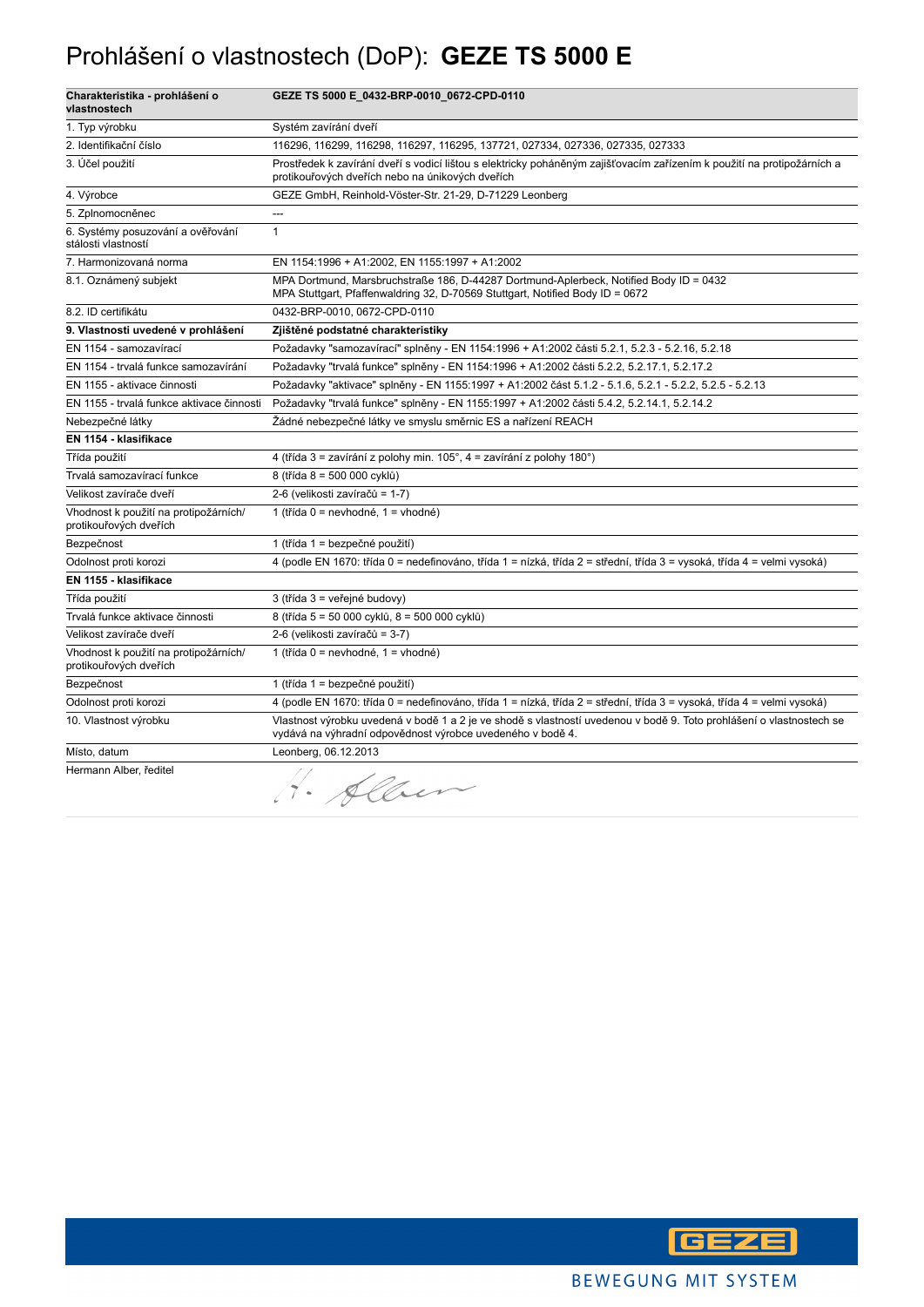# Izjava o svojstvima (DoP): **GEZE TS 5000 E**

| Oznaka Izjava o svojstvima                                       | GEZE TS 5000 E_0432-BRP-0010_0672-CPD-0110                                                                                                                                                                                  |
|------------------------------------------------------------------|-----------------------------------------------------------------------------------------------------------------------------------------------------------------------------------------------------------------------------|
| 1. Vrsta proizvoda                                               | Sustav zatvarača vrata                                                                                                                                                                                                      |
| 2. Identifikacijski broj                                         | 116296, 116299, 116298, 116297, 116295, 137721, 027334, 027336, 027335, 027333                                                                                                                                              |
| 3. Namjena                                                       | Naprava za zatvaranje vrata s kliznom vodilicom i električki pogonjenom napravom za zadržavanje zaokretnih vrata u<br>otvorenom položaju za uporabu na protupožarnim i/ili protudimnim vratima ili na evakuacijskim vratima |
| 4. Proizvođač                                                    | GEZE GmbH, Reinhold-Vöster-Str. 21-29, D-71229 Leonberg                                                                                                                                                                     |
| 5. Ovlaštena osoba                                               |                                                                                                                                                                                                                             |
| 6. Sustav za ocjenu postojanosti svojstva                        | $\overline{1}$                                                                                                                                                                                                              |
| 7. Usklađena norma                                               | EN 1154:1996 + A1:2002, EN 1155:1997 + A1:2002                                                                                                                                                                              |
| 8.1. Prijavljeno tijelo                                          | MPA Dortmund, Marsbruchstraße 186, D-44287 Dortmund-Aplerbeck, Notified Body ID = 0432<br>MPA Stuttgart, Pfaffenwaldring 32, D-70569 Stuttgart, Notified Body ID = 0672                                                     |
| 8.2. ID certifikata                                              | 0432-BRP-0010, 0672-CPD-0110                                                                                                                                                                                                |
| 9. Prijavljeno svojstvo                                          | Utvrđena važna svojstva                                                                                                                                                                                                     |
| EN 1154 - samozatvarajući                                        | Zahtjevi "samozatvarajući" su ispunjeni - EN 1154:1996 + A1:2002 odlomci 5.2.1, 5.2.3 - 5.2.16, 5.2.18                                                                                                                      |
| EN 1154 - Trajna funkcija<br>samozatvaranja                      | Zahtjevi "trajna funkcija" su ispunjeni - EN 1154:1996 + A1:2002 odlomci 5.2.2, 5.2.17.1, 5.2.17.2                                                                                                                          |
| EN 1155 - Sposobnost otvaranja                                   | Zahtjevi "otvaranja" su ispunjeni - EN 1155:1997 + A1:2002 odlomci 5.1.2 - 5.1.6, 5.2.1 - 5.2.2, 5.2.5 - 5.2.13                                                                                                             |
| EN 1155 - Trajna funkcija sposobnosti<br>otvaranja               | Zahtjevi "trajna funkcija" su ispunjeni - EN 1155:1997 + A1:2002 odlomci 5.2.4, 5.2.14.1, 5.2.14.2                                                                                                                          |
| Opasne tvari                                                     | Nema opasnih tvari u smislu direktiva Europske unije i Uredbe REACH                                                                                                                                                         |
| Klasifikacija EN 1154                                            |                                                                                                                                                                                                                             |
| Klasa primjene                                                   | 4 (klasa 3 = zatvaranje iz min. 105°, 4 = zatvaranje iz 180°)                                                                                                                                                               |
| Trajna funkcija samozatvaranja                                   | 8 (klasa 8 = 500.000 ciklusa)                                                                                                                                                                                               |
| Veličina zatvarača vrata                                         | 2-6 (veličine zatvarača vrata = 1-7)                                                                                                                                                                                        |
| Prikladnost za uporabu na<br>protupožarnim / protudimnim vratima | 1 (klasa 0 = nije prikladno, 1 = prikladno)                                                                                                                                                                                 |
| Sigurnost                                                        | 1 (klasa $1 =$ sigurnost uporabe)                                                                                                                                                                                           |
| Otpornost na koroziju                                            | 4 (prema EN 1670: klasa 0 = nije definirana, klasa 1 = mala, klasa 2 srednja, klasa 3 = visoka, klasa 4 = vrlo visoka)                                                                                                      |
| Klasifikacija EN 1155                                            |                                                                                                                                                                                                                             |
| Klasa primjene                                                   | 3 (klasa 3 = javne zgrade)                                                                                                                                                                                                  |
| Trajna funkcija sposobnosti otvaranja                            | 8 (klasa 5 = 50.000 ciklusa, 8 = 500.000 ciklusa)                                                                                                                                                                           |
| Veličina zatvarača vrata                                         | 2-6 (veličine zatvarača vrata = 3-7)                                                                                                                                                                                        |
| Prikladnost za uporabu na<br>protupožarnim / protudimnim vratima | 1 (klasa 0 = nije prikladno, 1 = prikladno)                                                                                                                                                                                 |
| Sigurnost                                                        | 1 (klasa 1 = sigurnost uporabe)                                                                                                                                                                                             |
| Otpornost na koroziju                                            | 4 (prema EN 1670: klasa 0 = nije definirana, klasa 1 = mala, klasa 2 srednja, klasa 3 = visoka, klasa 4 = vrlo visoka)                                                                                                      |
| 10. Svojstvo proizvoda                                           | Svojstvo proizvoda prema br. 1 odgovara prijavljenom svojstvu prema br. 9 Za izradu izjave o svojstvima prema br. 9<br>odgovoran je samo proizvođač prema br. 4                                                             |
| Mjesto, datum                                                    | Leonberg, 06.12.2013                                                                                                                                                                                                        |
| Hermann Alber, direktor                                          | Alber                                                                                                                                                                                                                       |